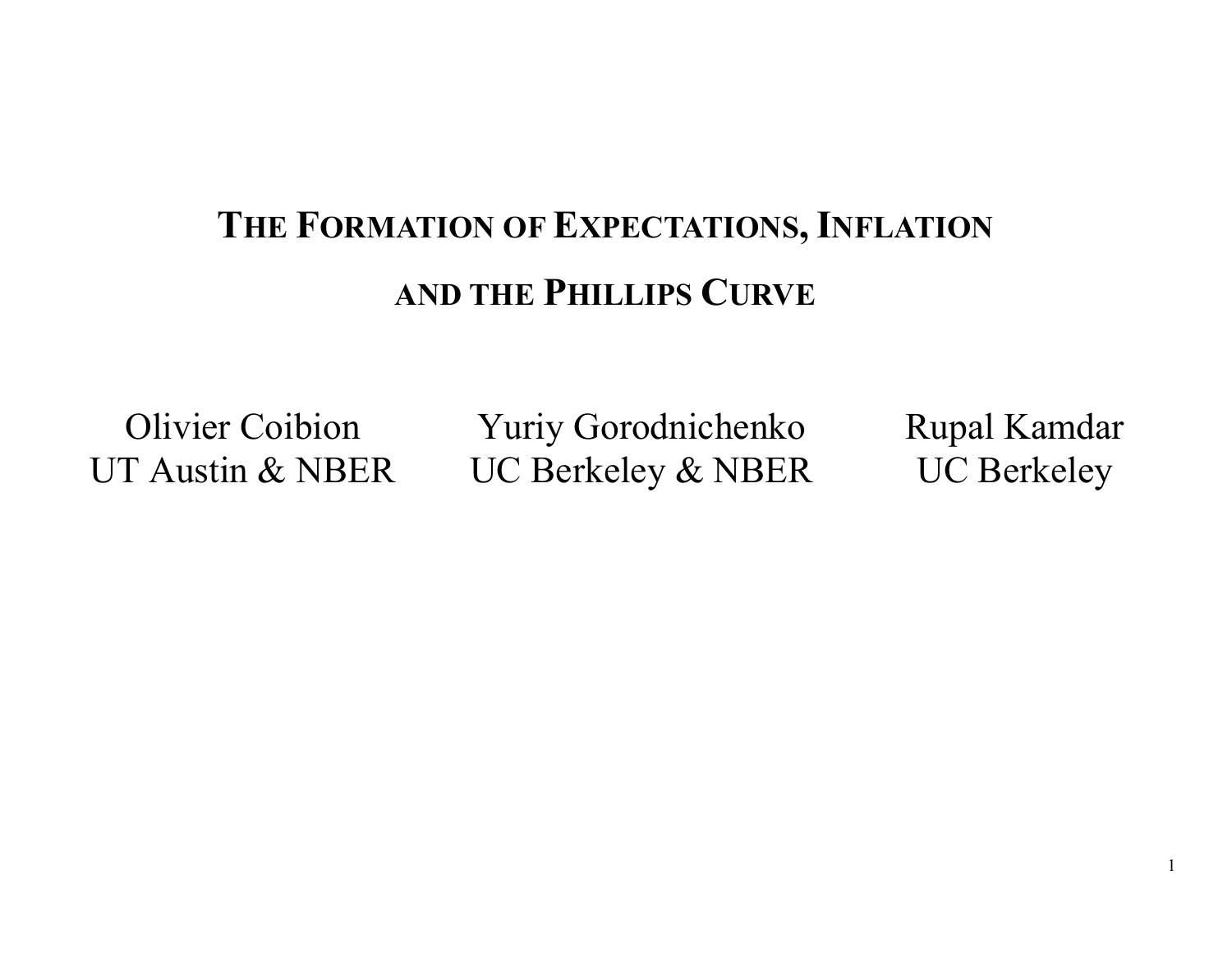One of the most fundamental questions in macroeconomics, finance, and other fields in economics.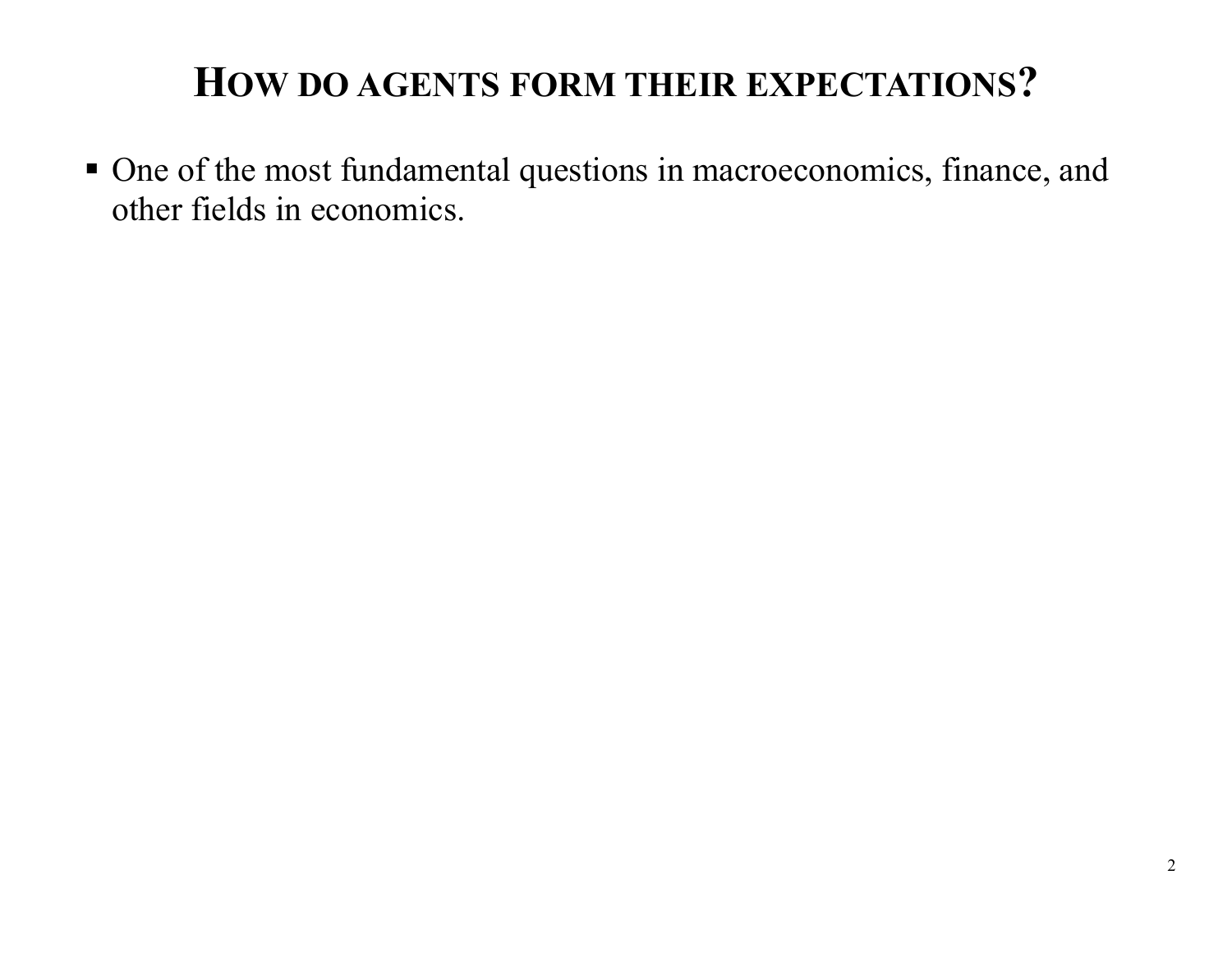- One of the most fundamental questions in macroeconomics, finance, and other fields in economics.
- Inflation expectations play a central role in almost all key economic decisions
	- Prices and wages (Phillips curve):  $\pi_t = E_t \pi_{t+1} + \gamma * gap_t$
	- Consumption decisions (Euler eqtn):  $c_t = E_t c_{t+1} \sigma[i_t E_t \pi_{t+1}]$
	- Investment decisions (Tobin's Q):  $Q_t = MP_K/[i_t E_t \pi_{t+1} + \delta]$
	- Asset prices:  $P_t^{stock} = E_t D_{t+1} / (i_t E_t \pi_{t+1}) + E_t P_{t+1}^{stock}$
	- Central bank decisions (Taylor rule):  $i_t = \varphi_\pi E_t \pi_{t+h} + \varphi_x E_t x_{t+h}$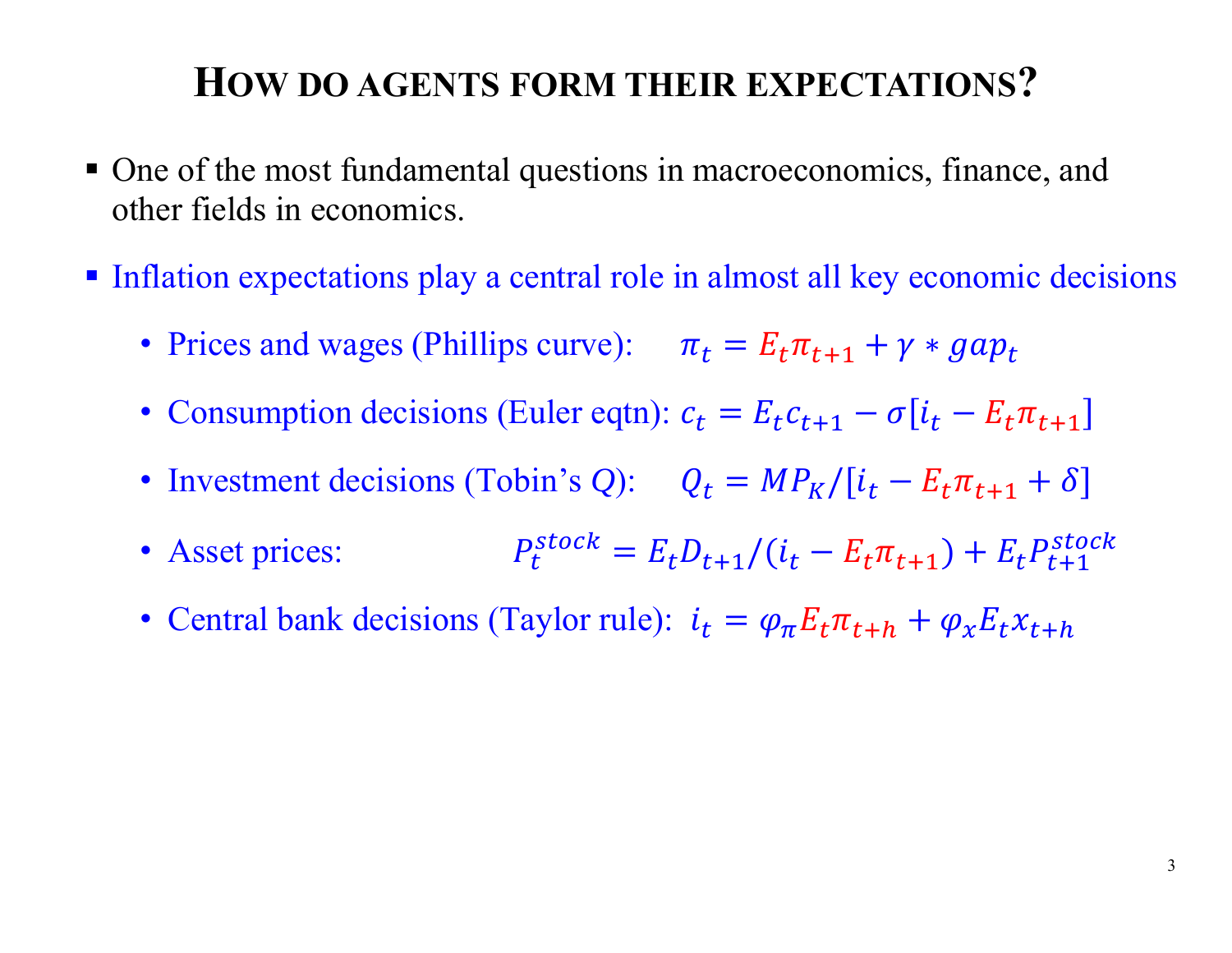- One of the most fundamental questions in macroeconomics, finance, and other fields in economics.
- Inflation expectations play a central role in almost all key economic decisions
- Inflation expectations is a key object for central banks:
	- Alan Greenspan, "I am not saying what [inflation expectations] is a function of. We know it's a very difficult issue, but that is the key variable. It's important, but just because we can't make a judgment as to what these driving forces are in an econometric sense doesn't mean that it's not real."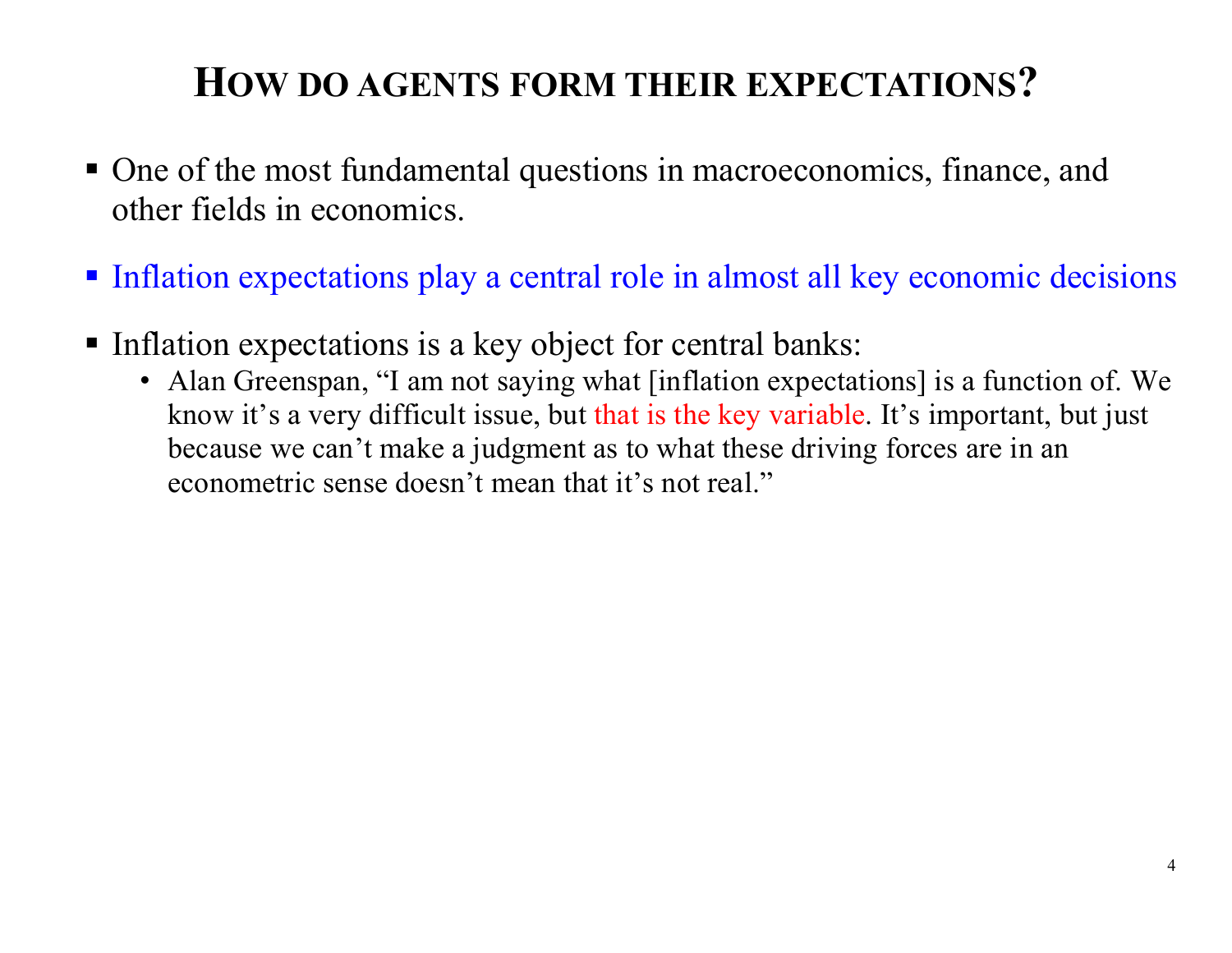- One of the most fundamental questions in macroeconomics, finance, and other fields in economics.
- Inflation expectations play a central role in almost all key economic decisions
- Inflation expectations is a key object for central banks:
	- Alan Greenspan, "I am not saying what [inflation expectations] is a function of. We know it's a very difficult issue, but that is the key variable. It's important, but just because we can't make a judgment as to what these driving forces are in an econometric sense doesn't mean that it's not real."
	- Ben Bernanke (2007): "How should we measure inflation expectations, and how should we use that information for forecasting and controlling inflation? I certainly do not have complete answers to those questions, but I believe that they are of great practical importance*.* … Information on the price expectations of businesses--who are, after all, the price setters in the first instance--… is particularly scarce."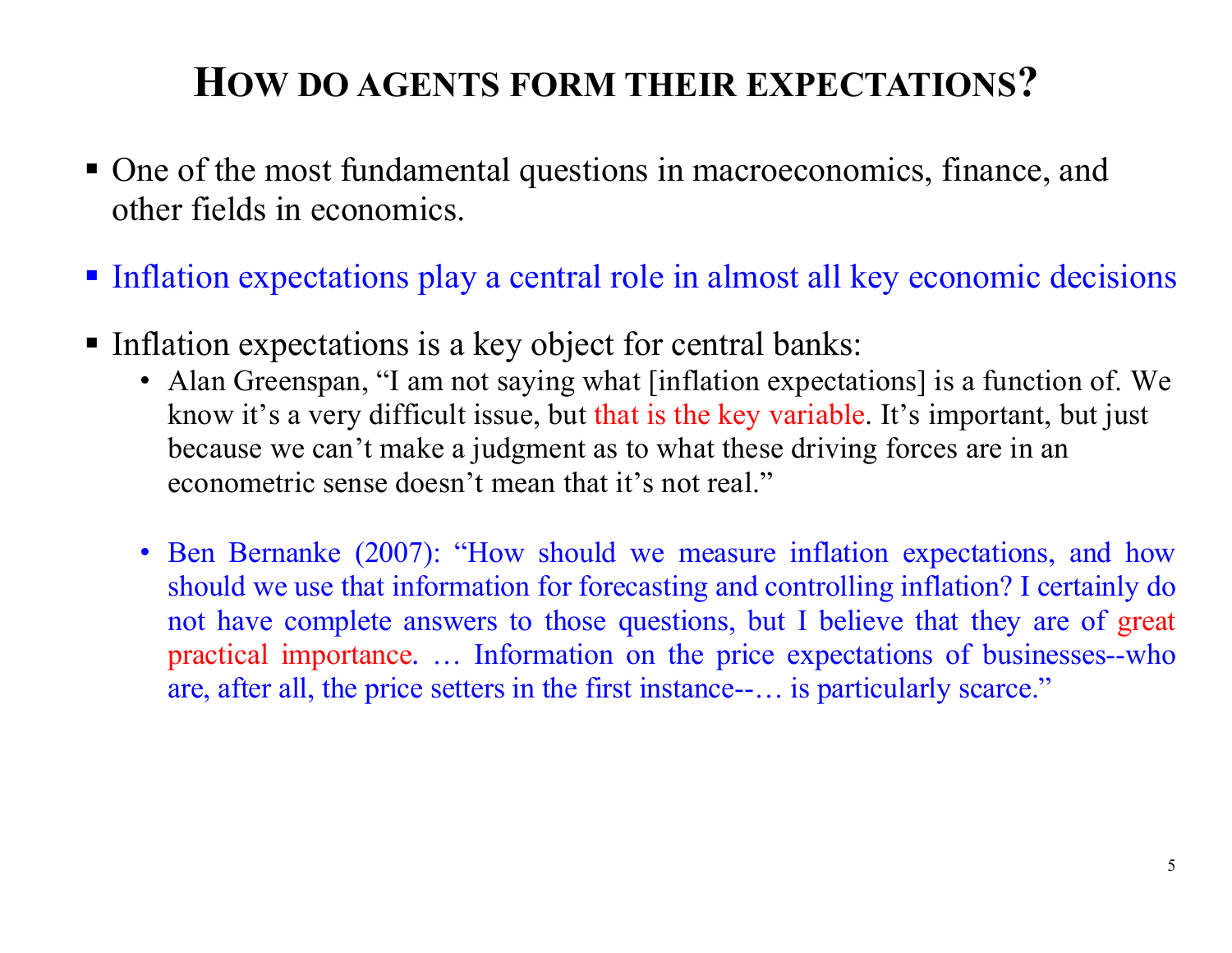- One of the most fundamental questions in macroeconomics, finance, and other fields in economics.
- Inflation expectations play a central role in almost all key economic decisions
- Inflation expectations is a key object for central banks:
	- Alan Greenspan, "I am not saying what [inflation expectations] is a function of. We know it's a very difficult issue, but that is the key variable. It's important, but just because we can't make a judgment as to what these driving forces are in an econometric sense doesn't mean that it's not real."
	- Ben Bernanke (2007): "How should we measure inflation expectations, and how should we use that information for forecasting and controlling inflation? I certainly do not have complete answers to those questions, but I believe that they are of great practical importance*.* … Information on the price expectations of businesses--who are, after all, the price setters in the first instance--… is particularly scarce."
	- Janet Yellen (2016): "Perhaps most importantly, we need to know more about the manner in which inflation expectations are formed and how monetary policy influences them."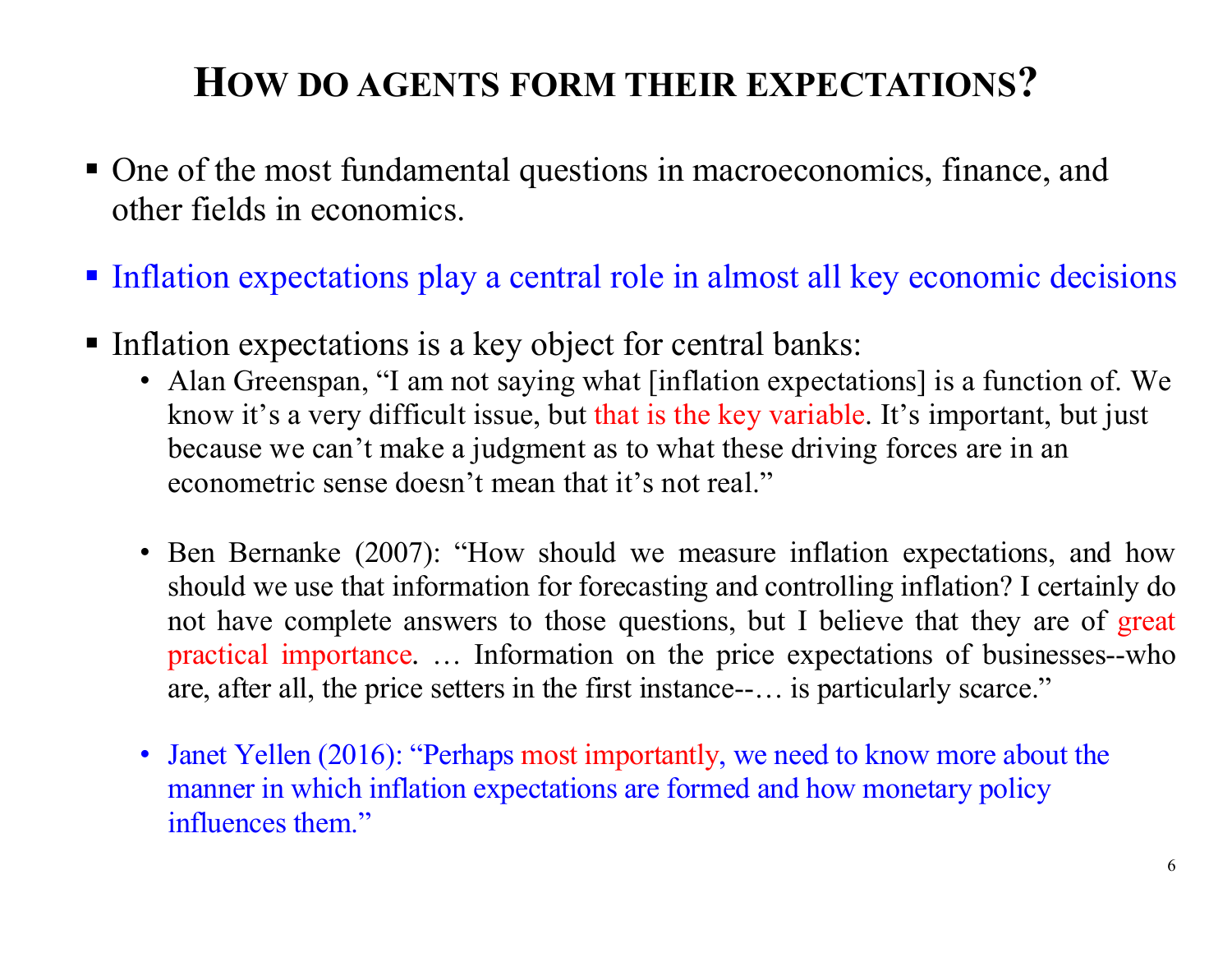One of the most fundamental questions in macroeconomics, finance and other fields in economics.

**Frameworks:** 

• Non-rational expectations (adaptive)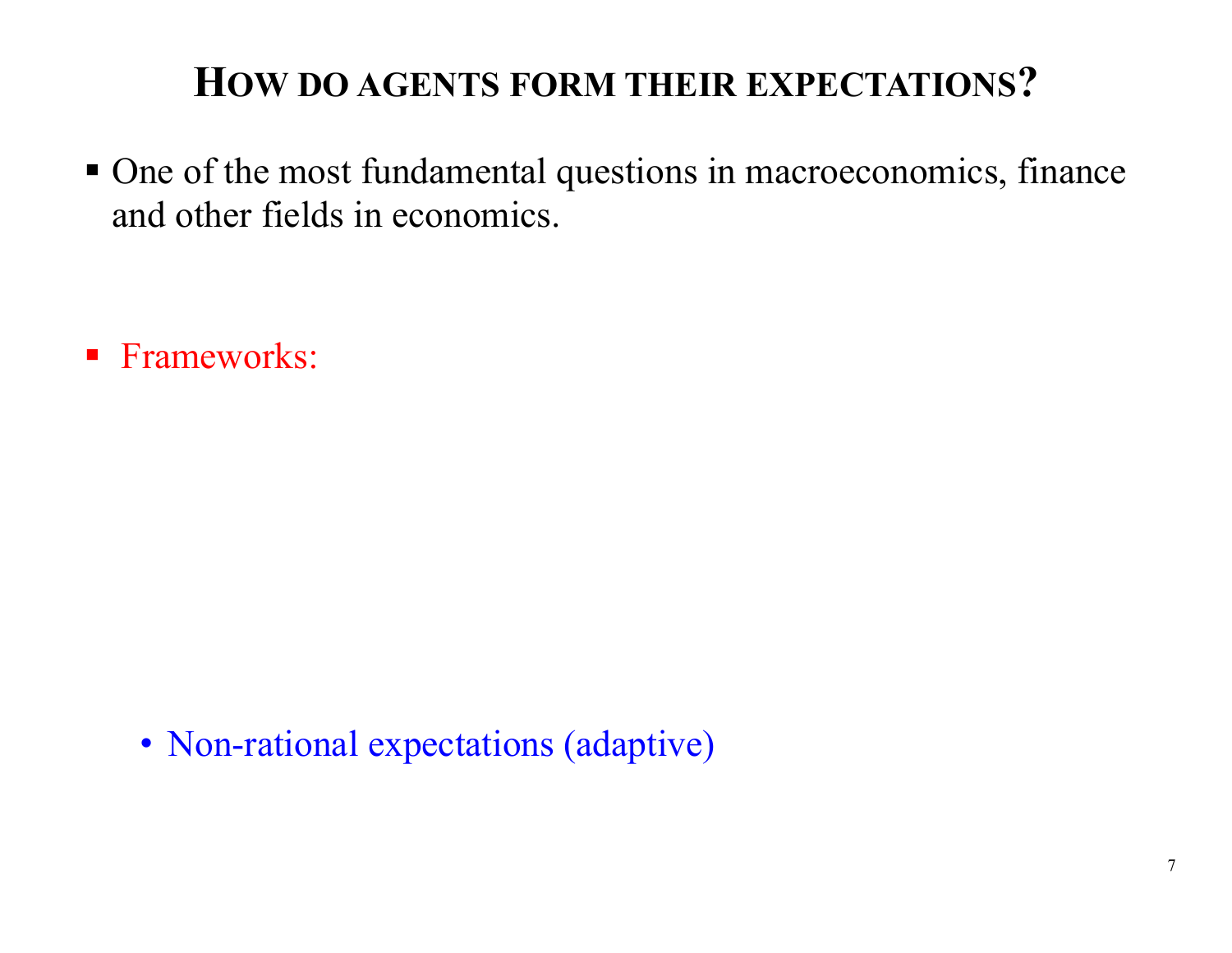One of the most fundamental questions in macroeconomics, finance and other fields in economics.

- **Frameworks:** 
	- Full-information rational expectations (FIRE)

• Non-rational expectations (adaptive)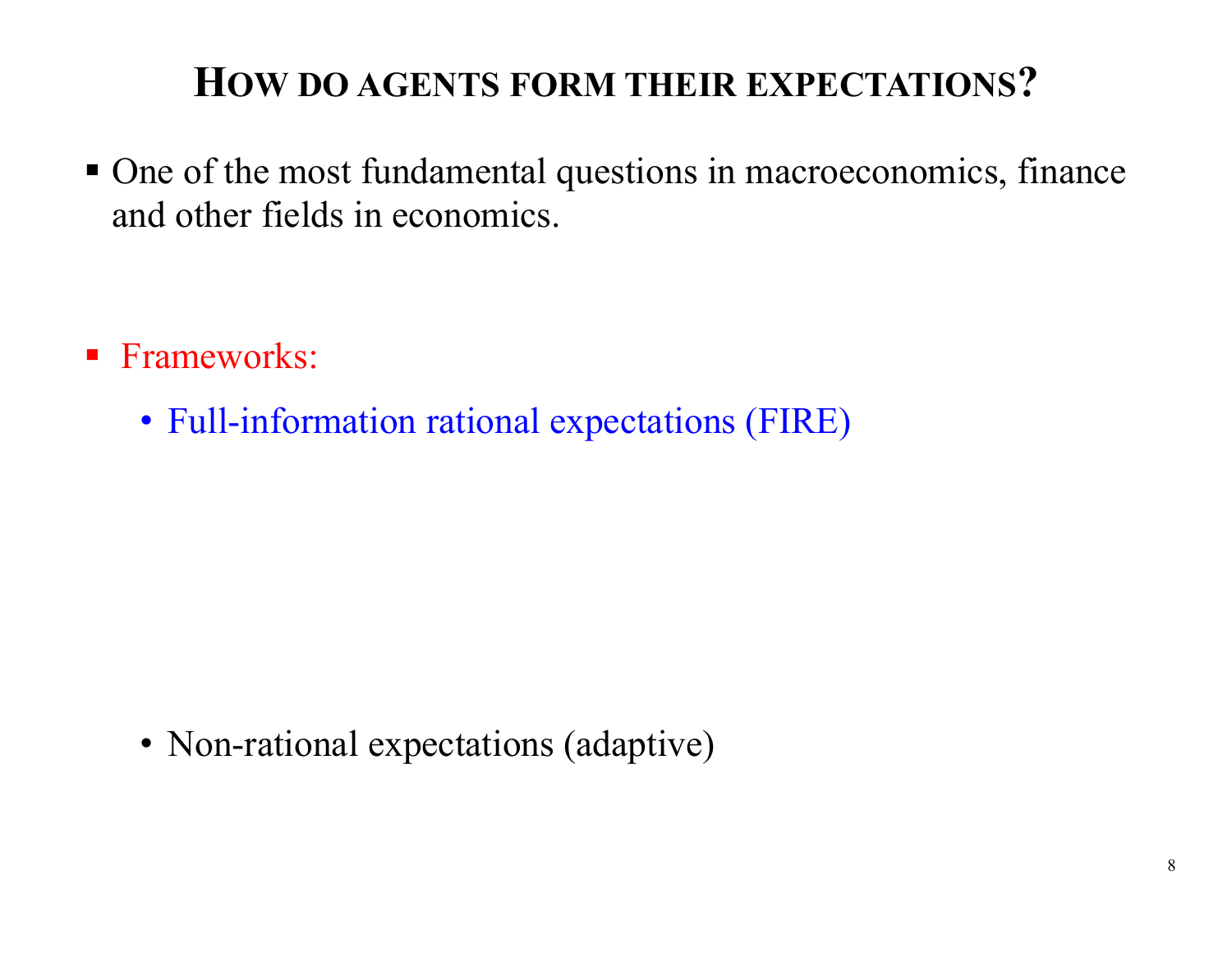• One of the most fundamental questions in macroeconomics, finance, and other fields in economics.

- Frameworks:
	- Full-information rational expectations (FIRE)
	- Sticky-information
	- Noisy information
	- Bounded rationality
	- Learning

Rational Expectations models subject to frictions/costs.

Rationality but no knowledge of the economy structure.

• Non-rational expectations (adaptive)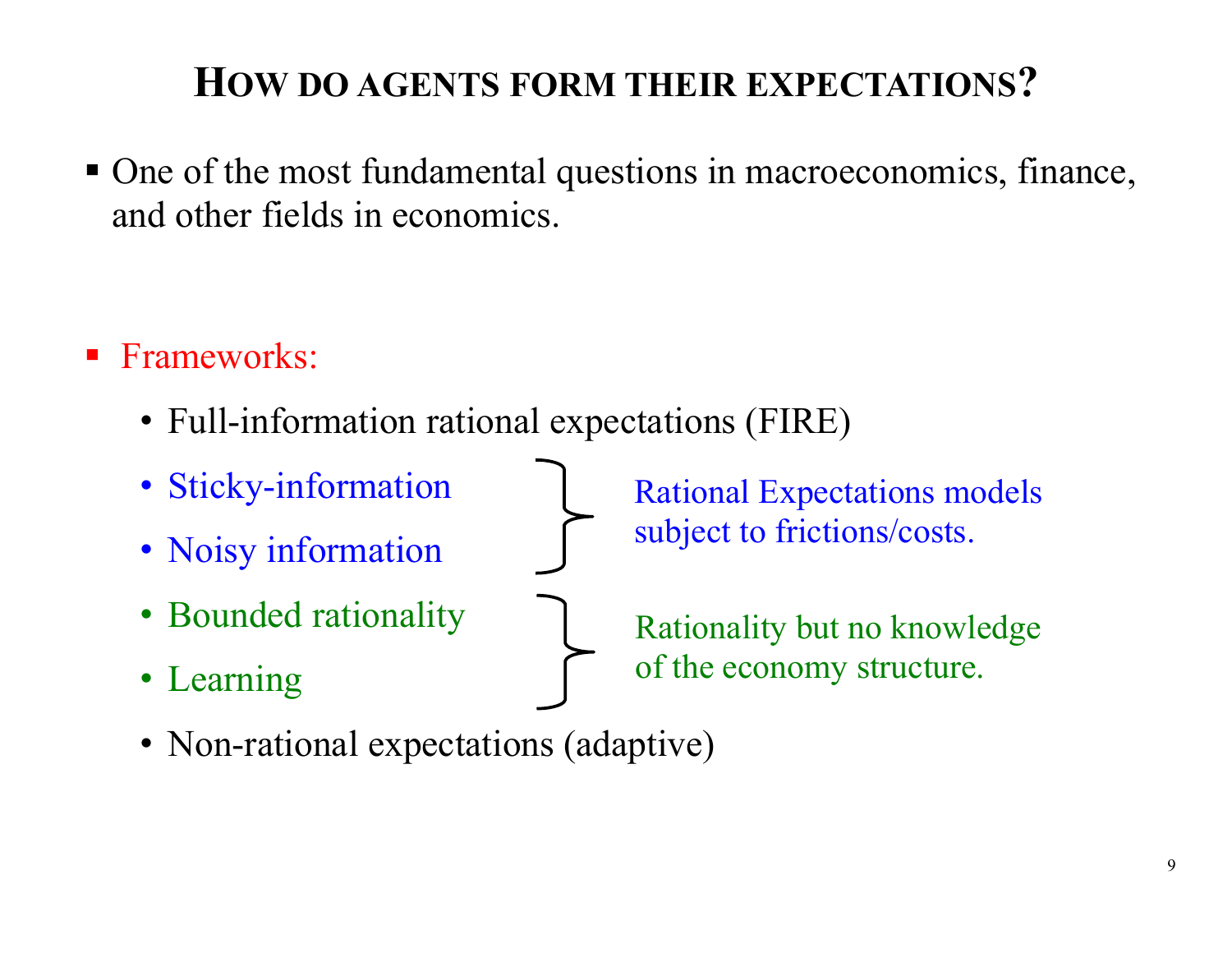• Muth (1961): expectations should be model consistent.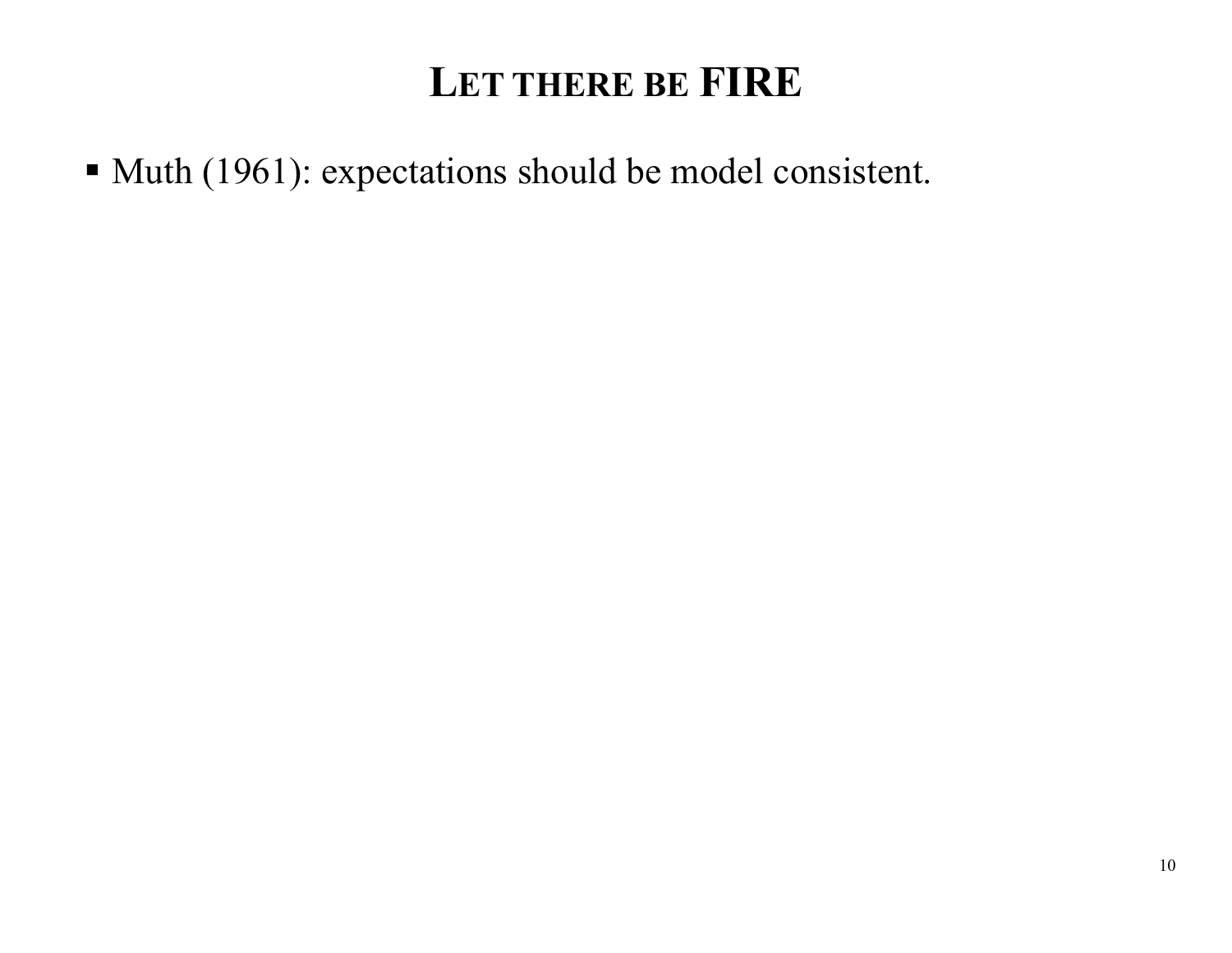- Muth (1961): expectations should be model consistent.
- Lucas (1972+): Make a case for FIRE
	- Lucas critique (abandon "old" Keynesian economic models in favor of equilibrium models characterized by agents with rational expectations)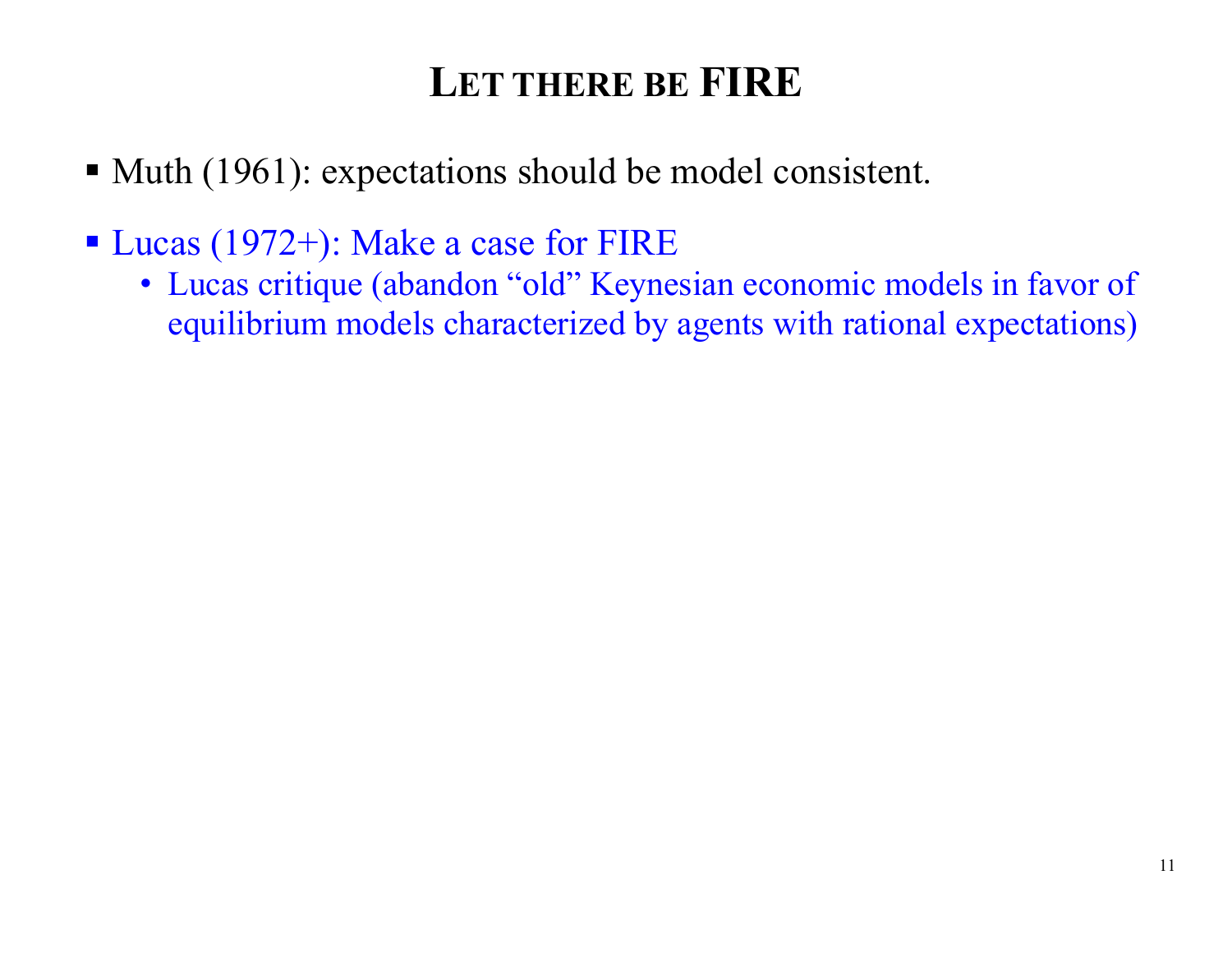- Muth (1961): expectations should be model consistent.
- Lucas (1972+): Make a case for FIRE
	- Lucas critique (abandon "old" Keynesian economic models in favor of equilibrium models characterized by agents with rational expectations)
- Now almost every central bank uses FIRE-based models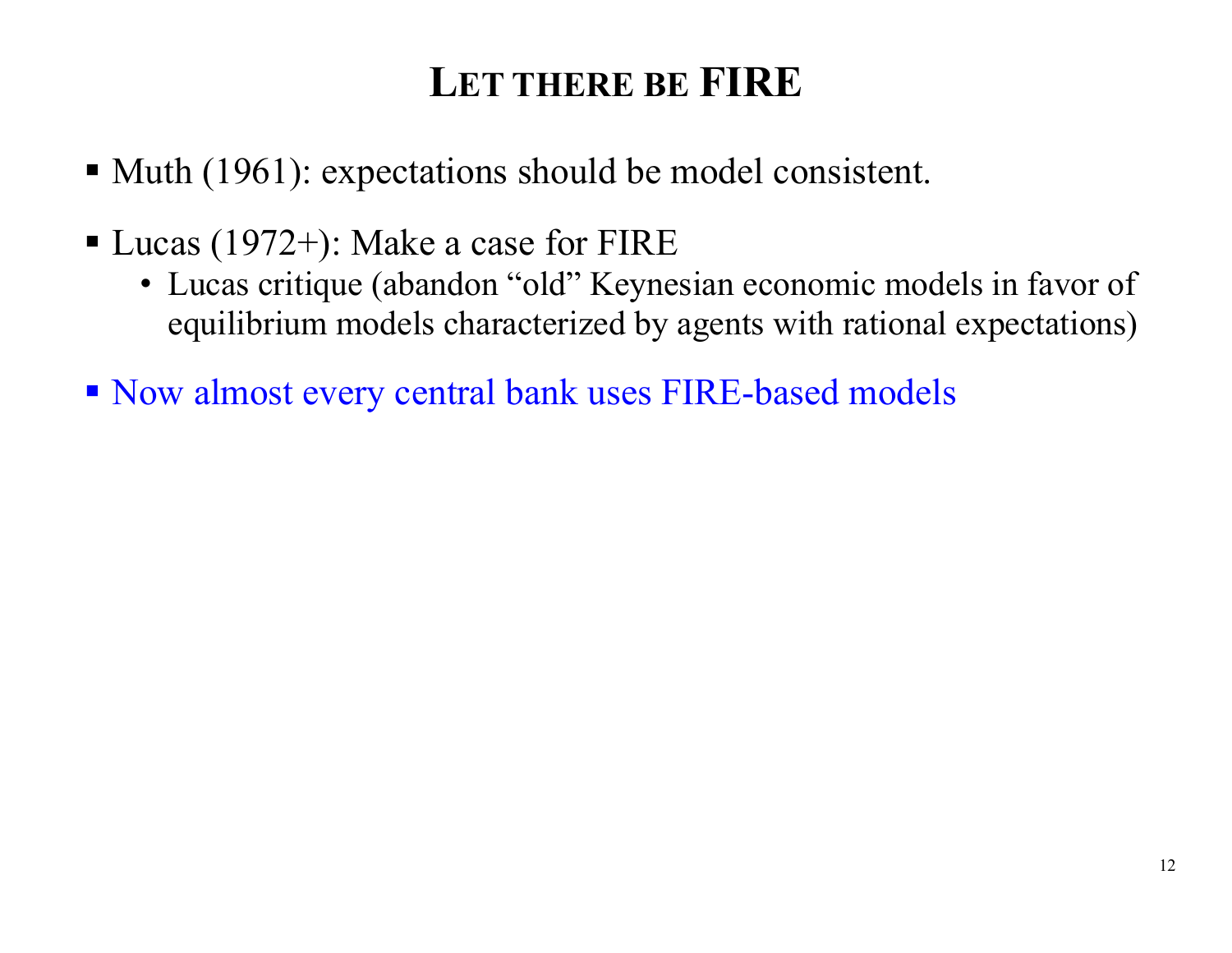- Muth (1961): expectations should be model consistent.
- Lucas (1972+): Make a case for FIRE
	- Lucas critique (abandon "old" Keynesian economic models in favor of equilibrium models characterized by agents with rational expectations)
- Now almost every central bank uses FIRE-based models
- Phillips curve:
	- Old style: Phillips (1958), Samuelson and Solow (1960)
	- New style: Fischer (1977), Taylor (1977), Calvo (1983)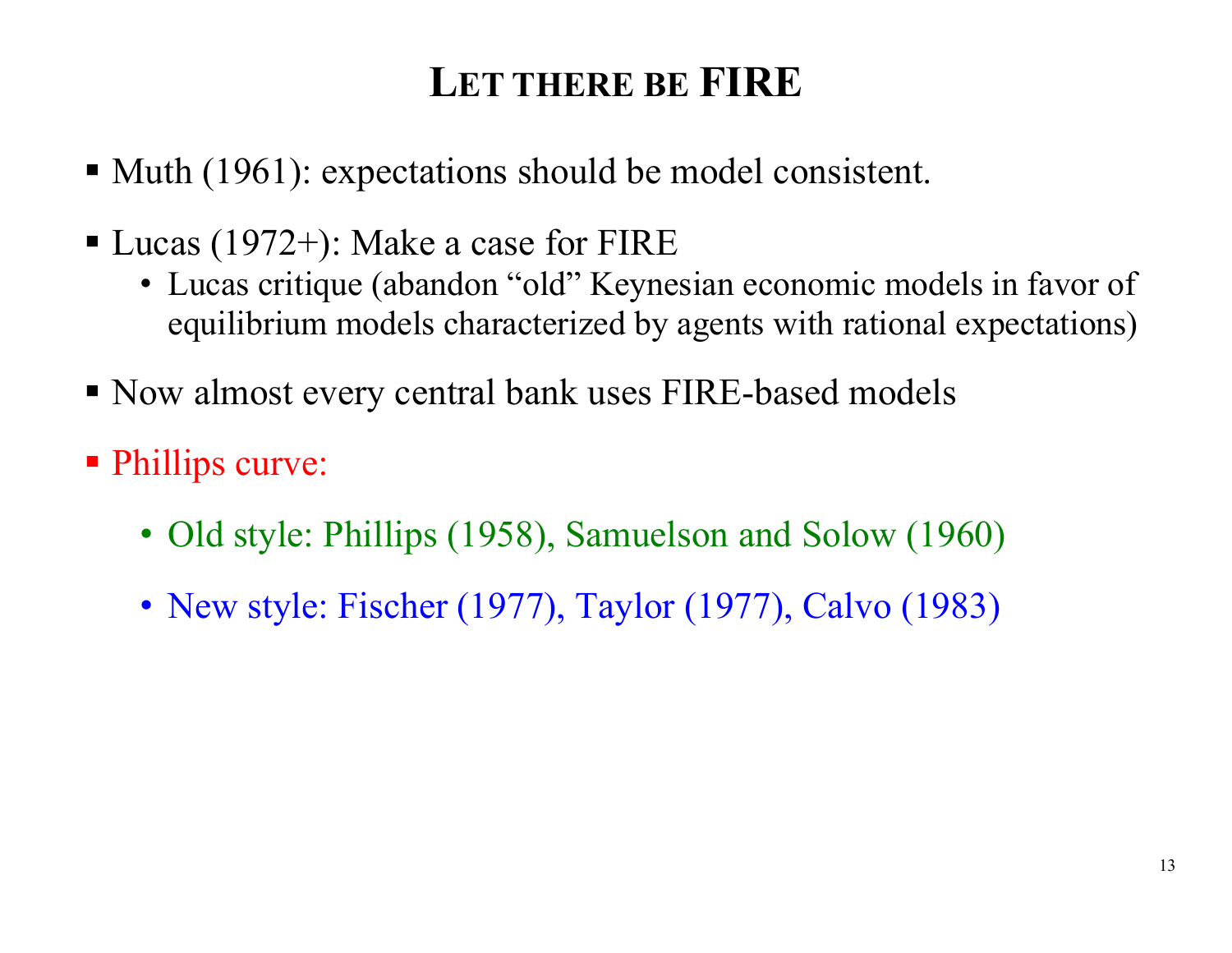- Muth (1961): expectations should be model consistent.
- Lucas (1972+): Make a case for FIRE
	- Lucas critique (abandon "old" Keynesian economic models in favor of equilibrium models characterized by agents with rational expectations)
- Now almost every central bank uses FIRE-based models
- Phillips curve:
	- Old style: Phillips (1958), Samuelson and Solow (1960)
	- New style: Fischer (1977), Taylor (1977), Calvo (1980)
	- New Keynesian Phillips Curve = dominant framework
		- $\blacktriangleright$ Micro-founded
		- > FIRE-based
		- $\blacktriangleright$ Forward-looking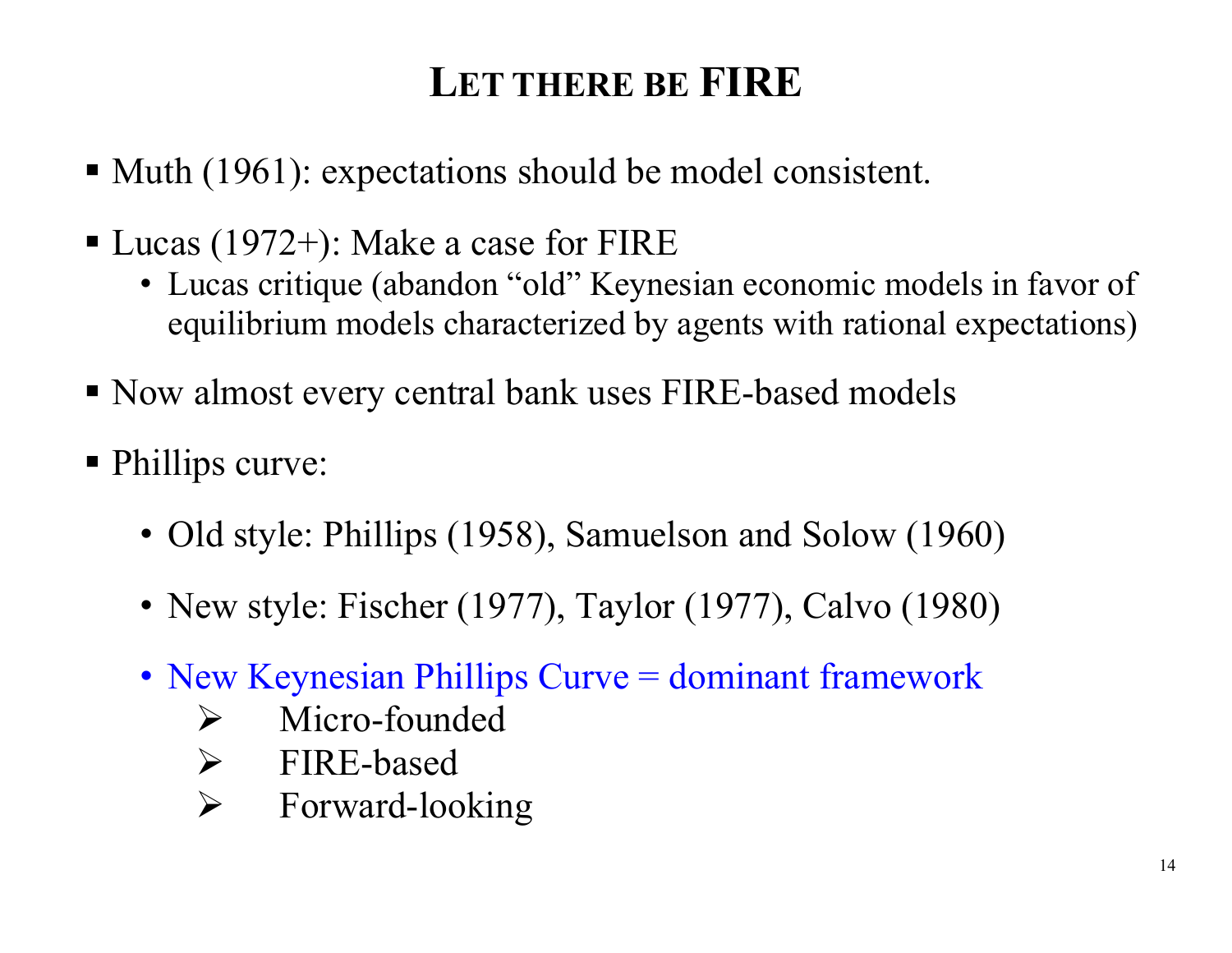Are rational expectations consistent with micro-level evidence provided by survey data?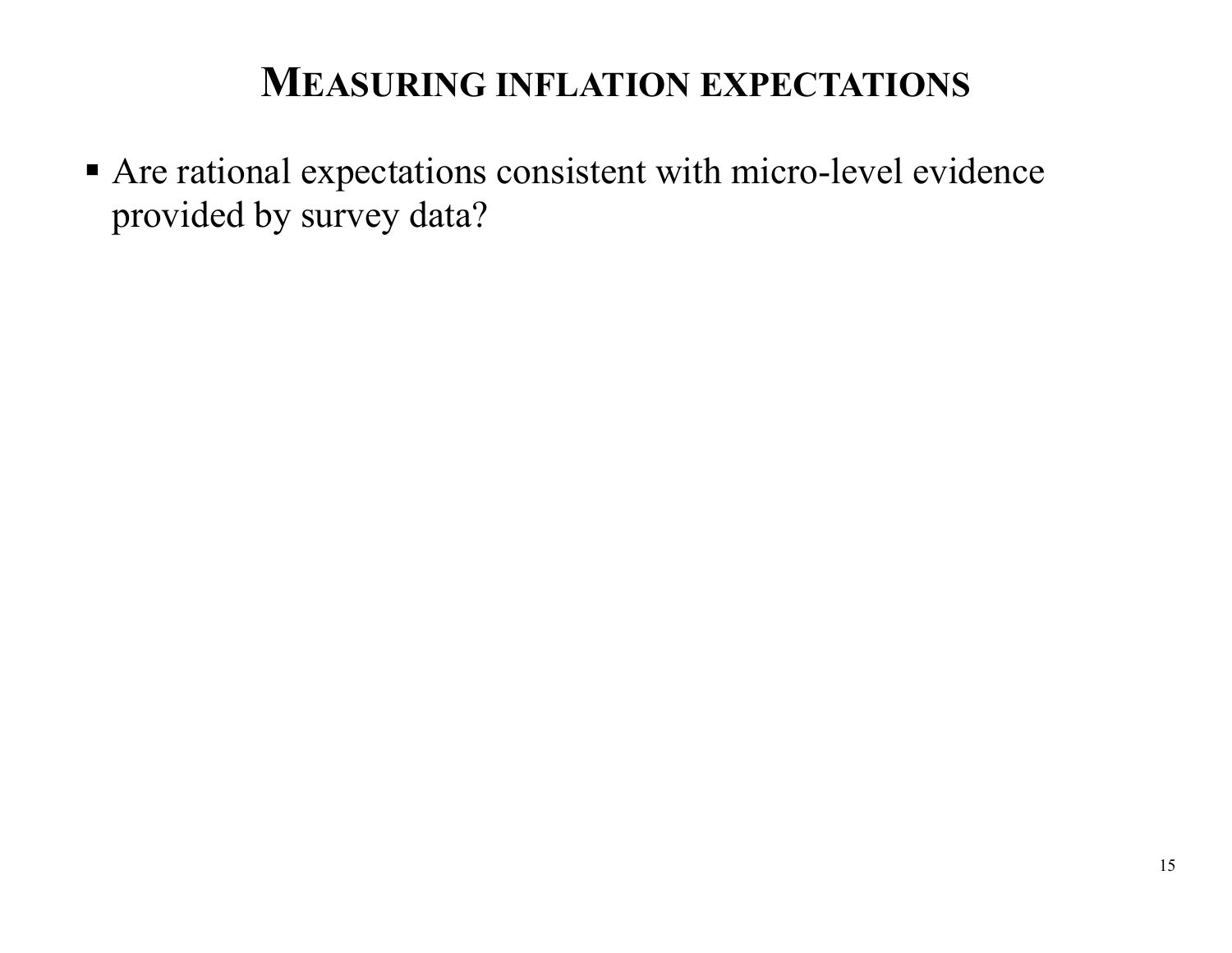- Are rational expectations consistent with micro-level evidence provided by survey data?
	- Pervasive deviations from FIRE in survey data
	- FIRE may be a good proxy in the long-run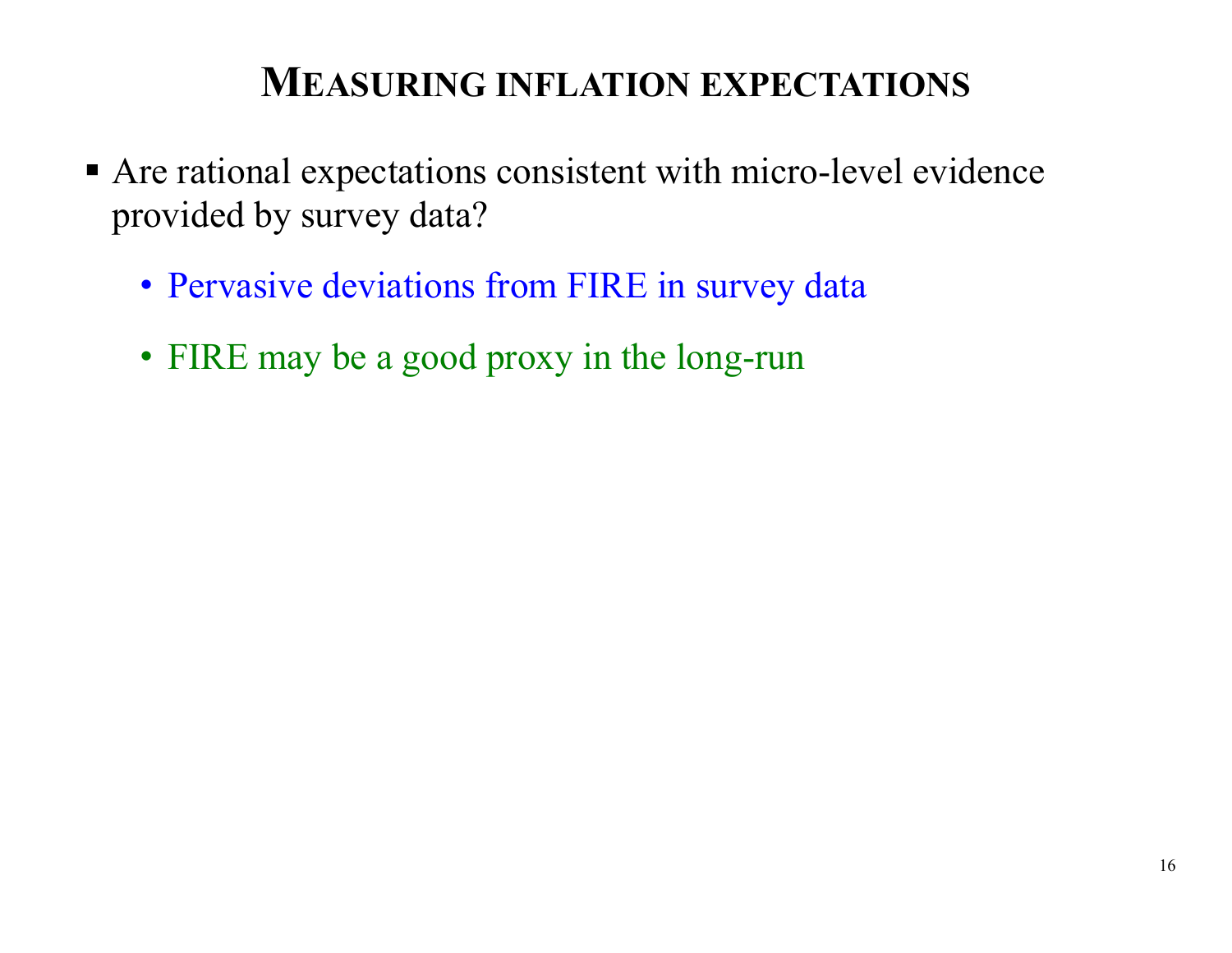- Are rational expectations consistent with micro-level evidence provided by survey data?
	- Pervasive deviations from FIRE in survey data
	- FIRE may be a good proxy in the long-run
- Vast literature but some macroeconomists are skeptical...

Prescott (1977): "Like utility, expectations are not observed, and surveys cannot be used to test the rational expectations hypothesis. One can only test if some theory, whether it incorporates rational expectations or, for the matter, irrational expectations, is or is not consistent with observations"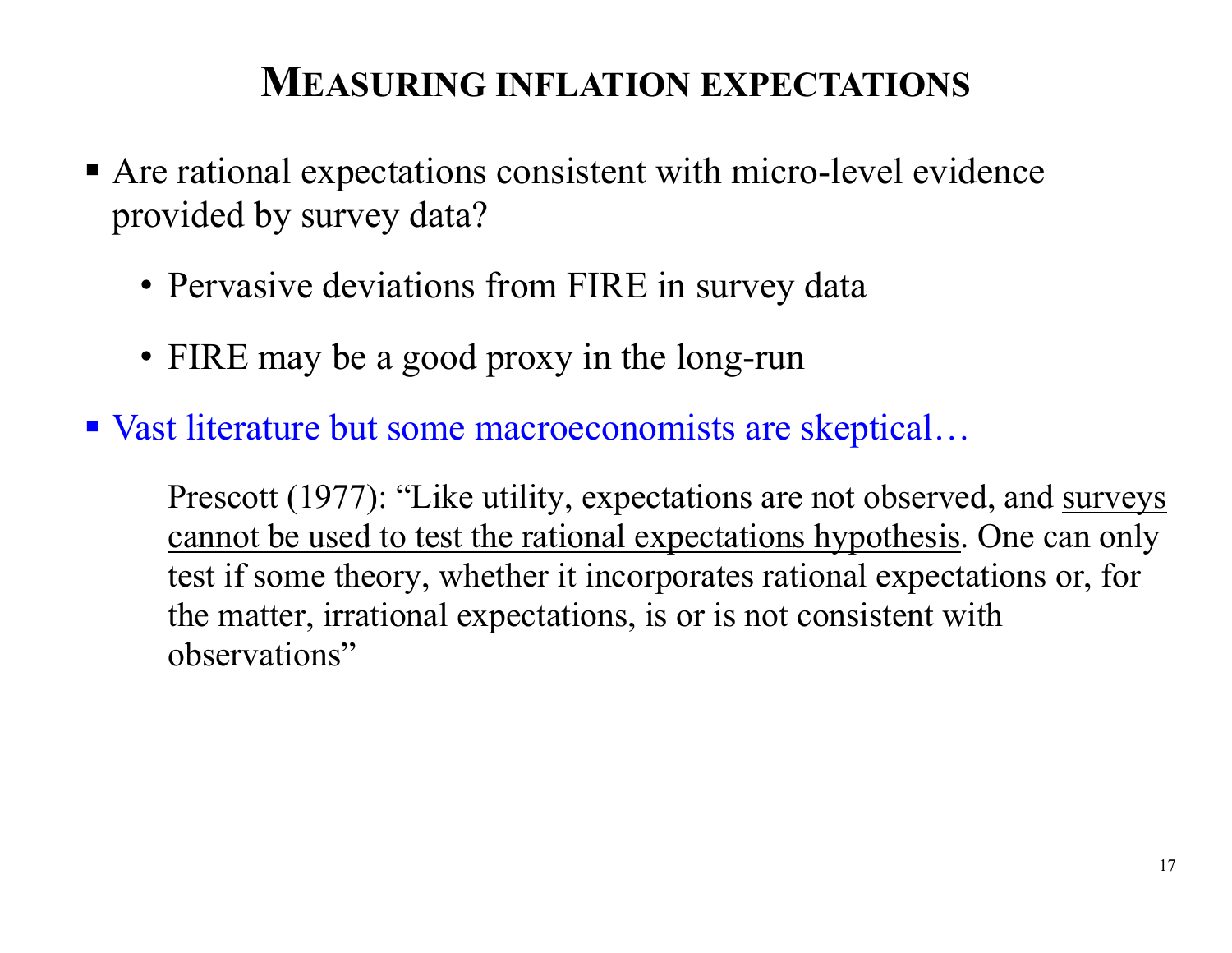- Are rational expectations consistent with micro-level evidence provided by survey data?
	- Pervasive deviations from FIRE in survey data
	- FIRE may be a good proxy in the long-run
- Vast literature but some macroeconomists are skeptical...

Prescott (1977): "Like utility, expectations are not observed, and surveys cannot be used to test the rational expectations hypothesis. One can only test if some theory, whether it incorporates rational expectations or, for the matter, irrational expectations, is or is not consistent with observations"

■ Pushback to Prescott (Zarnowitz, Lovell, Manski, etc.): one should not discount data even if it's inconsistent with a beautiful theory.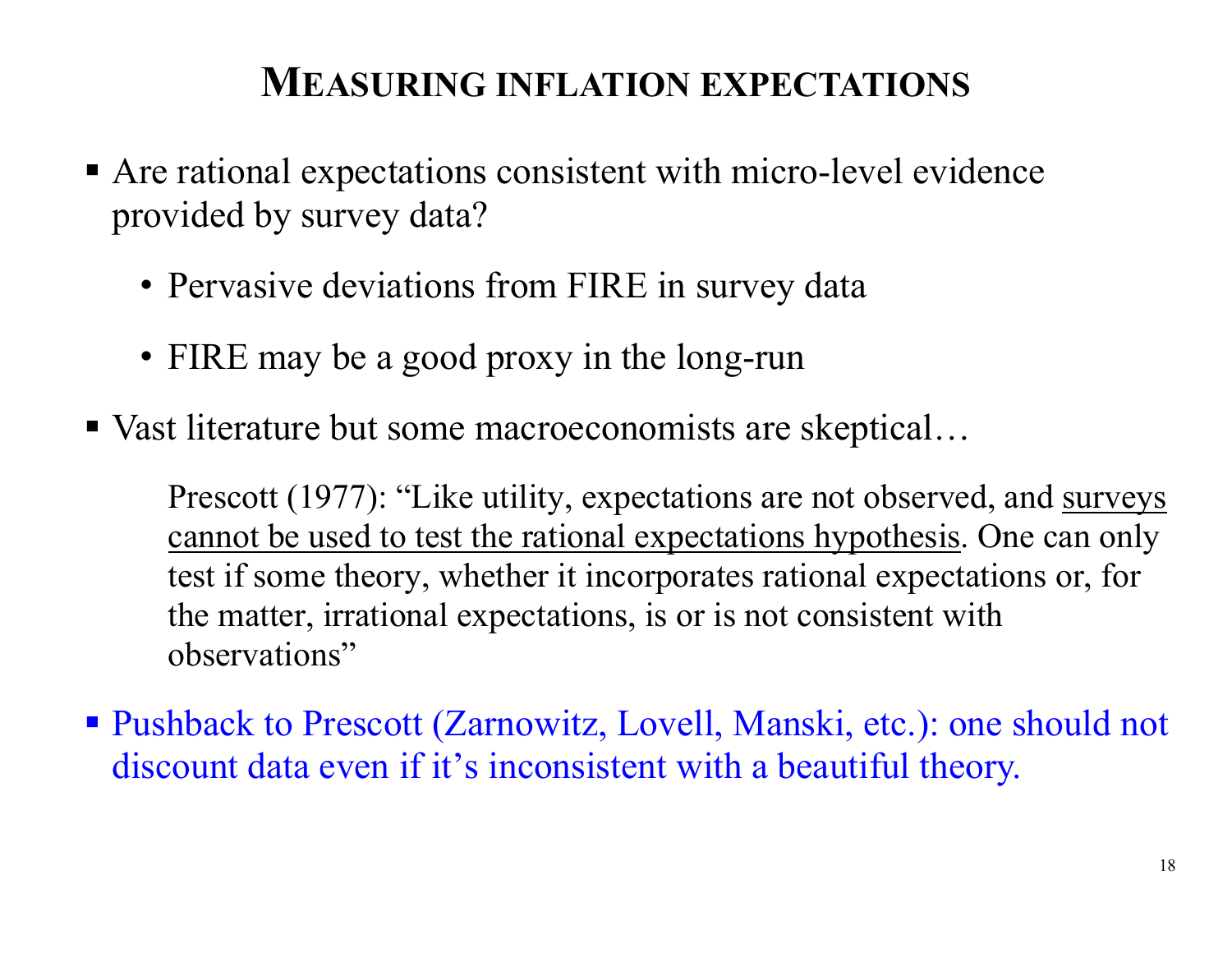## **ALTERNATIVES TO FIRE**

- Sticky-information
- Noisy information (rational inattention)

Rational Expectations models subject to frictions/costs.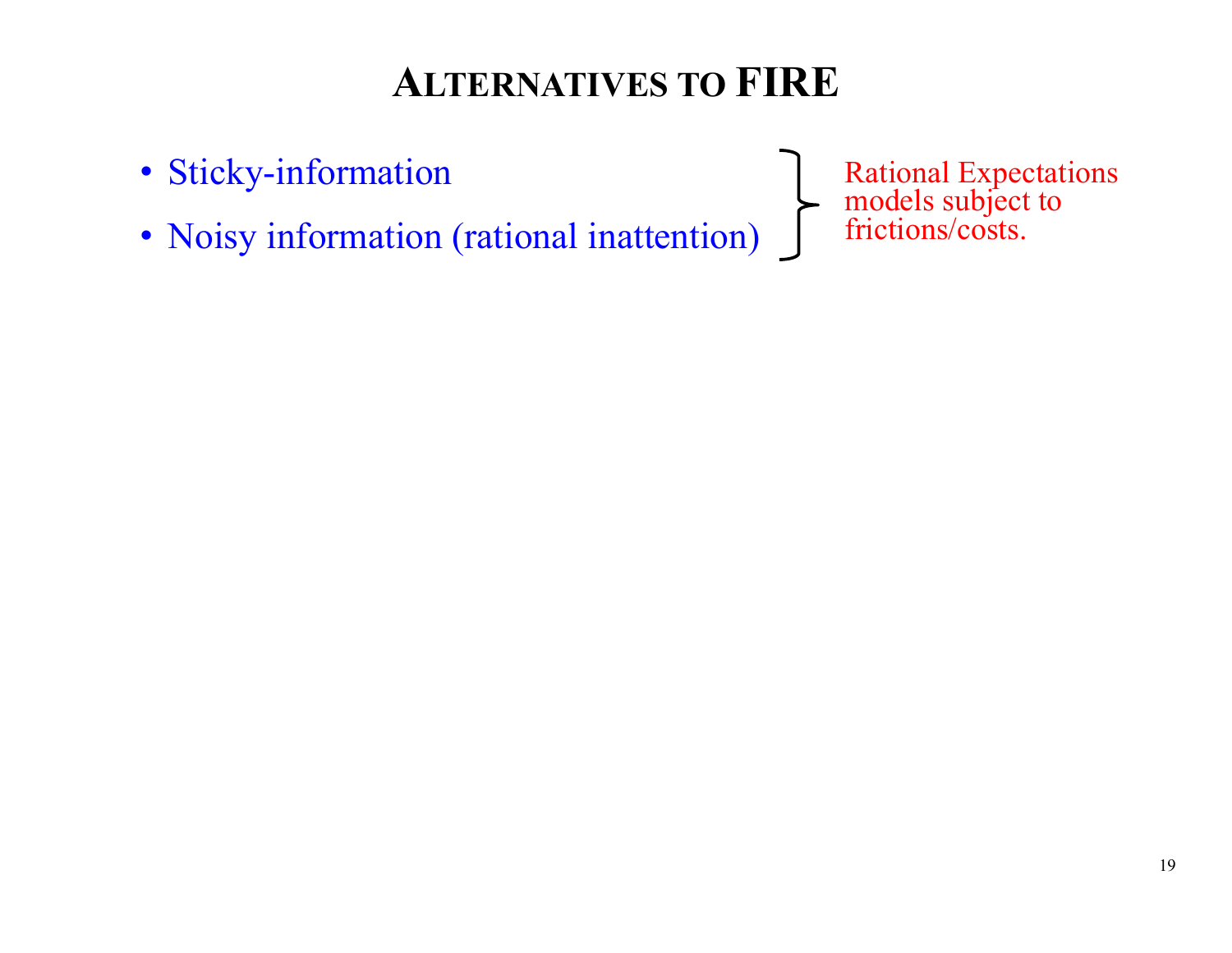# **ALTERNATIVES TO FIRE**

- Sticky-information
- Noisy information (rational inattention)
- Bounded rationality
	- $\blacktriangleright$ Mis-specified model which makes sense

Rational Expectations models subject to frictions/costs.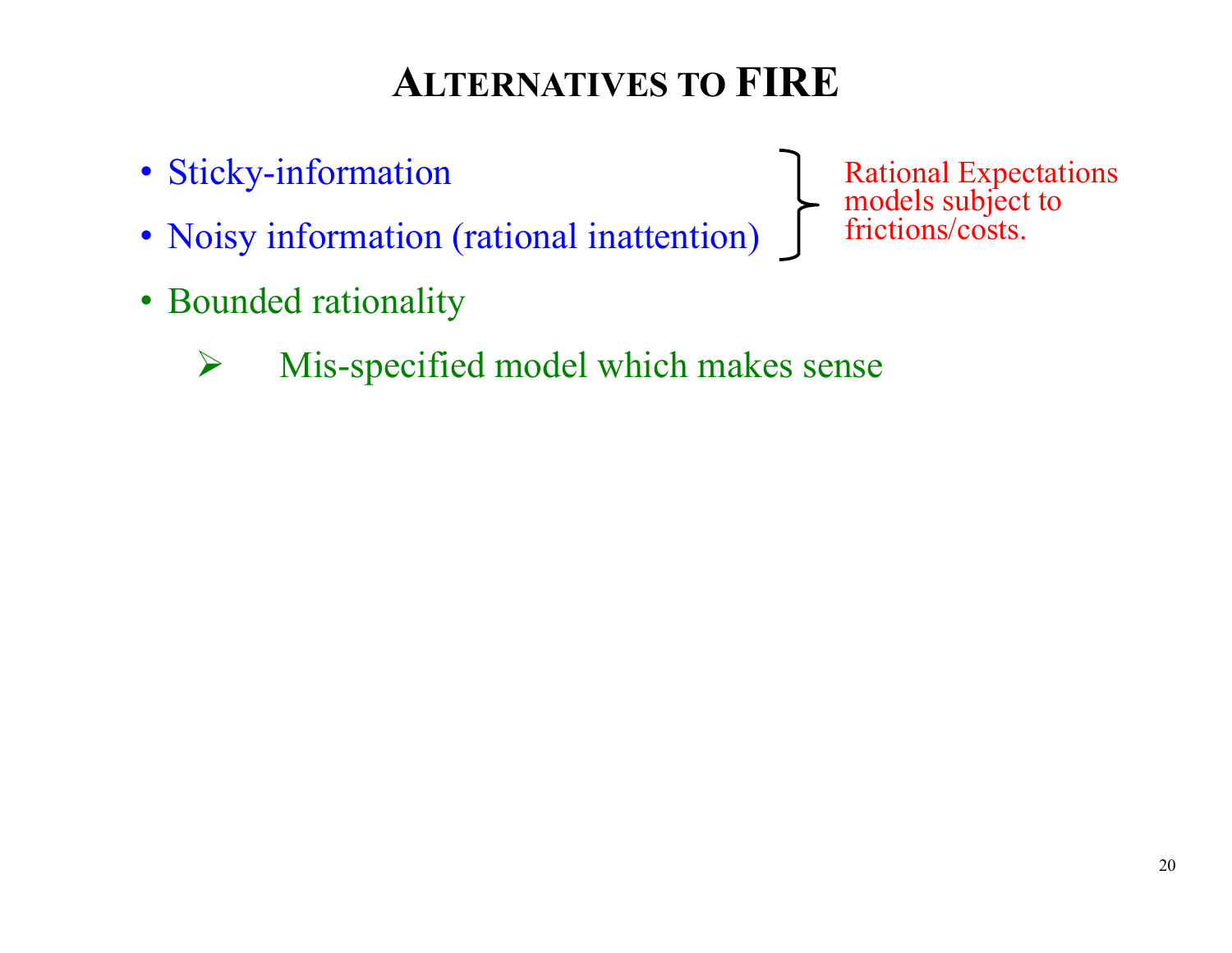# **ALTERNATIVES TO FIRE**

- Sticky-information
- Noisy information (rational inattention)
- Bounded rationality

Rational Expectations models subject to frictions/costs.

- $\sum_{i=1}^{n}$ Mis-specified model which makes sense
- Learning
	- $\triangleright$ Least-squares regressions to find relationships in the data
	- $\blacktriangleright$ Pick the model with the best fit from a menu of models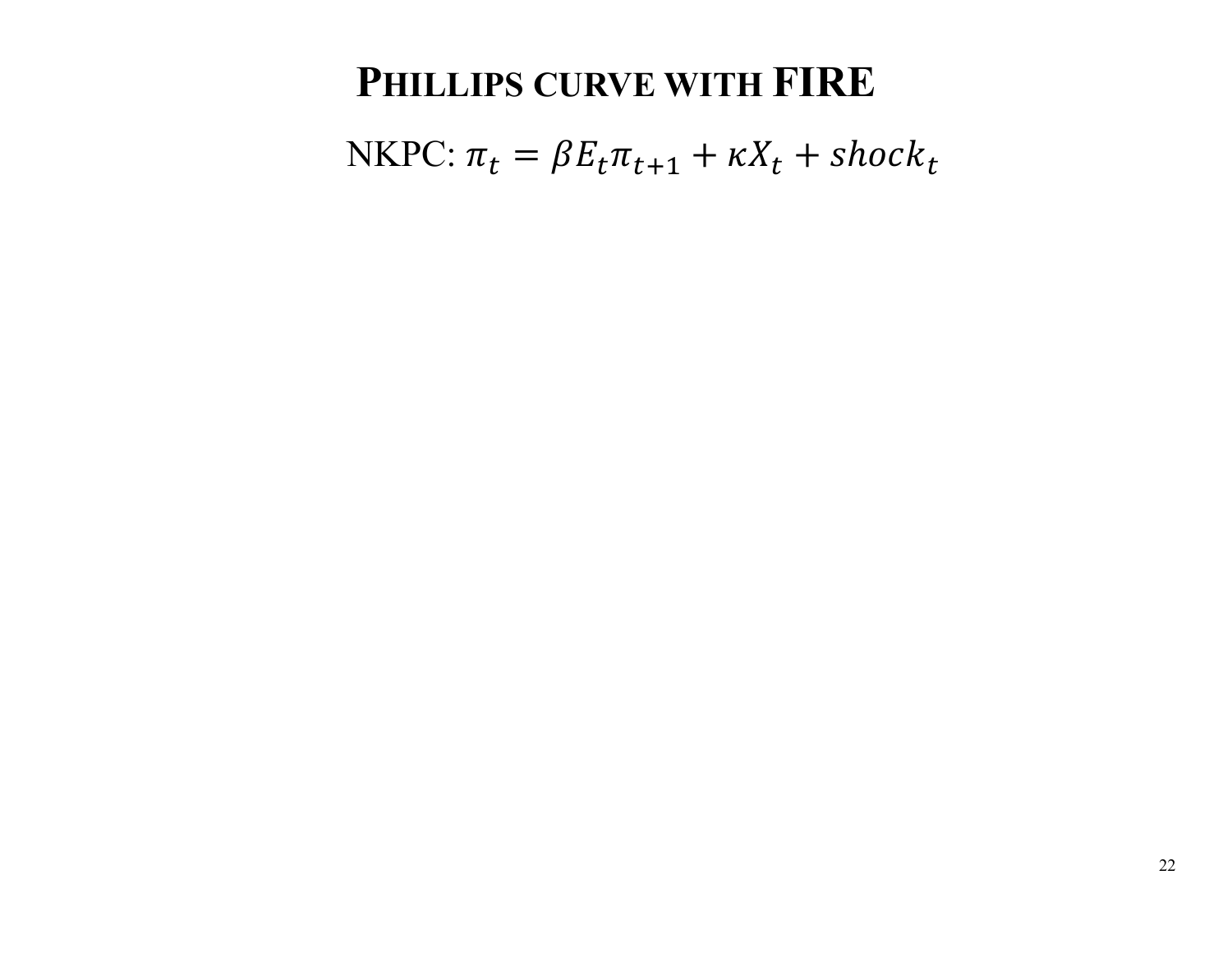- Successes:
	- Micro-founded, optimizing responses of economic agents
	- Answers what is "slack" and what is the relevant inflation expectation
	- Broadly consistent with the data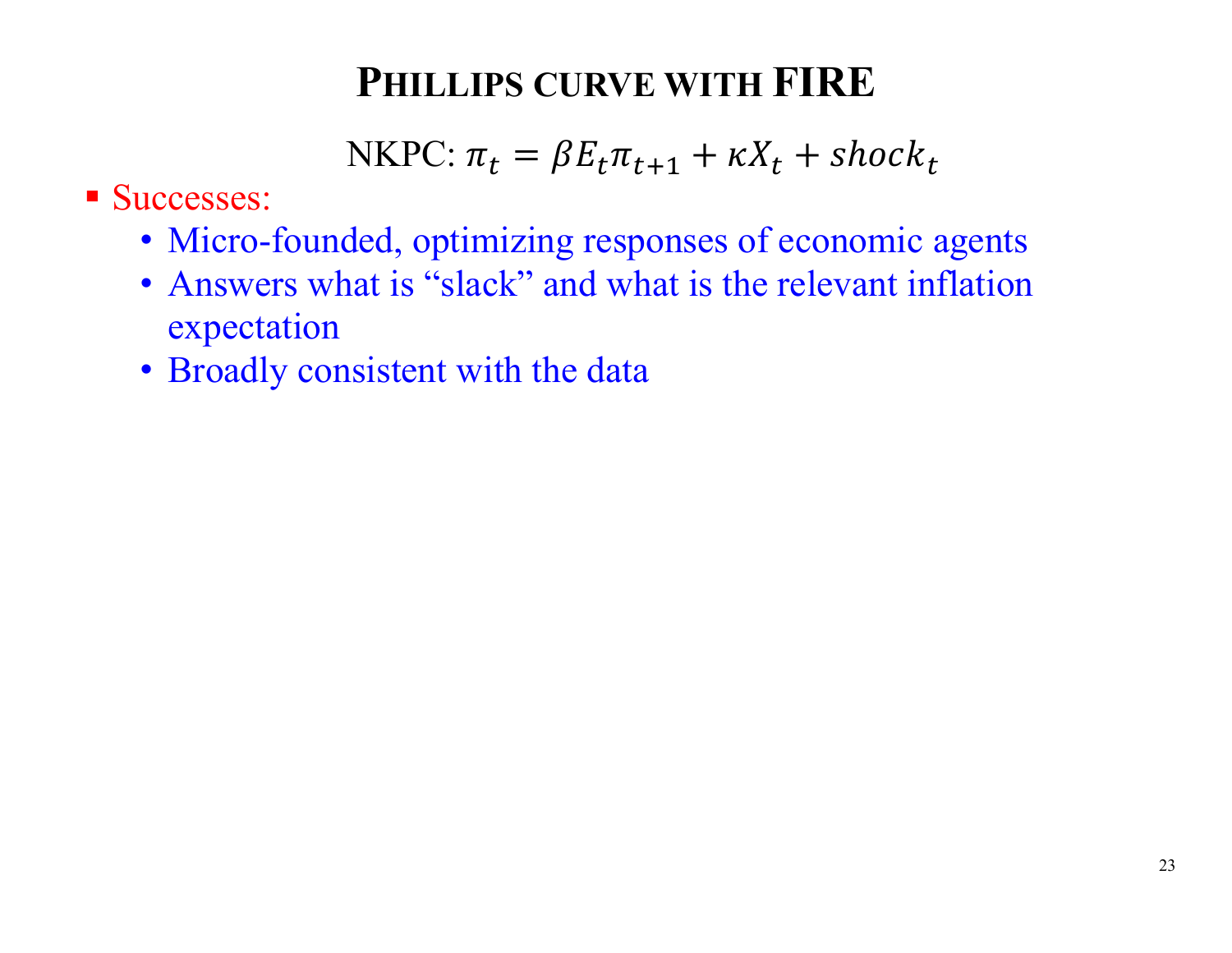- Successes:
	- Micro-founded, optimizing responses of economic agents
	- Answers what is "slack" and what is the relevant inflation expectation
	- Broadly consistent with the data
- **Challenges**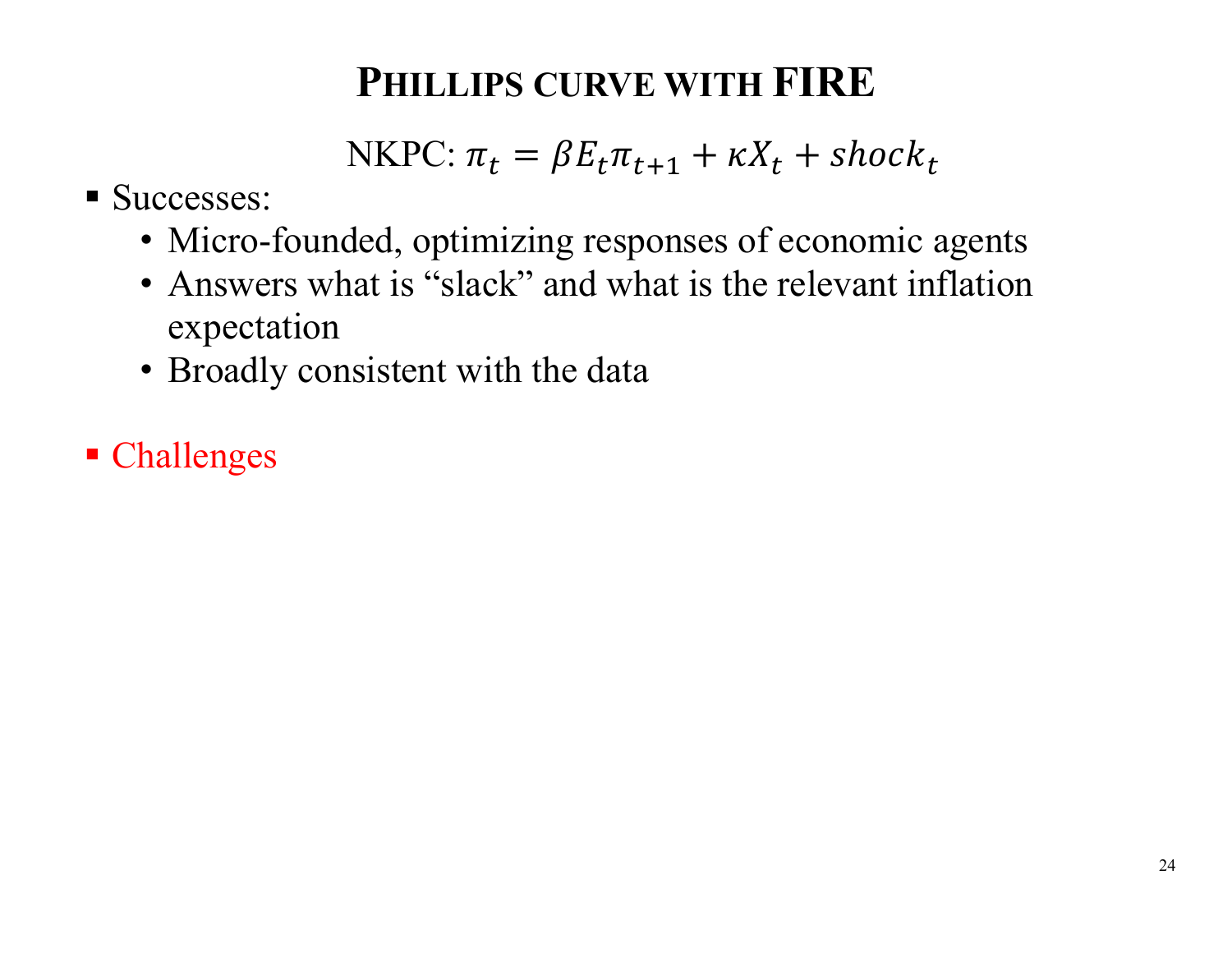- Successes:
	- Micro-founded, optimizing responses of economic agents
	- Answers what is "slack" and what is the relevant inflation expectation
	- Broadly consistent with the data
- **Challenges** 
	- Ad-hoc lags, instability and structural breaks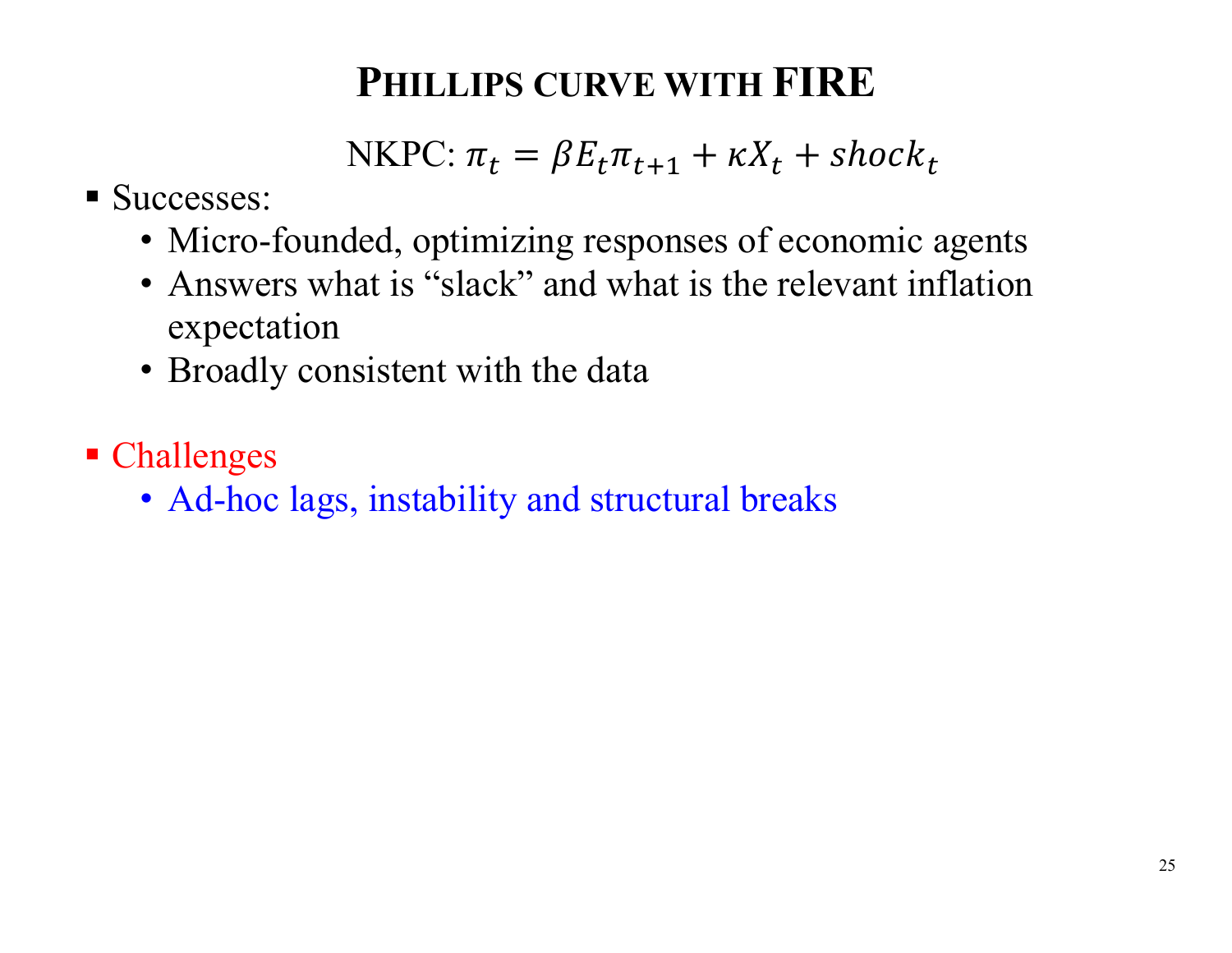- Successes:
	- Micro-founded, optimizing responses of economic agents
	- Answers what is "slack" and what is the relevant inflation expectation
	- Broadly consistent with the data
- **Challenges** 
	- Ad-hoc lags, instability and structural breaks
	- Low out-of-sample predictive power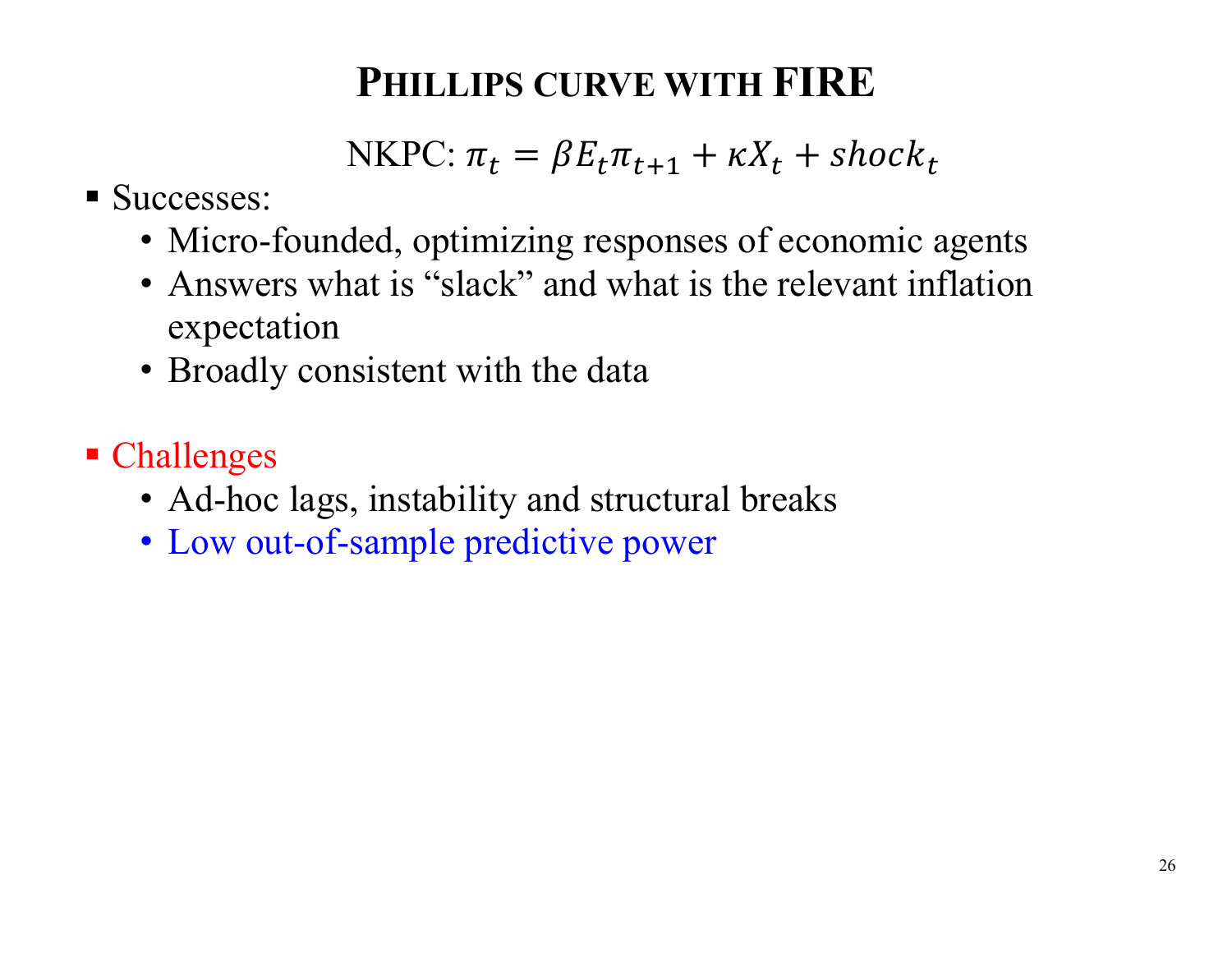- Successes:
	- Micro-founded, optimizing responses of economic agents
	- Answers what is "slack" and what is the relevant inflation expectation
	- Broadly consistent with the data
- **Challenges** 
	- Ad-hoc lags, instability and structural breaks
	- Low out-of-sample predictive power
	- Sensitivity to the choice of slack variable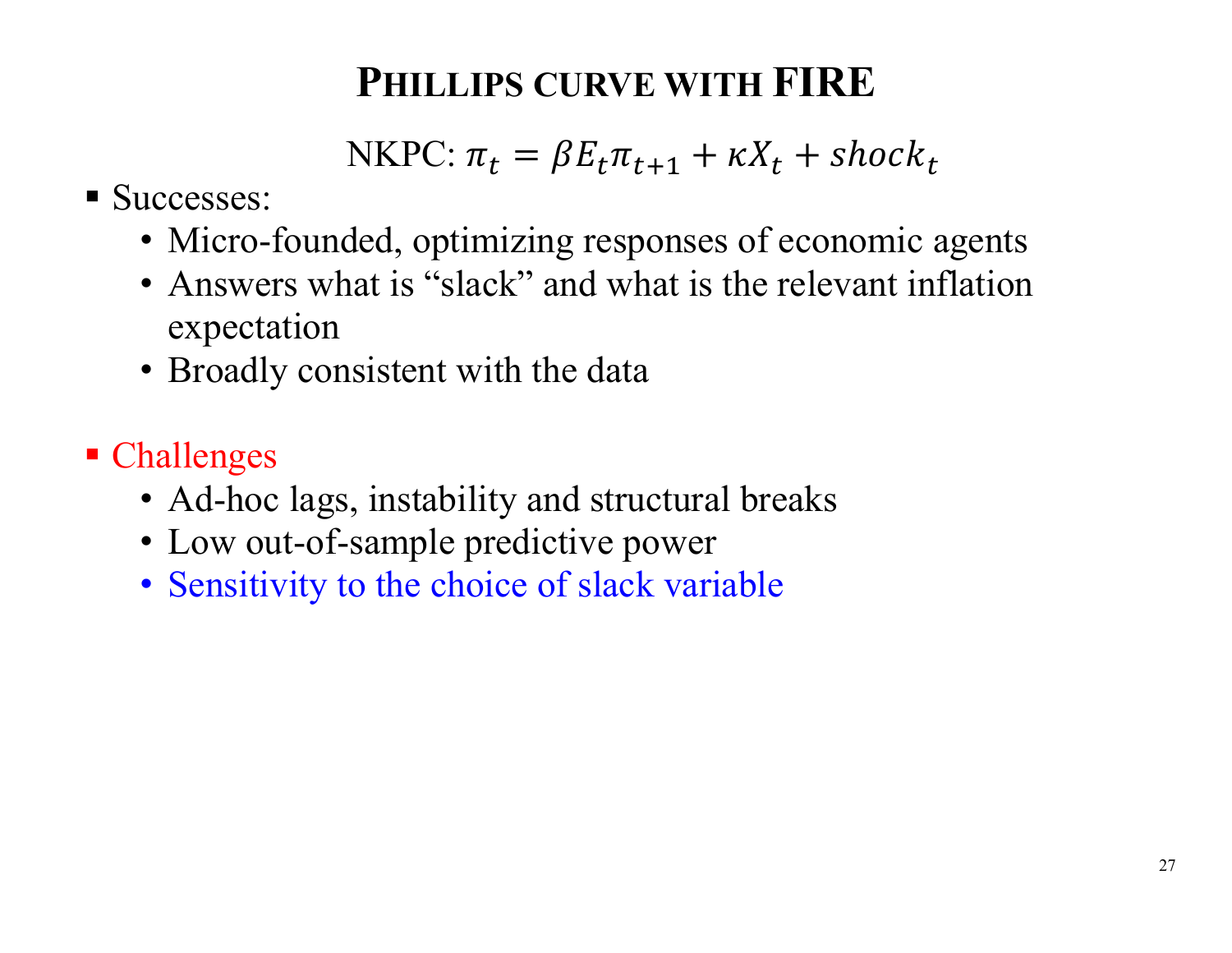- Successes:
	- Micro-founded, optimizing responses of economic agents
	- Answers what is "slack" and what is the relevant inflation expectation
	- Broadly consistent with the data
- **Challenges** 
	- Ad-hoc lags, instability and structural breaks
	- Low out-of-sample predictive power
	- Sensitivity to the choice of slack variable
	- Missing disinflation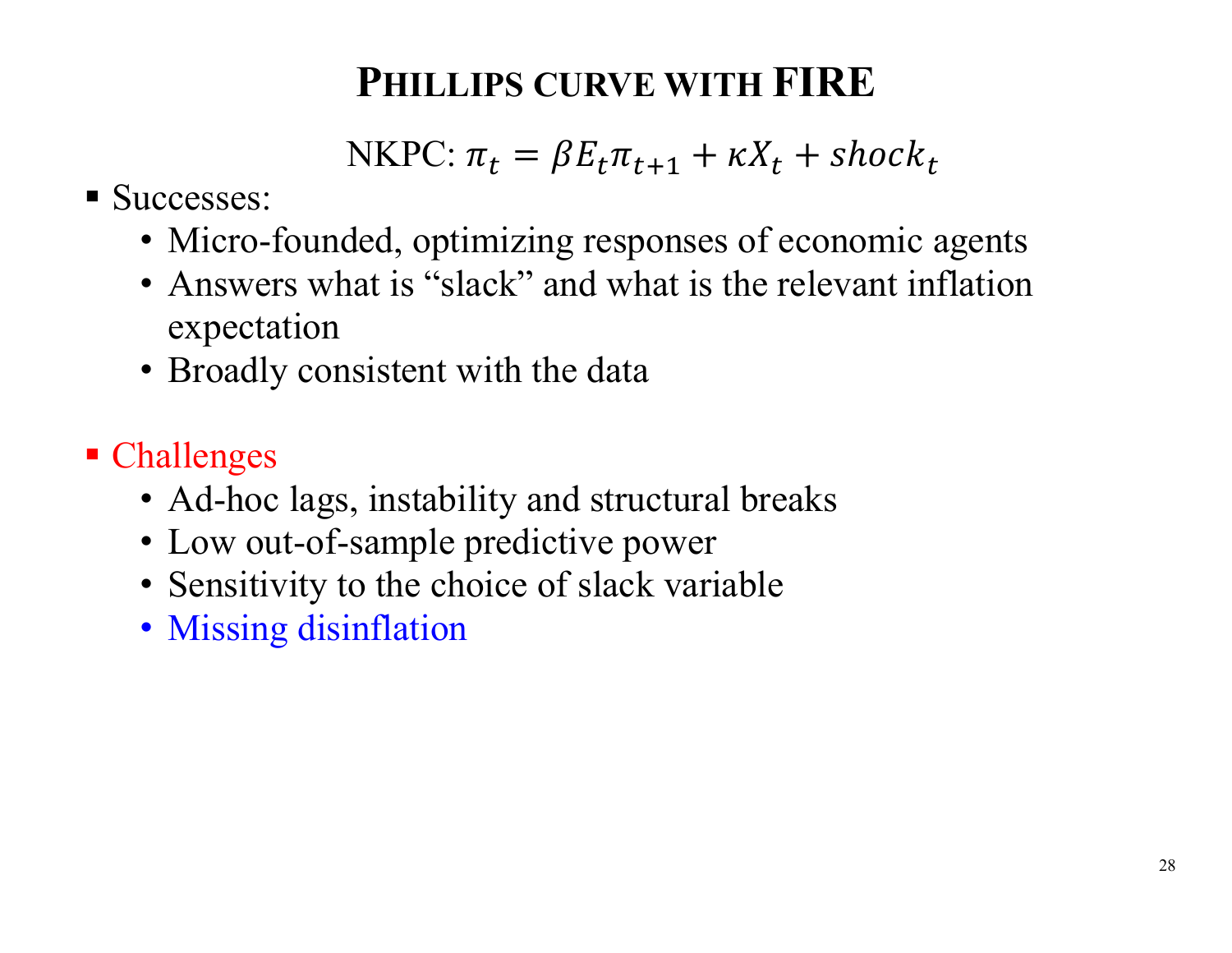#### **MISSING DISINFLATION**

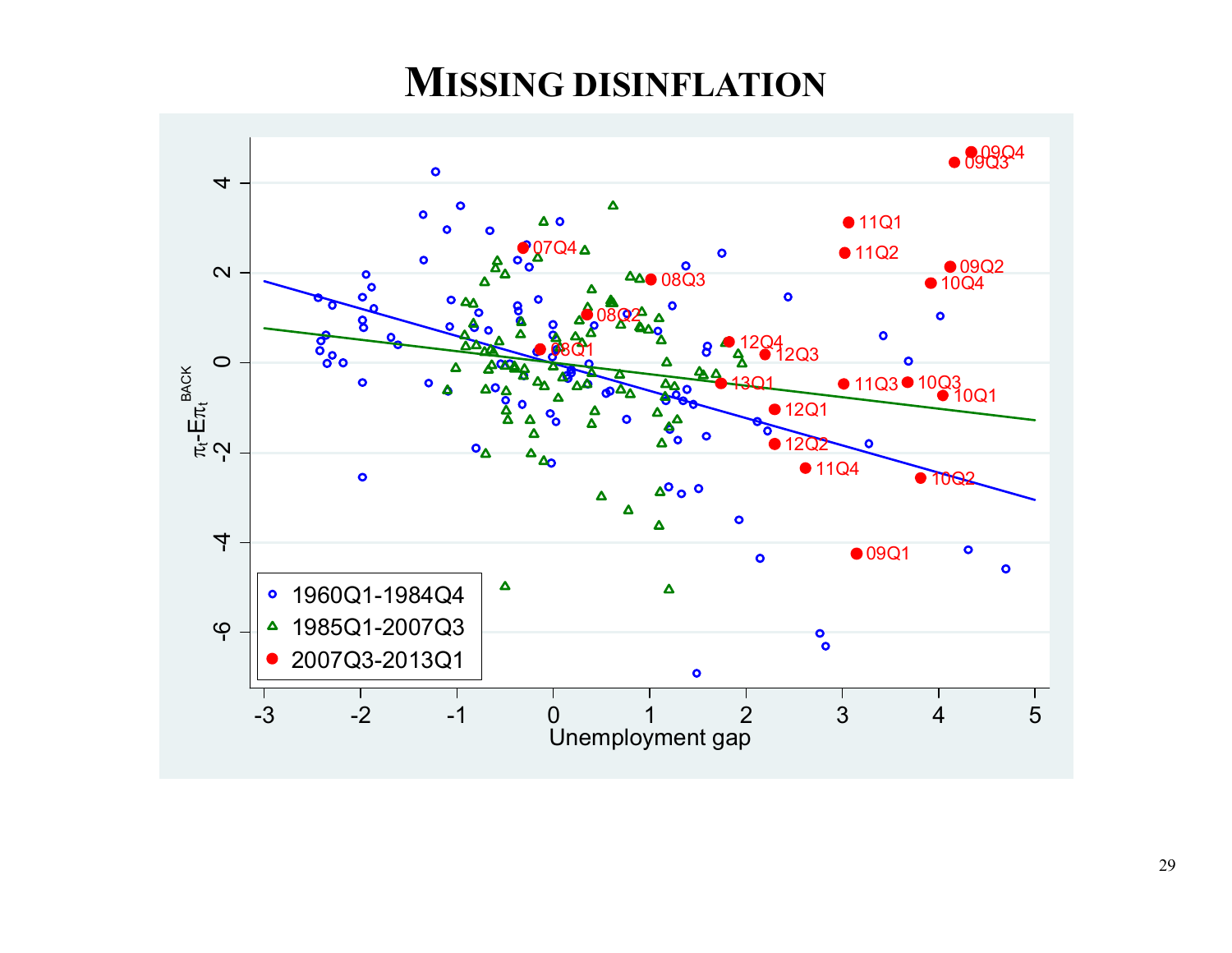#### **MISSING DISINFLATION**



Hall (2013): the Phillips curve is dead.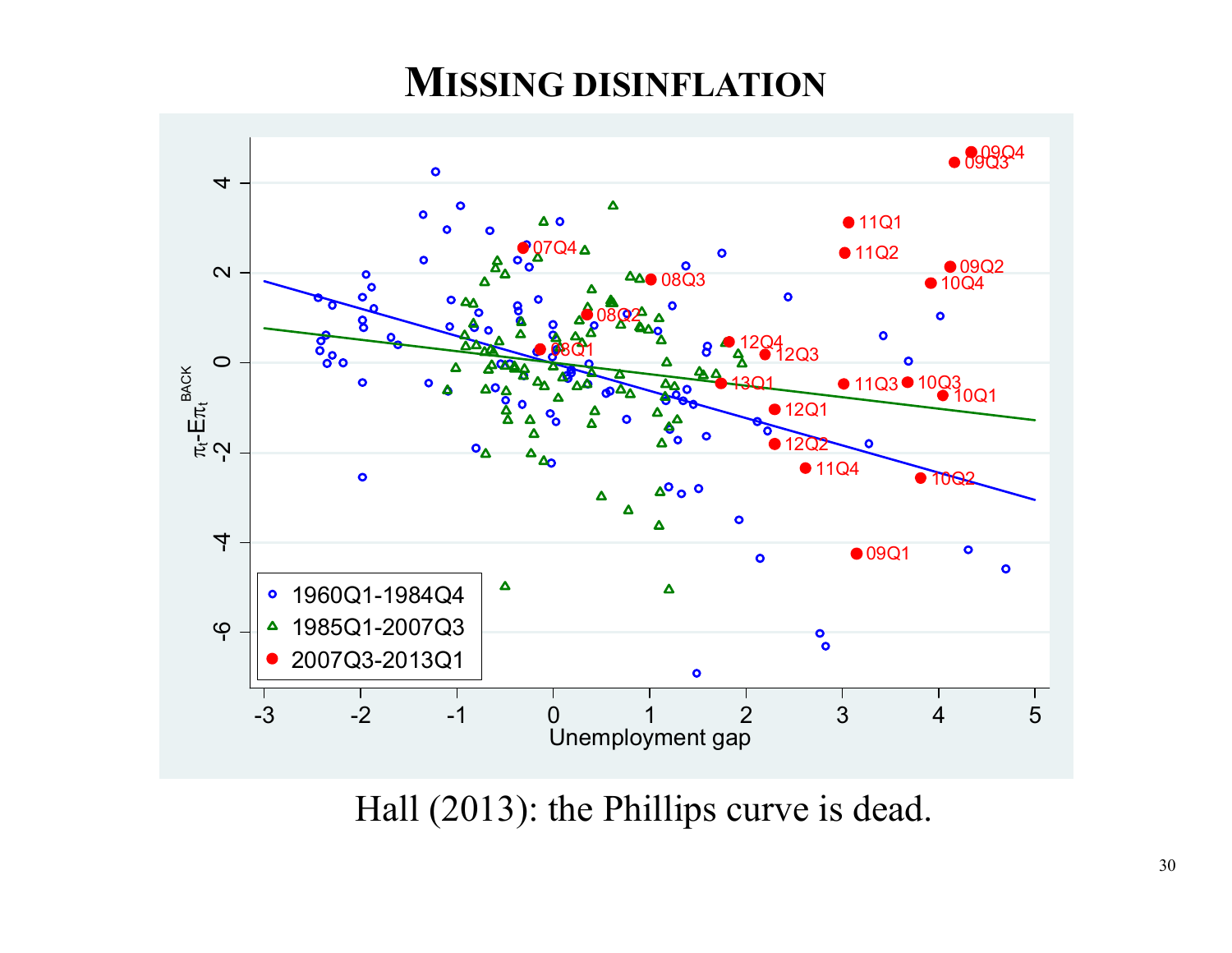- Ad-hoc lags, instability and structural breaks
	- Survey expectations adapt to structural breaks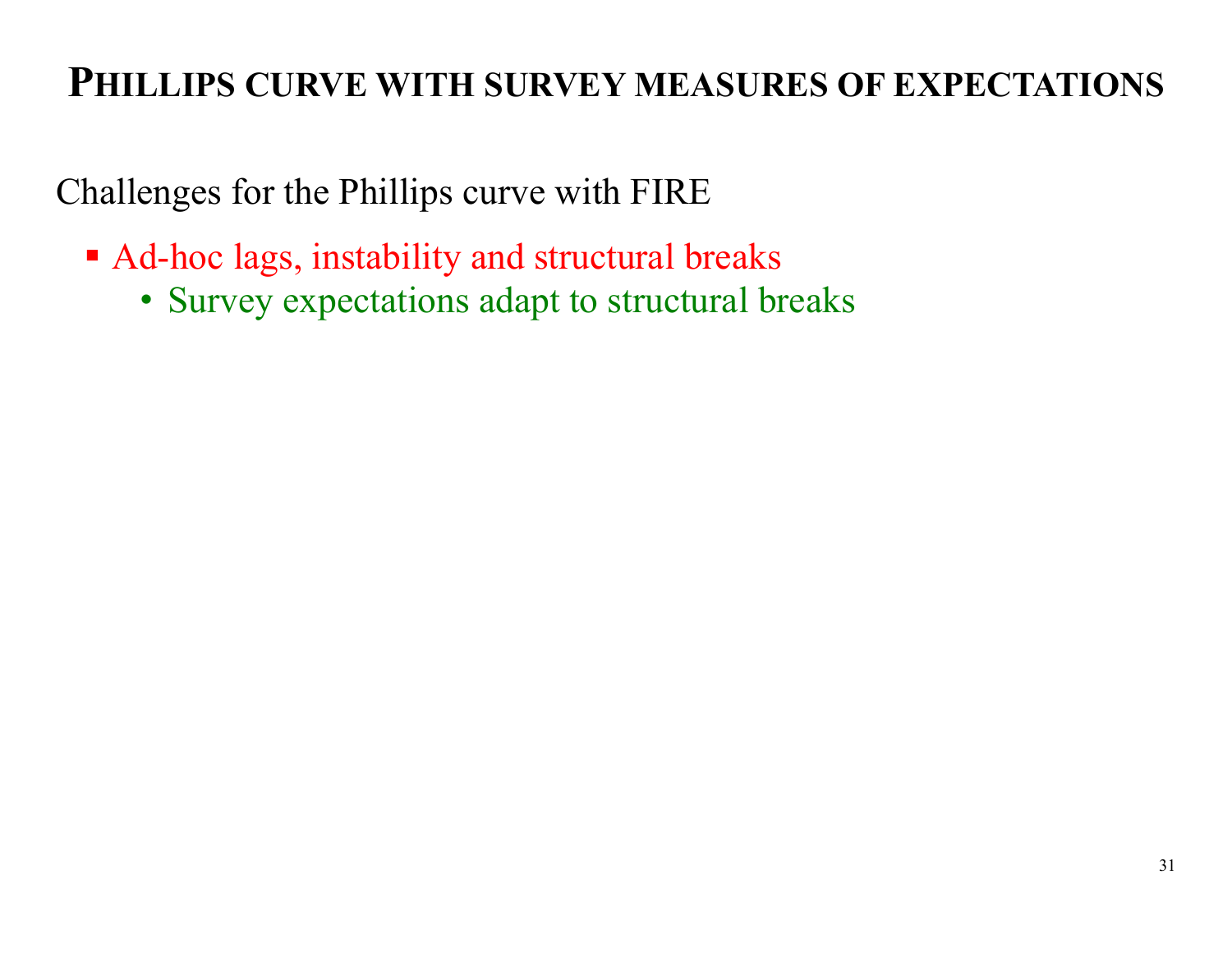- Ad-hoc lags, instability and structural breaks
	- Survey expectations adapt to structural breaks
- **Low out-of-sample predictive power** 
	- Survey expectations are strong predictors of future inflation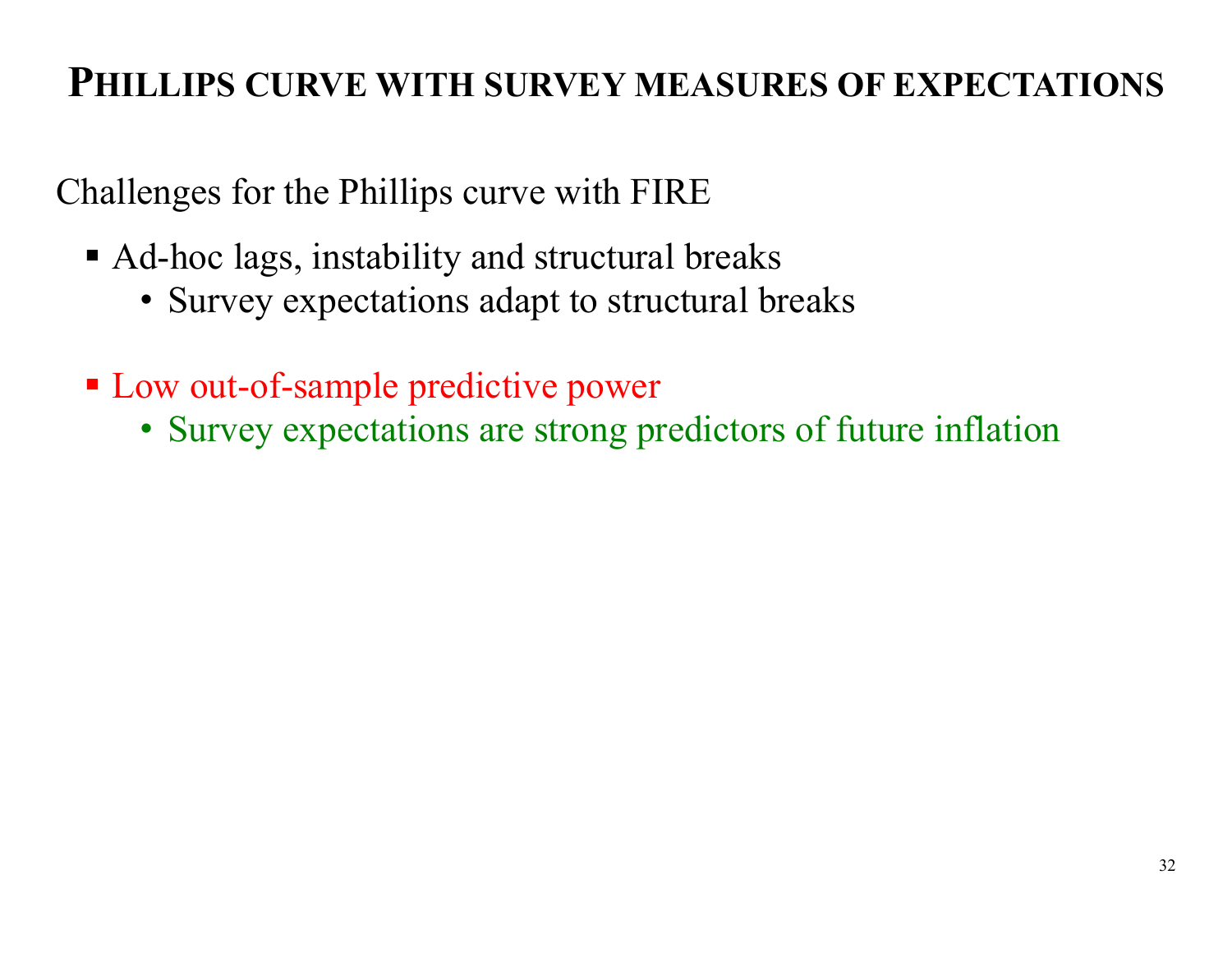- Ad-hoc lags, instability and structural breaks
	- Survey expectations adapt to structural breaks
- Low out-of-sample predictive power
	- Survey expectations are strong predictors of future inflation
- Sensitivity to the choice of slack variable
	- The curve is more robust with survey measures of expectations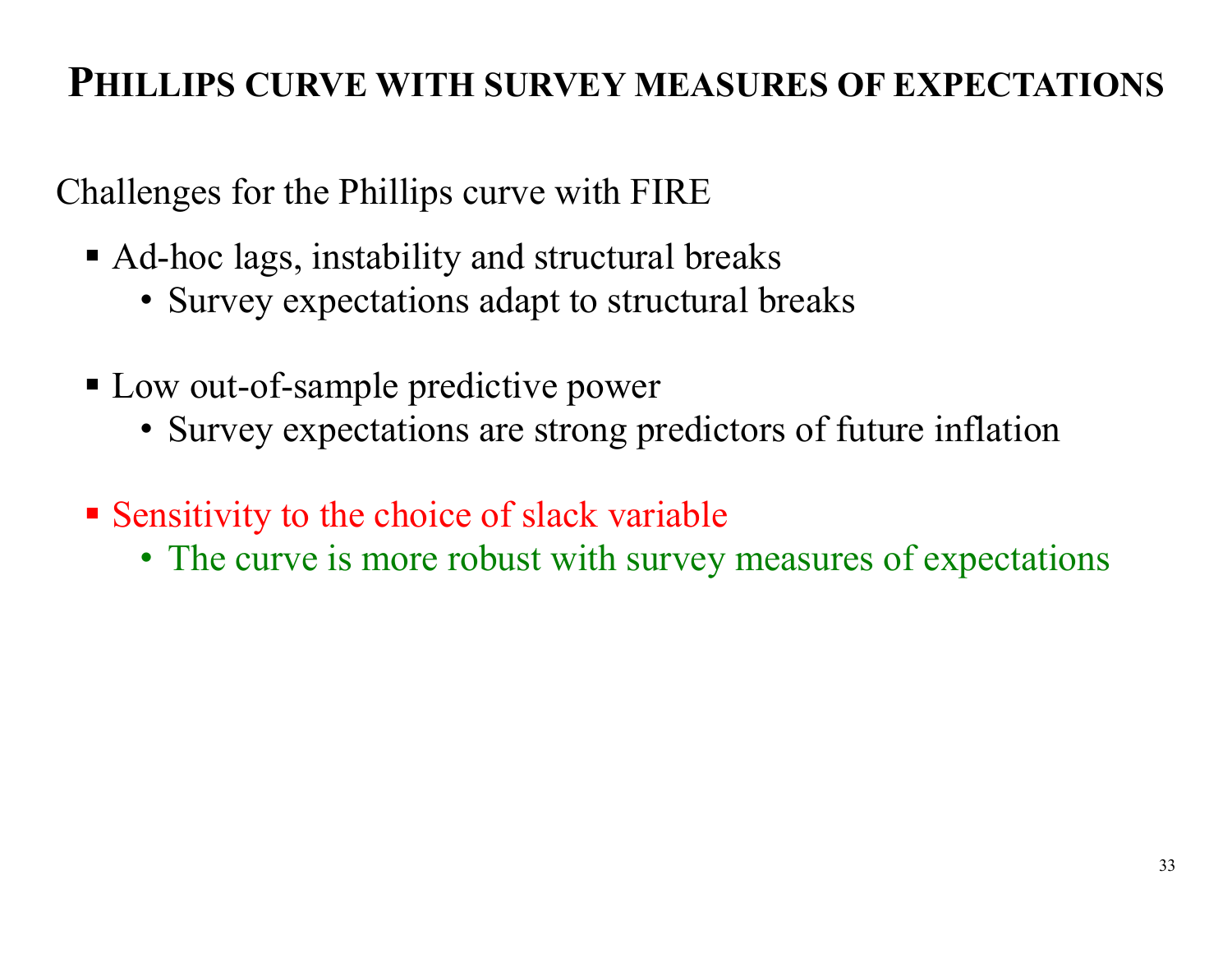- Ad-hoc lags, instability and structural breaks
	- Survey expectations adapt to structural breaks
- Low out-of-sample predictive power
	- Survey expectations are strong predictors of future inflation
- Sensitivity to the choice of slack variable
	- The curve is more robust with survey measures of expectations
- **Missing disinflation** 
	- If we use household expectations, there is no puzzle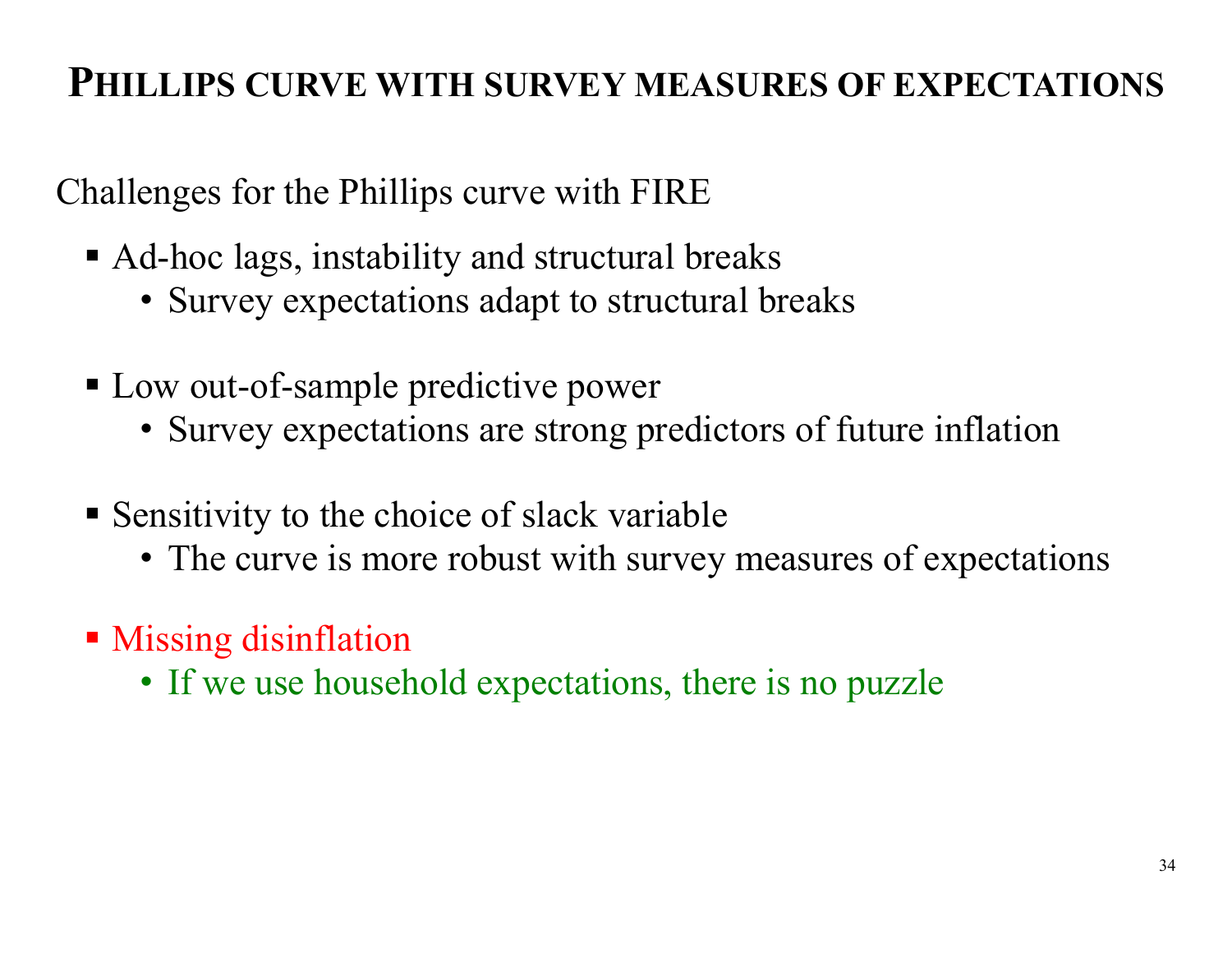#### **MISSING DISINFLATION**

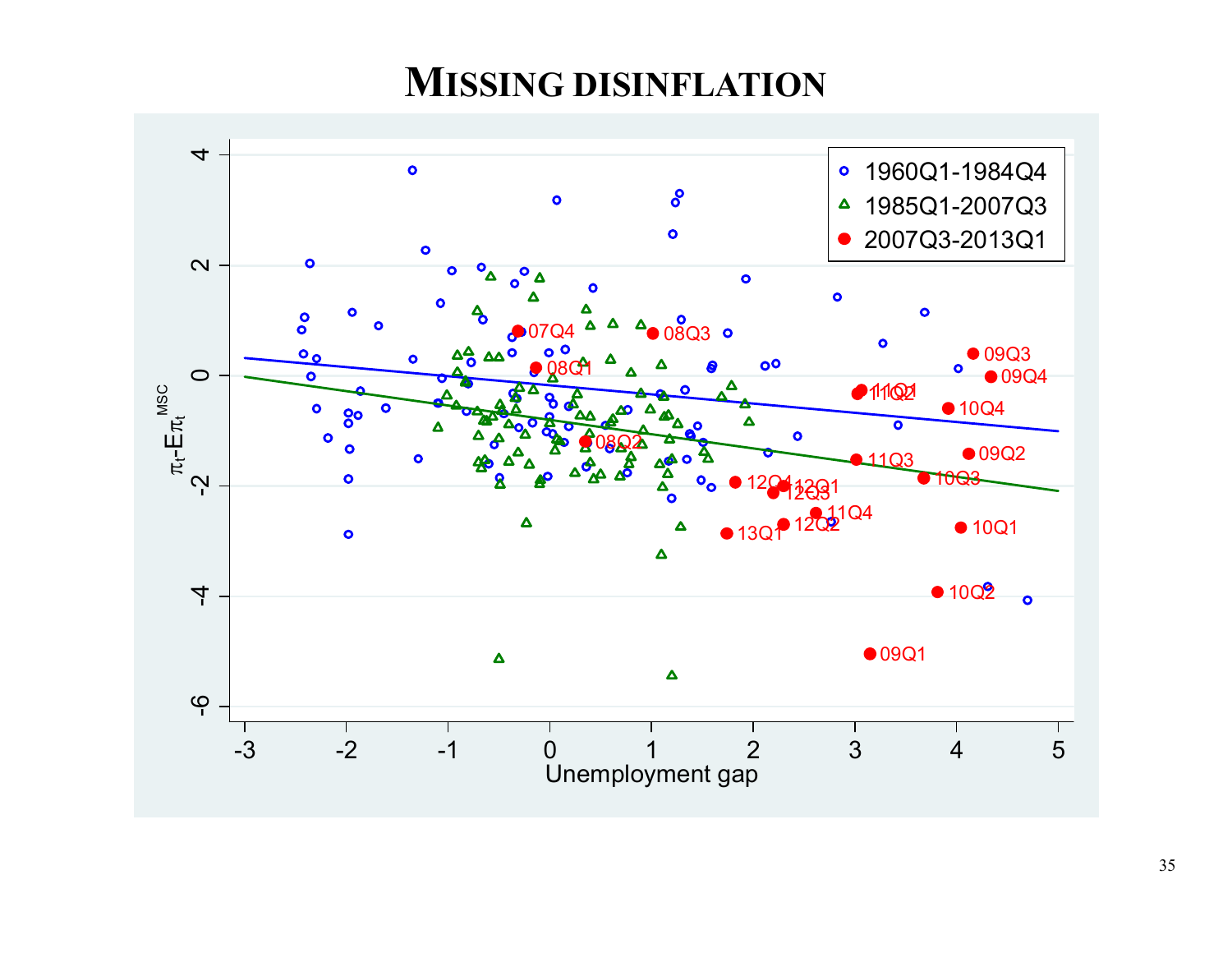# **NKPC WITH AND WITHOUT FIRE**

| <b>Information Structure</b>                                                       | <b>Phillips Curve</b>                                                    |
|------------------------------------------------------------------------------------|--------------------------------------------------------------------------|
| Full-information rational expectations with<br>time-dependent pricing (Calvo 1983) | $\pi_t = \beta E_t [\pi_{t+1}] + b_1 X_t$                                |
| Sticky prices and backwards rule of thumb<br>firms (Gali and Gertler 1999)         | $\pi_t = (1 - b_4)\pi_{t-1} + b_4E_t[\pi_{t+1}] + b_3X_t$                |
| Sticky information (Mankiw and Reis 2002)                                          | $\pi_t = \bar{E}_{t-1}[\pi_t] + b_5 \bar{E}_{t-1}[\Delta y_t] + b_6 y_t$ |
| Adaptive learning (Milani 2005)                                                    | $\pi_t = \hat{E}_t \pi_{t+1} + b_7 X_t$                                  |
| Rational inattention (Afrouzi and Yang 2016)                                       | $\pi_t = \bar{E}_{t-1}[\pi_t + \bar{E}_{t-1}[\Delta y_t] + b_8 y_t]$     |
|                                                                                    | + $b_9(\bar{E}_t[\pi_{t+1}] + \bar{E}_t[\Delta y_{t+1}] - i_t)$          |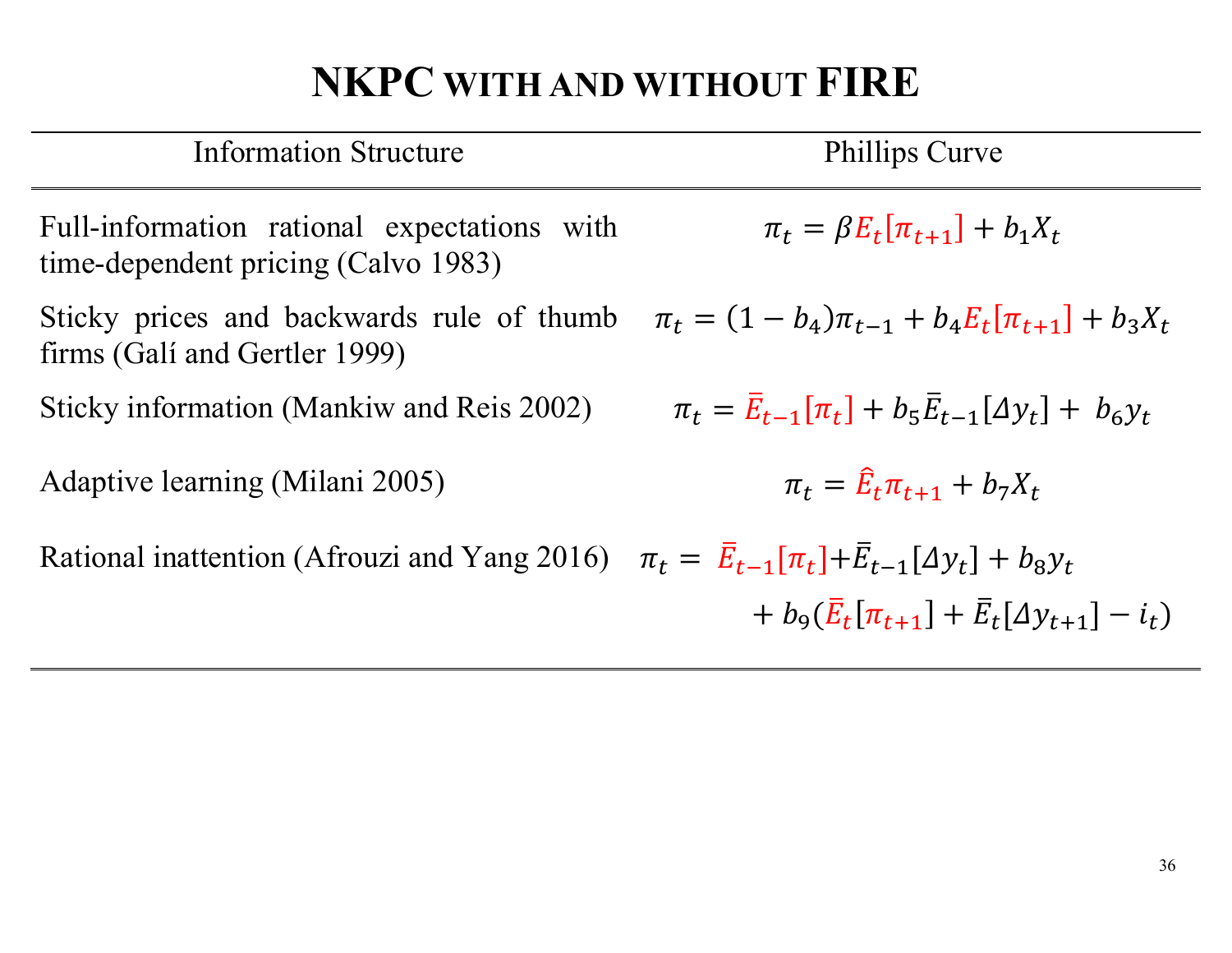# **NKPC WITH AND WITHOUT FIRE**

| <b>Information Structure</b>                                                                                      | <b>Phillips Curve</b>                                                    |
|-------------------------------------------------------------------------------------------------------------------|--------------------------------------------------------------------------|
| Full-information rational expectations with<br>time-dependent pricing (Calvo 1983)                                | $\pi_t = \beta E_t [\pi_{t+1}] + b_1 X_t$                                |
| Sticky prices and backwards rule of thumb<br>firms (Gali and Gertler 1999)                                        | $\pi_t = (1 - b_4)\pi_{t-1} + b_4E_t[\pi_{t+1}] + b_3X_t$                |
| Sticky information (Mankiw and Reis 2002)                                                                         | $\pi_t = \bar{E}_{t-1}[\pi_t] + b_5 \bar{E}_{t-1}[\Delta y_t] + b_6 y_t$ |
| Adaptive learning (Milani 2005)                                                                                   | $\pi_t = \hat{E}_t \pi_{t+1} + b_7 X_t$                                  |
| Rational inattention (Afrouzi and Yang 2016) $\pi_t = \bar{E}_{t-1}[\pi_t] + \bar{E}_{t-1}[\Delta y_t] + b_8 y_t$ |                                                                          |
|                                                                                                                   | $+ b_9(\bar{E}_t[\pi_{t+1}] + \bar{E}_t[\Delta y_{t+1}] - i_t)$          |

No need to radically depart from the standard empirical specification of the Phillips curve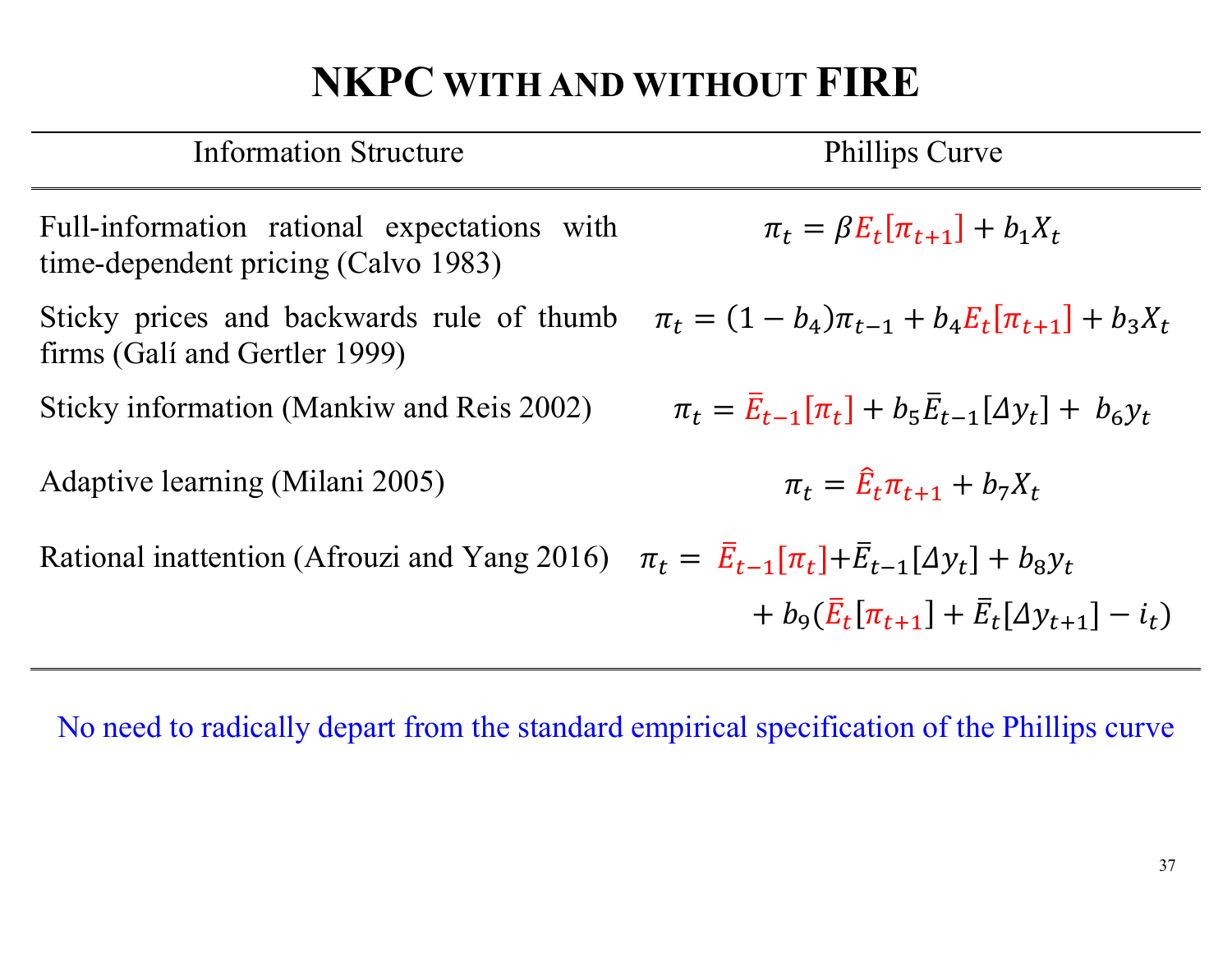NKPC with FIRE:  $\pi_t = \beta E_t[\pi_{t+1}] + b_1 X_t$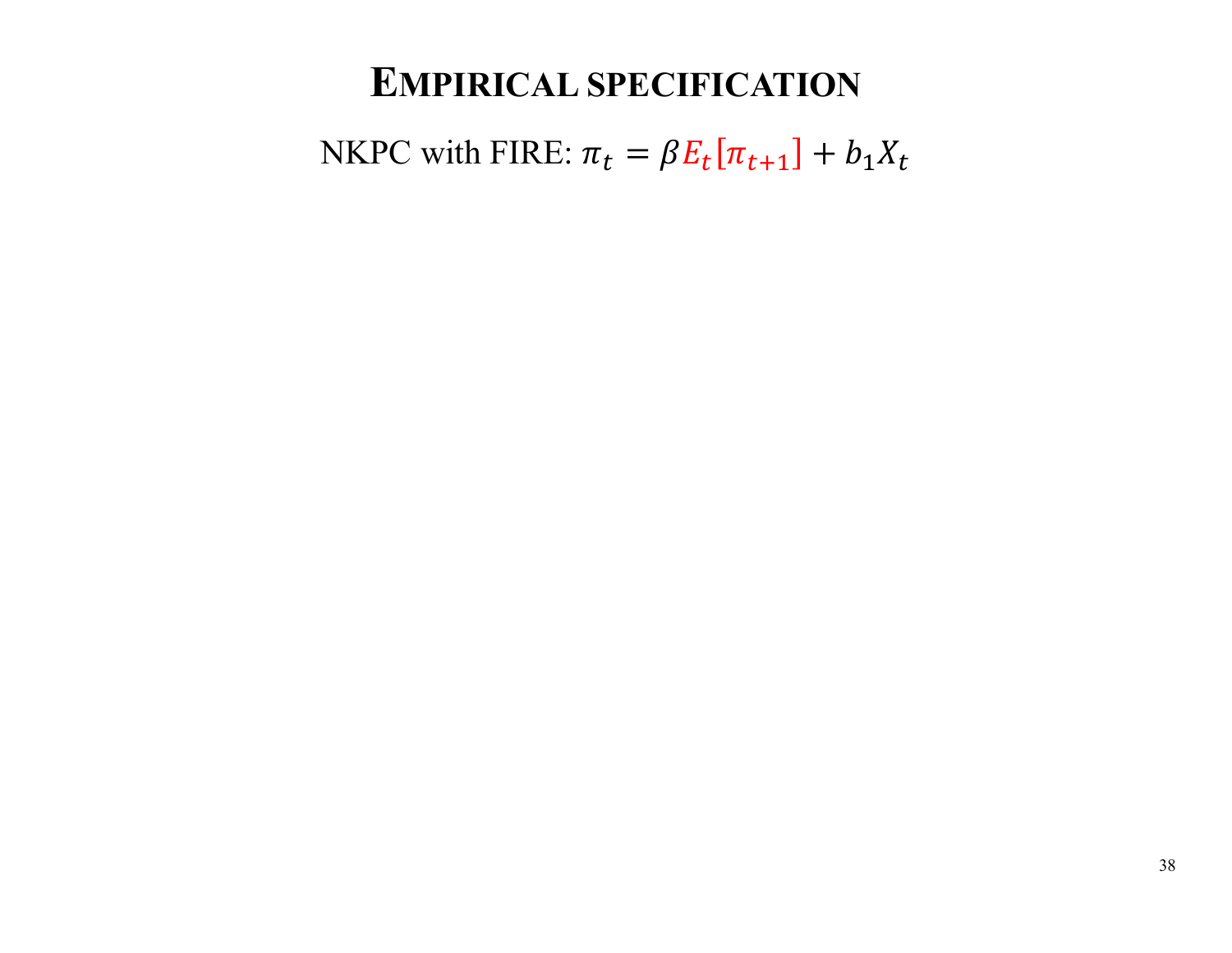NKPC with FIRE:  $\pi_t = \beta E_t[\pi_{t+1}] + b_1 X_t$ NKPC without FIRE:  $\pi_t = \beta \bar{F}_t$  $\bar{F}_t[\pi_{t+1}] + b_1 X_t$  (\*)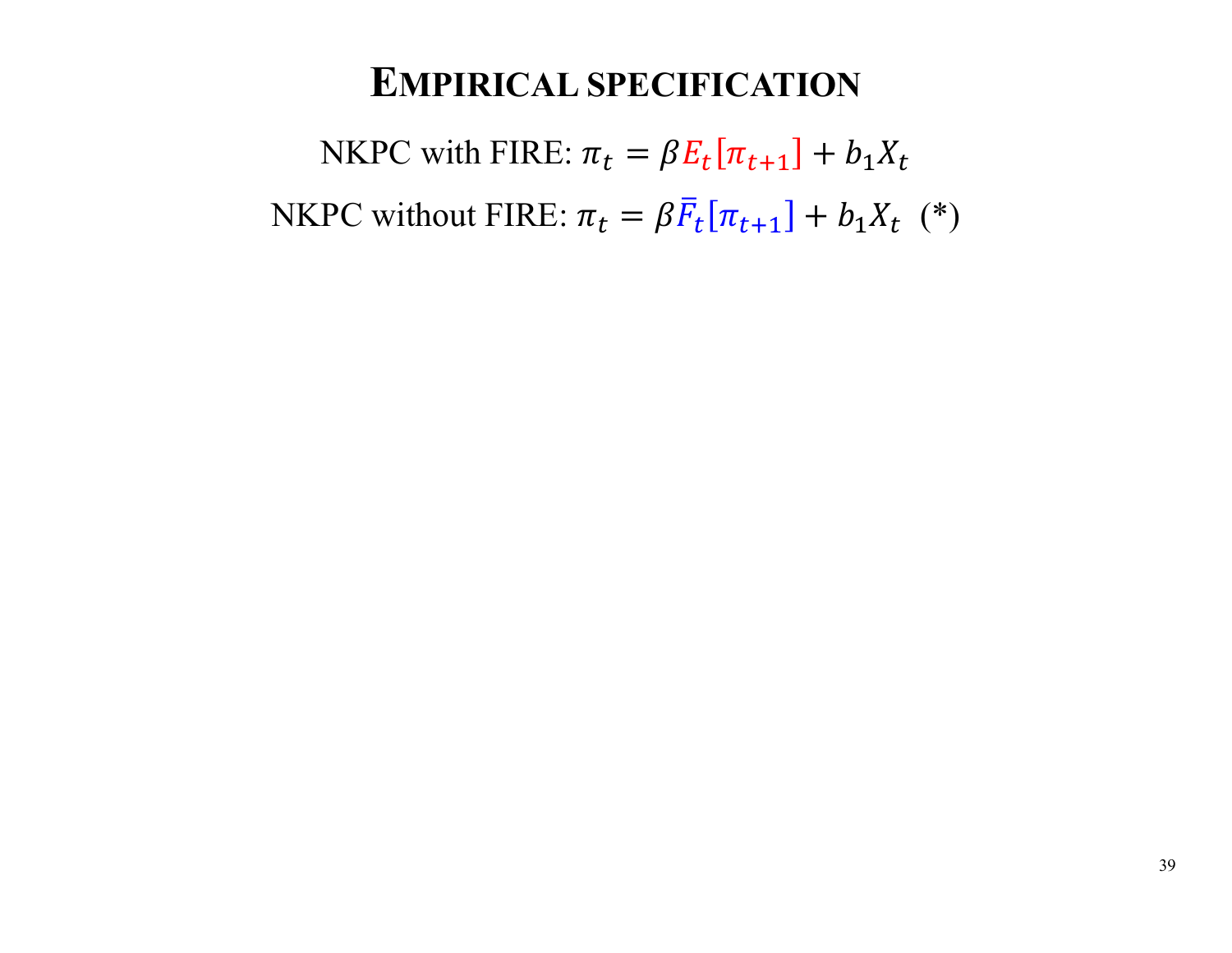NKPC with FIRE:  $\pi_t = \beta E_t[\pi_{t+1}] + b_1 X_t$ NKPC without FIRE:  $\pi_t = \beta \bar{F}_t$  $\bar{F}_t[\pi_{t+1}] + b_1 X_t$  (\*)

How is this possible?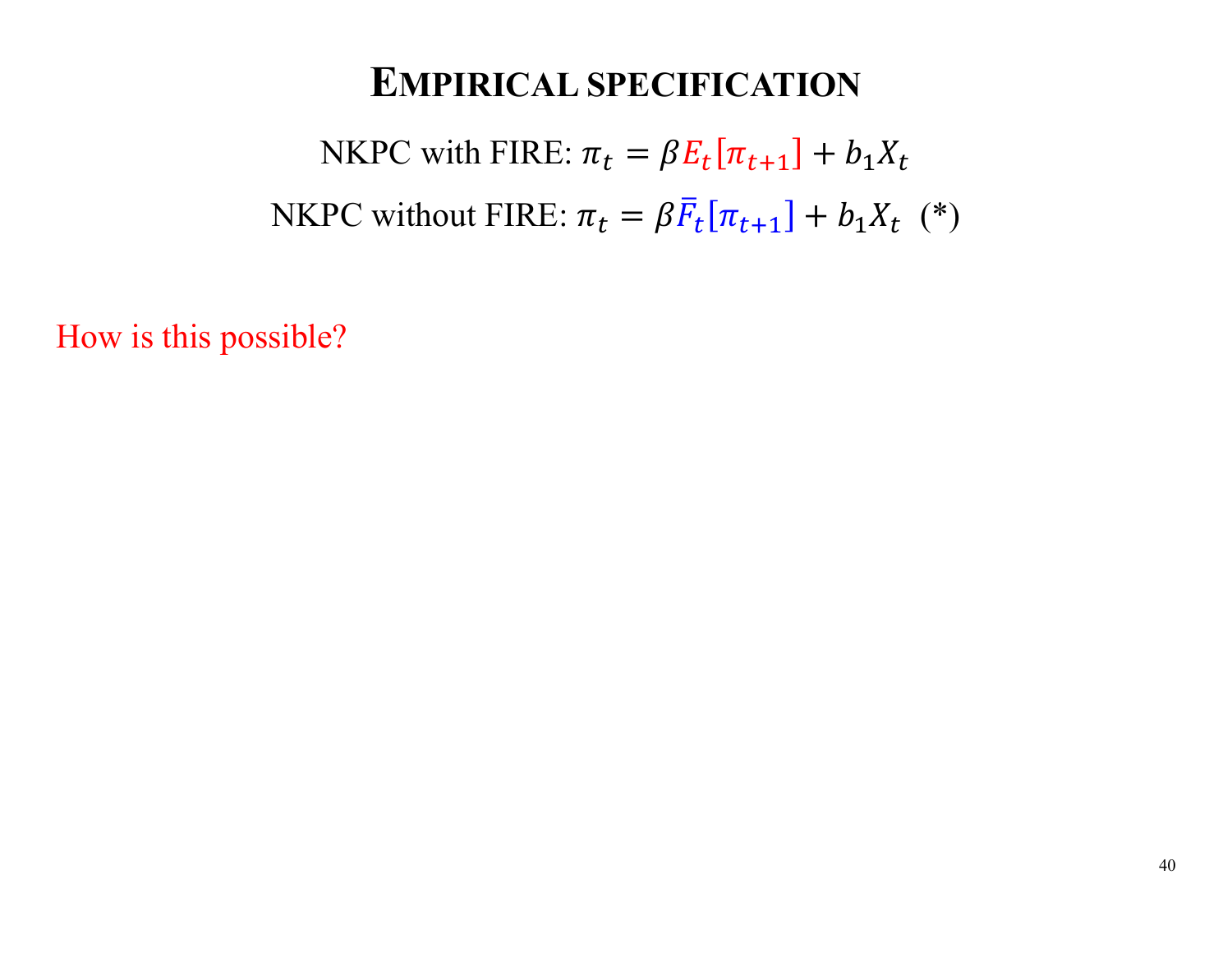NKPC with FIRE:  $\pi_t = \beta E_t[\pi_{t+1}] + b_1 X_t$ NKPC without FIRE:  $\pi_t = \beta \bar{F}_t$  $\bar{F}_t[\pi_{t+1}] + b_1 X_t$  (\*)

How is this possible?

Adam and Padula (2011): Without full-information, inflation

$$
\pi_t = (1 - \theta)(1 - \theta \beta) \sum_{j=0}^{\infty} (\theta \beta)^j F_t X_{t+j} + (1 - \theta) \sum_{j=0}^{\infty} (\theta \beta)^j F_t \pi_{t+j}
$$

where  $F_t Y_{t+j}$  denotes date-t forecast for variable Y at time  $t + j$ .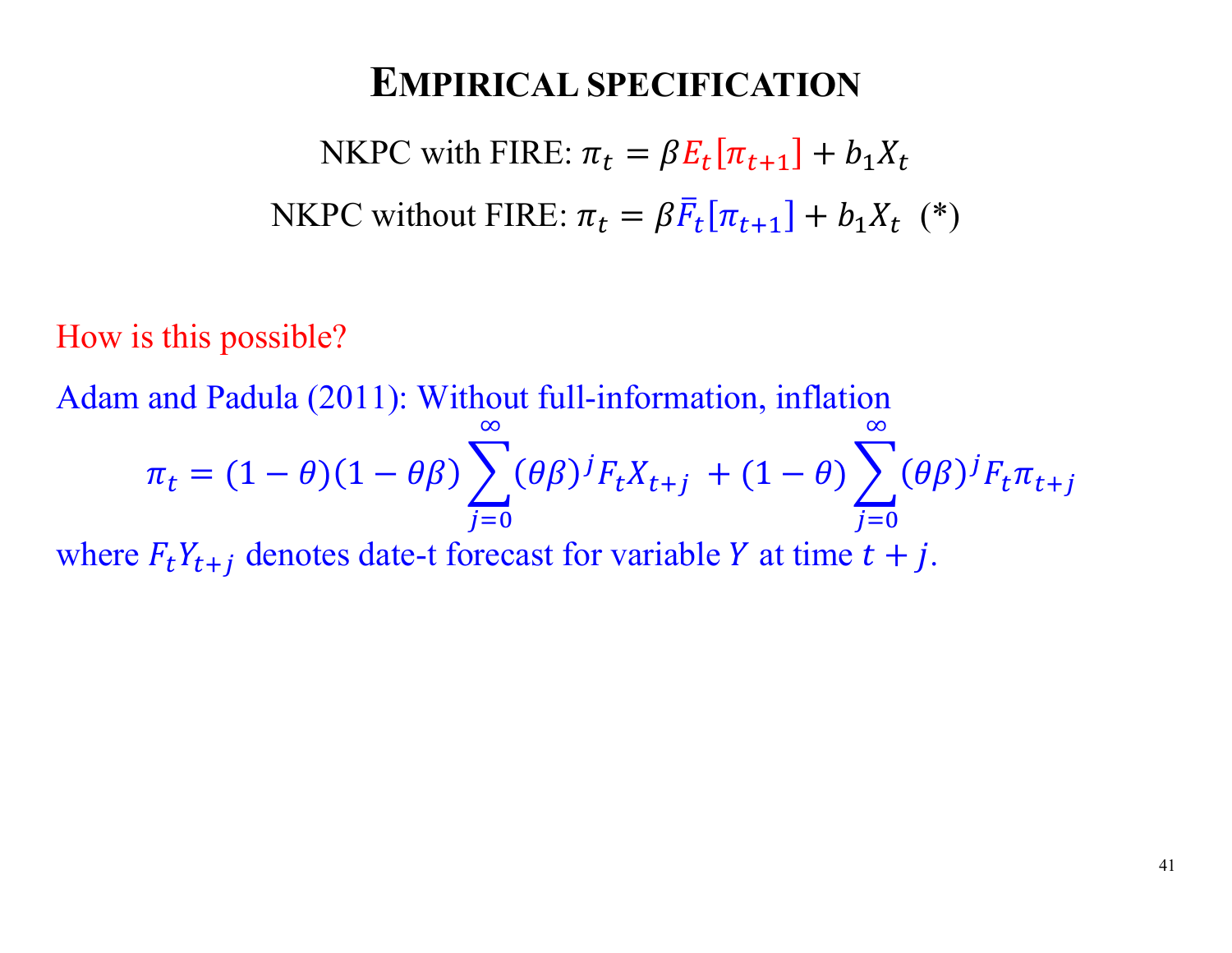NKPC with FIRE:  $\pi_t = \beta E_t[\pi_{t+1}] + b_1 X_t$ NKPC without FIRE:  $\pi_t = \beta \bar{F}_t$  $\bar{F}_t[\pi_{t+1}] + b_1 X_t$  (\*)

How is this possible?

Adam and Padula (2011): Without full-information, inflation

$$
\pi_t = (1 - \theta)(1 - \theta \beta) \sum_{j=0}^{\infty} (\theta \beta)^j F_t X_{t+j} + (1 - \theta) \sum_{j=0}^{\infty} (\theta \beta)^j F_t \pi_{t+j}
$$

where  $F_t Y_{t+i}$  denotes date-t forecast for variable Y at time  $t + j$ .

The Law of Iterated Expectations (LIE) allows collapsing this equation to (\*).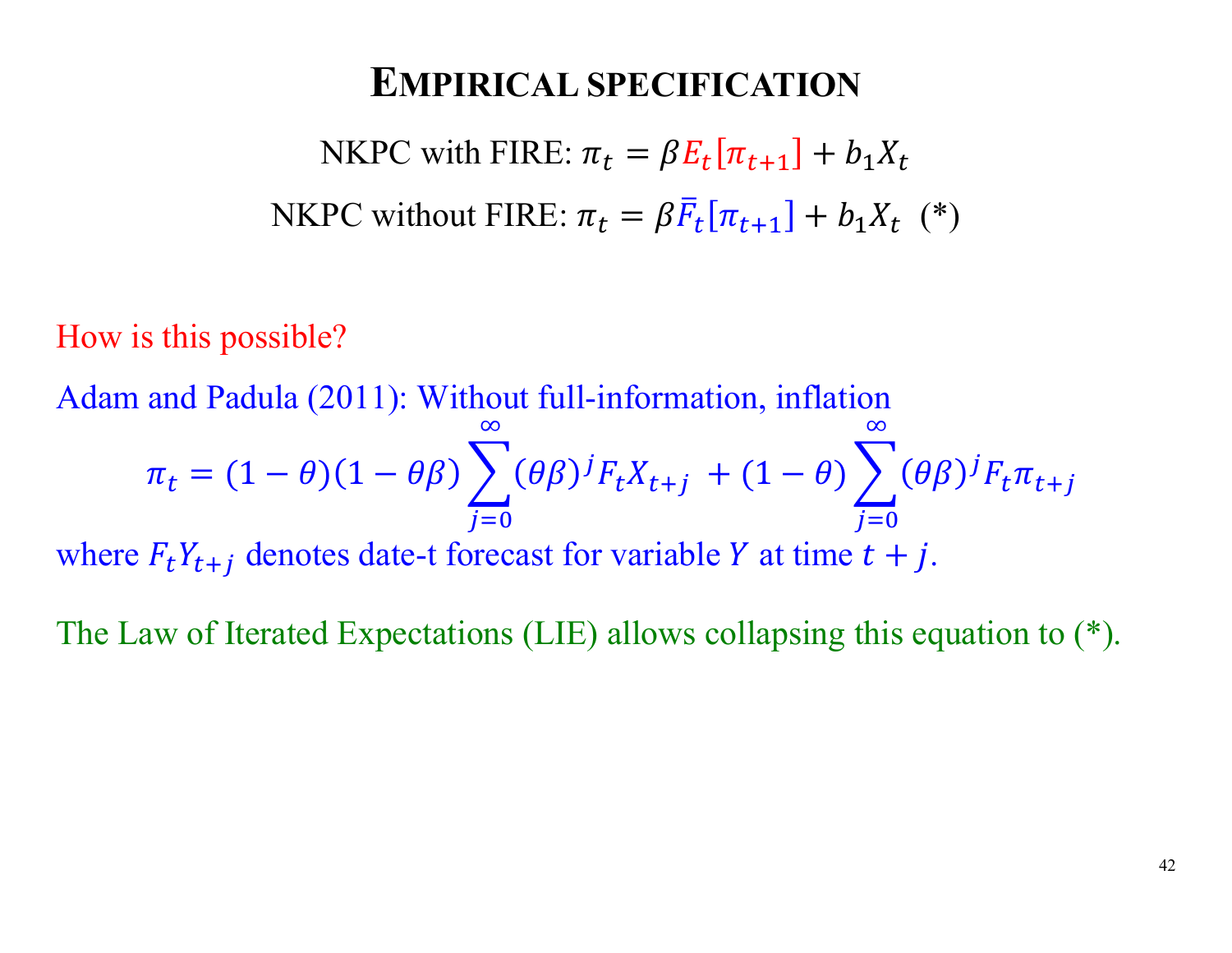NKPC with FIRE:  $\pi_t = \beta E_t[\pi_{t+1}] + b_1 X_t$ NKPC without FIRE:  $\pi_t = \beta \bar{F}_t$  $\bar{F}_t[\pi_{t+1}] + b_1 X_t$  (\*)

How is this possible?

Adam and Padula (2011): Without full-information, inflation

$$
\pi_t = (1 - \theta)(1 - \theta \beta) \sum_{j=0}^{\infty} (\theta \beta)^j F_t X_{t+j} + (1 - \theta) \sum_{j=0}^{\infty} (\theta \beta)^j F_t \pi_{t+j}
$$

where  $F_t Y_{t+i}$  denotes date-t forecast for variable Y at time  $t + j$ .

The Law of Iterated Expectations (LIE) allows collapsing this equation to (\*).

Test:  $\pi_t = \beta \bar{F}_t$  $\overline{F}_t[\pi_{t+1}] + b_1X_t + a_2\overline{F}_t$  $\bar{F}_t[\pi_{t+2}]+a_3\bar{F}_t$  $\bar{F}_t[\pi_{t+3}]+\dots+b_2\bar{F}_t$  $F_t[X_{t+1}] + \cdots$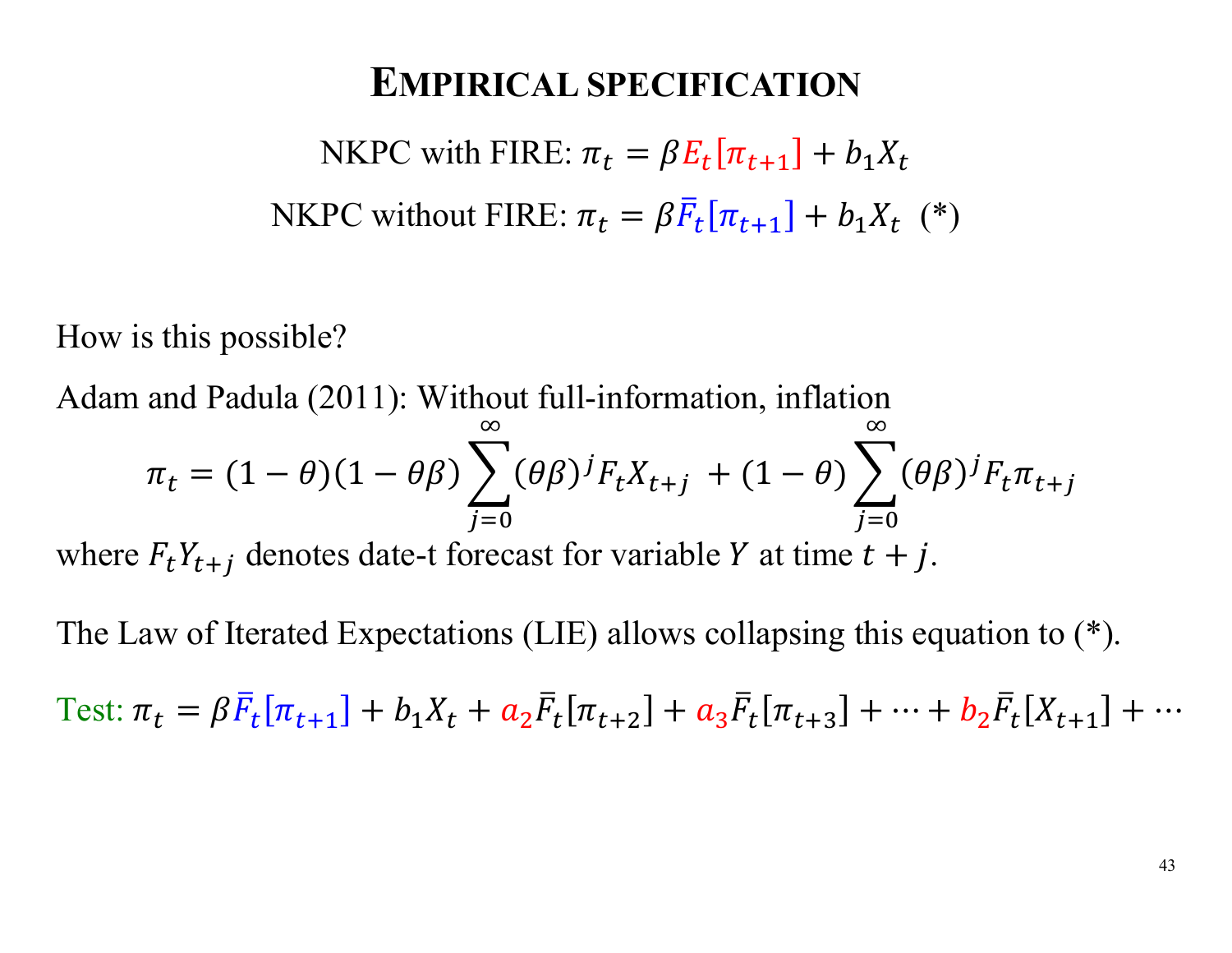NKPC with FIRE:  $\pi_t = \beta E_t[\pi_{t+1}] + b_1 X_t$ NKPC without FIRE:  $\pi_t = \beta \bar{F}_t$  $\bar{F}_t[\pi_{t+1}] + b_1 X_t$  (\*)

How is this possible?

Adam and Padula (2011): Without full-information, inflation

$$
\pi_t = (1 - \theta)(1 - \theta \beta) \sum_{j=0}^{\infty} (\theta \beta)^j F_t X_{t+j} + (1 - \theta) \sum_{j=0}^{\infty} (\theta \beta)^j F_t \pi_{t+j}
$$

where  $F_t Y_{t+i}$  denotes date-t forecast for variable Y at time  $t + j$ .

The Law of Iterated Expectations (LIE) allows collapsing this equation to (\*).

Test:  $\pi_t = \beta \bar{F}_t$  $\overline{F}_t[\pi_{t+1}] + b_1X_t + a_2\overline{F}_t$  $\bar{F}_t[\pi_{t+2}]+a_3\bar{F}_t$  $\bar{F}_t[\pi_{t+3}]+\dots+b_1\bar{F}_t$  $F_t[X_{t+1}] + \cdots$ Outcome: we can't reject the null of  $a_2 = a_3 = \cdots = b_1 = \cdots = 0$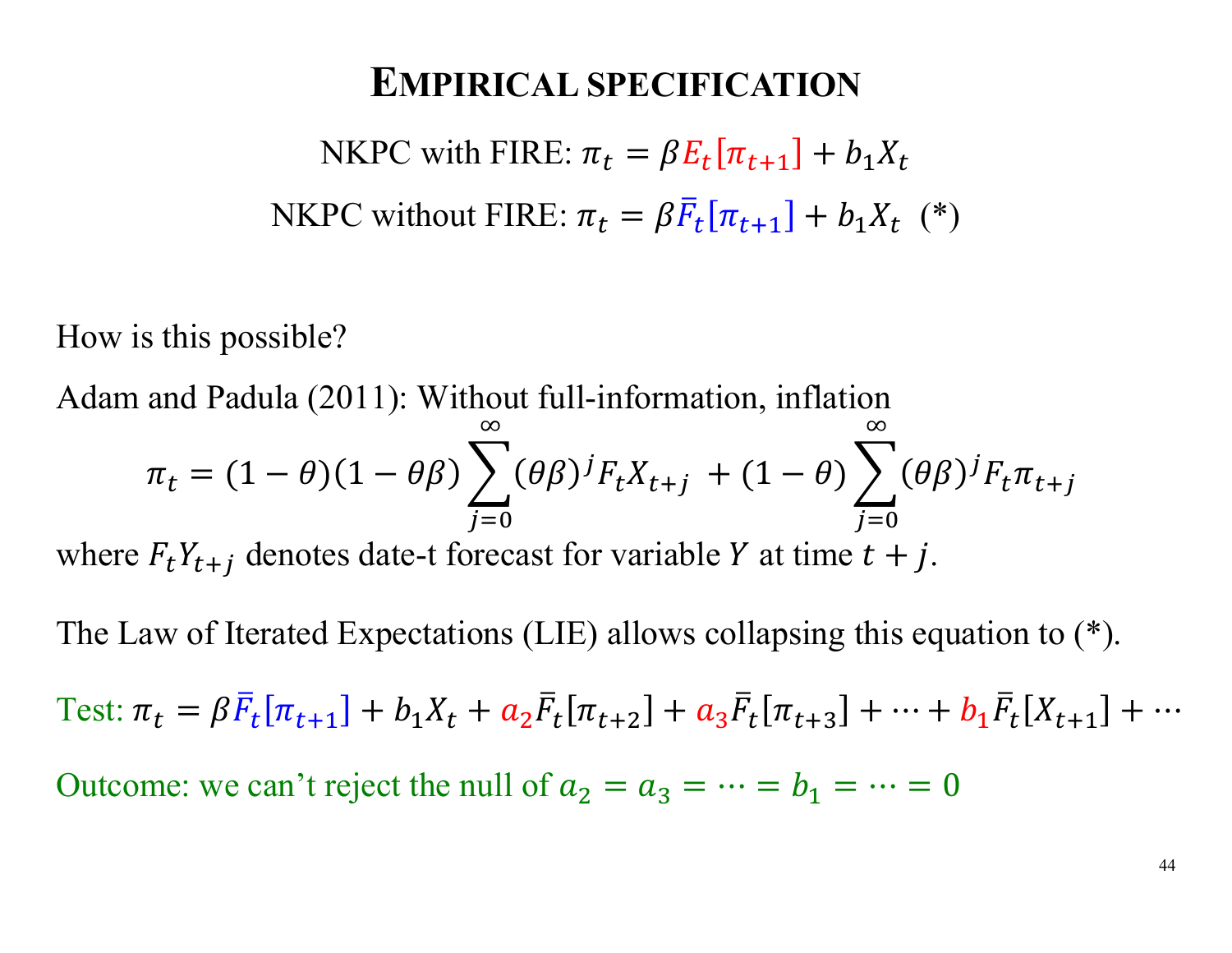### **CHALLENGES IN USING SURVEY EXPECTATIONS**

- Do we have expectations of the right agents?
	- o Professional forecasts / market expectations = expectations of firm managers?
	- o Household expectations are likely a good proxy for expectations of managers

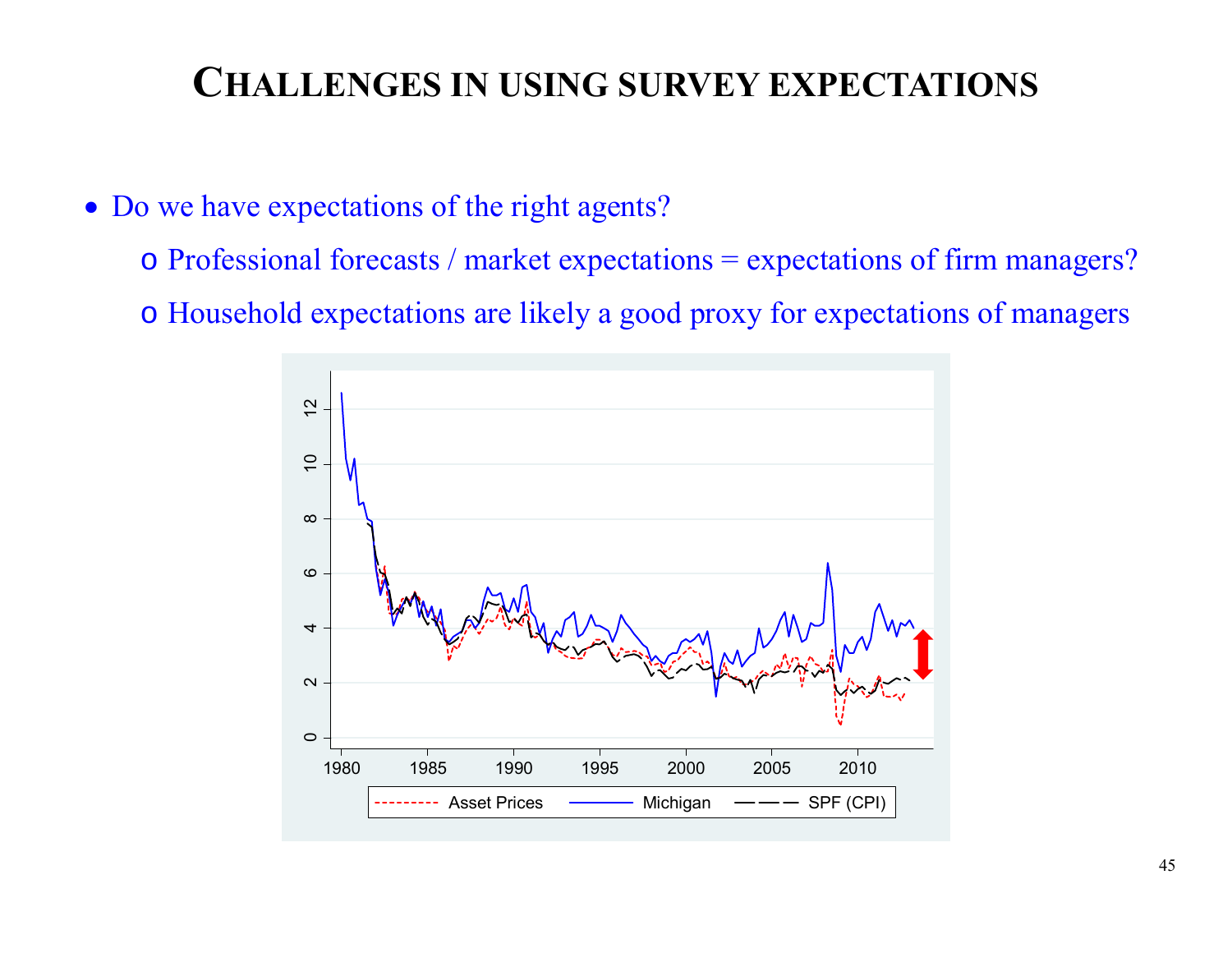## **CHALLENGES IN USING SURVEY EXPECTATIONS**

- Do we have expectations of the right agents?
	- o Professional forecasts / market expectations = expectations of firm managers?
	- o Household expectations are likely a good proxy for expectations of managers
- Truth telling?
	- o Career concerns? Herding? Act upon expectations?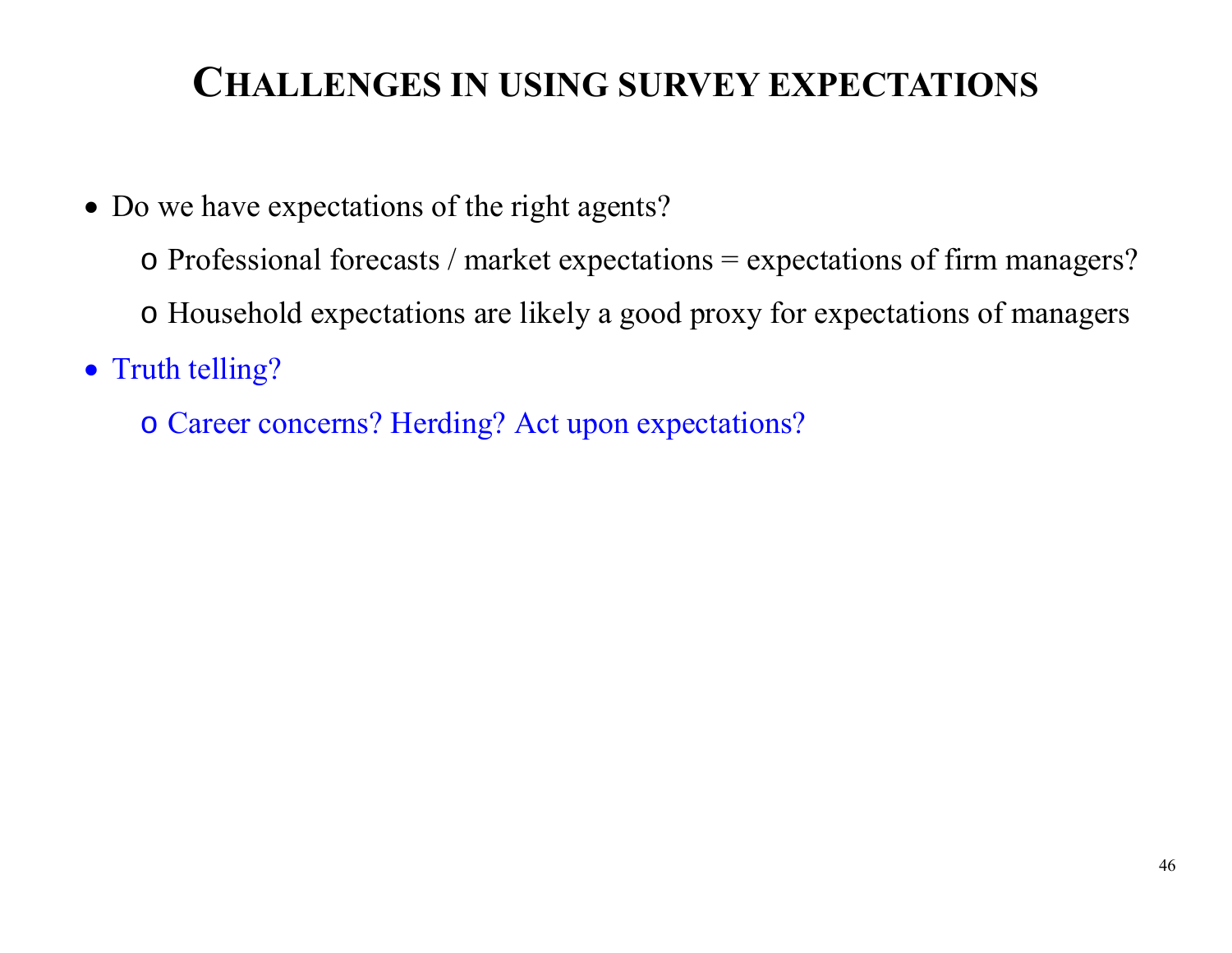## **CHALLENGES IN USING SURVEY EXPECTATIONS**

- Do we have expectations of the right agents?
	- o Professional forecasts / market expectations = expectations of firm managers?
	- o Household expectations are likely a good proxy for expectations of managers
- Truth telling?
	- o Career concerns? Herding? Act upon expectations?
- Do respondents understand what inflation is?
	- o People use different notions of general prices
	- o Percent change is hard for some respondents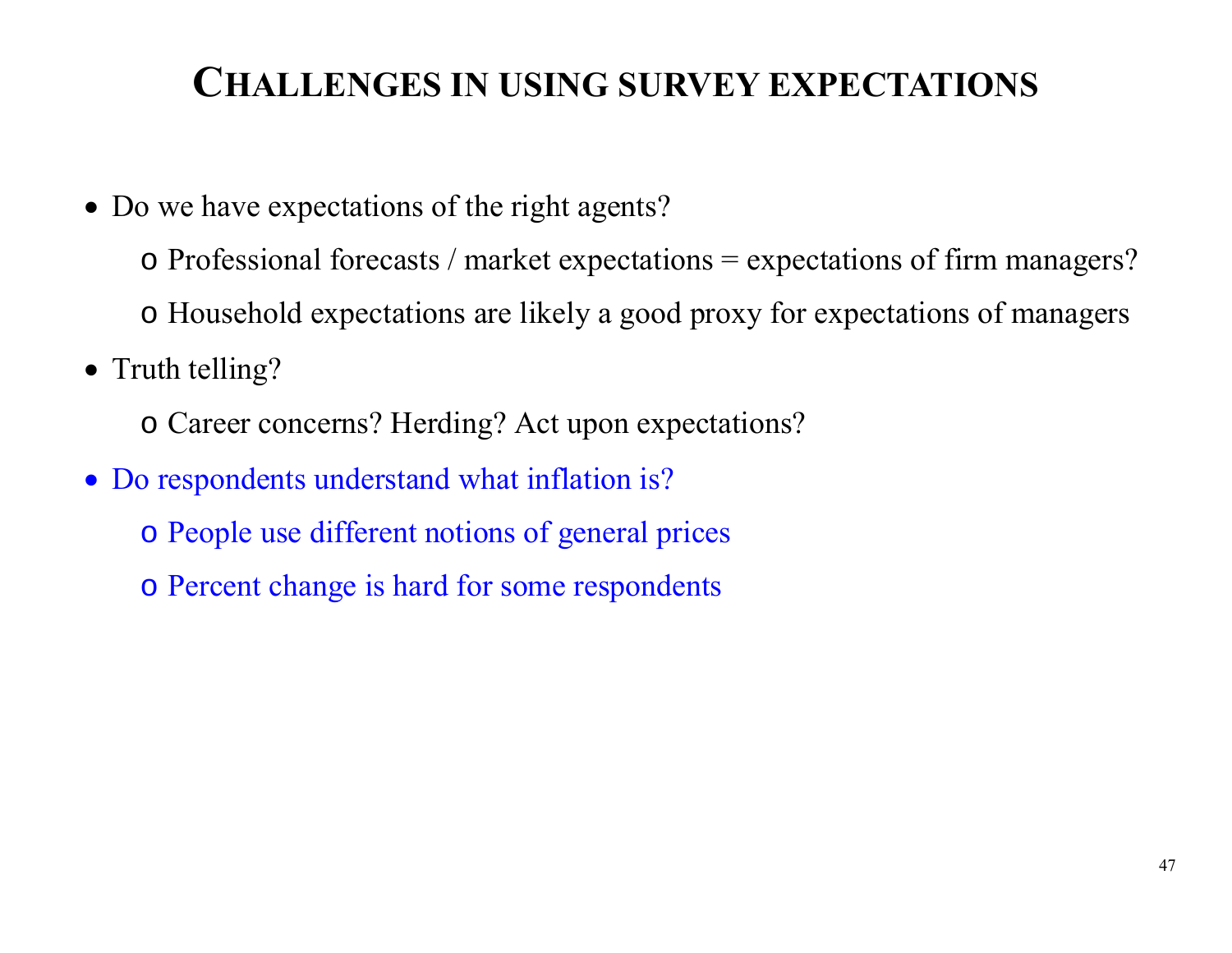#### **PHILLIPS CURVE WITH SURVEY INFLATION EXPECTATIONS**

$$
\pi_t = a_0 + a_1 E_t \pi_{t+1} + b_1 (U E_t - U E_t^N) + error
$$

where

 $\pi_t$  = the actual q-o-q inflation rate (CPI, annualized),

 $E_t \pi_{t+1}$  = one-year ahead inflation forecast (CPI),

 $UE_t$  = the unemployment rate,

 $UE_t^N$  = the natural rate of unemployment (CBO's NAIRU).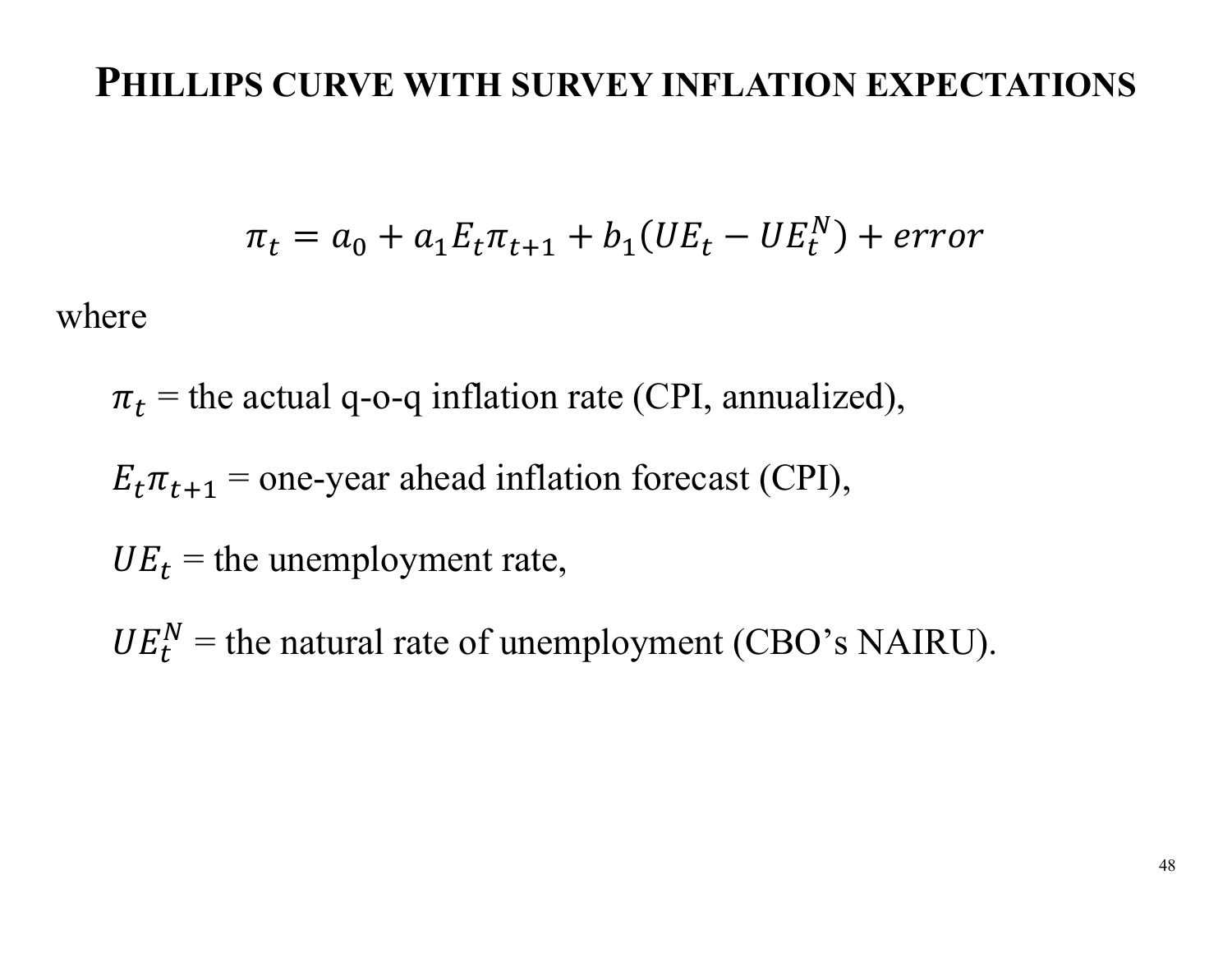## **TEST #1: STABILITY**

| Dep. var.: $\pi_t$                             | 1978-2014  | 1978-1989         | 1990-1999      | 2000-2014        |
|------------------------------------------------|------------|-------------------|----------------|------------------|
|                                                |            | $\left( 2\right)$ | $\mathfrak{B}$ | $\left(4\right)$ |
| <b>Michigan Survey of Consumers, 78Q1:14Q3</b> |            |                   |                |                  |
| $UEGap_t$                                      | $-0.230**$ | $-0.240$          | $-0.261$       | $-0.234**$       |
|                                                | (0.098)    | (0.149)           | (0.287)        | (0.118)          |
| $E_t \pi_{t+1}$                                | $1.440***$ | $1.515***$        | $1.469***$     | $0.898***$       |
|                                                | (0.075)    | (0.094)           | (0.400)        | (0.224)          |
| R-squared                                      | 0.697      | $0.787\,$         | 0.463          | 0.159            |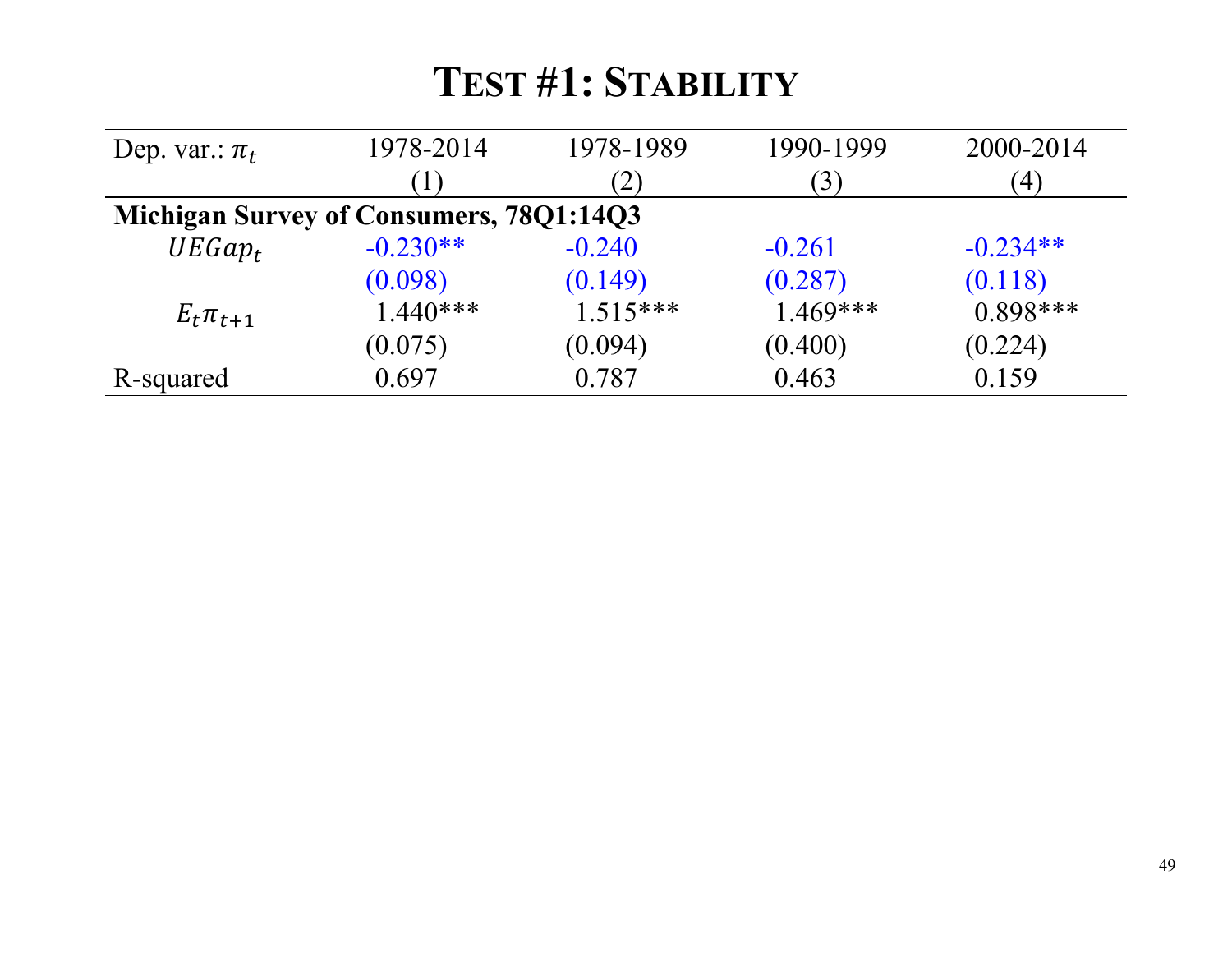## **TEST #1: STABILITY**

| Dep. var.: $\pi_t$                                   | 1978-2014  | 1978-1989  | 1990-1999  | 2000-2014        |  |
|------------------------------------------------------|------------|------------|------------|------------------|--|
|                                                      |            | (2)        | (3)        | $\left(4\right)$ |  |
| <b>Michigan Survey of Consumers, 78Q1:14Q3</b>       |            |            |            |                  |  |
| $UEGap_t$                                            | $-0.230**$ | $-0.240$   | $-0.261$   | $-0.234**$       |  |
|                                                      | (0.098)    | (0.149)    | (0.287)    | (0.118)          |  |
| $E_t \pi_{t+1}$                                      | $1.440***$ | $1.515***$ | $1.469***$ | $0.898***$       |  |
|                                                      | (0.075)    | (0.094)    | (0.400)    | (0.224)          |  |
| R-squared                                            | 0.697      | 0.787      | 0.463      | 0.159            |  |
| <b>Survey of Professional Forecasters, 81Q3:14Q3</b> |            |            |            |                  |  |
| $UEGap_t$                                            | $-0.175$   | $-0.374**$ | $-0.538**$ | $-0.167$         |  |
|                                                      | (0.110)    | (0.146)    | (0.239)    | (0.208)          |  |
| $E_t \pi_{t+1}$                                      | $0.714***$ | $1.179***$ | $1.863***$ | 0.603            |  |
|                                                      | (0.134)    | (0.269)    | (0.364)    | (1.227)          |  |
| R-squared                                            | 0.192      | 0.269      | 0.482      | 0.042            |  |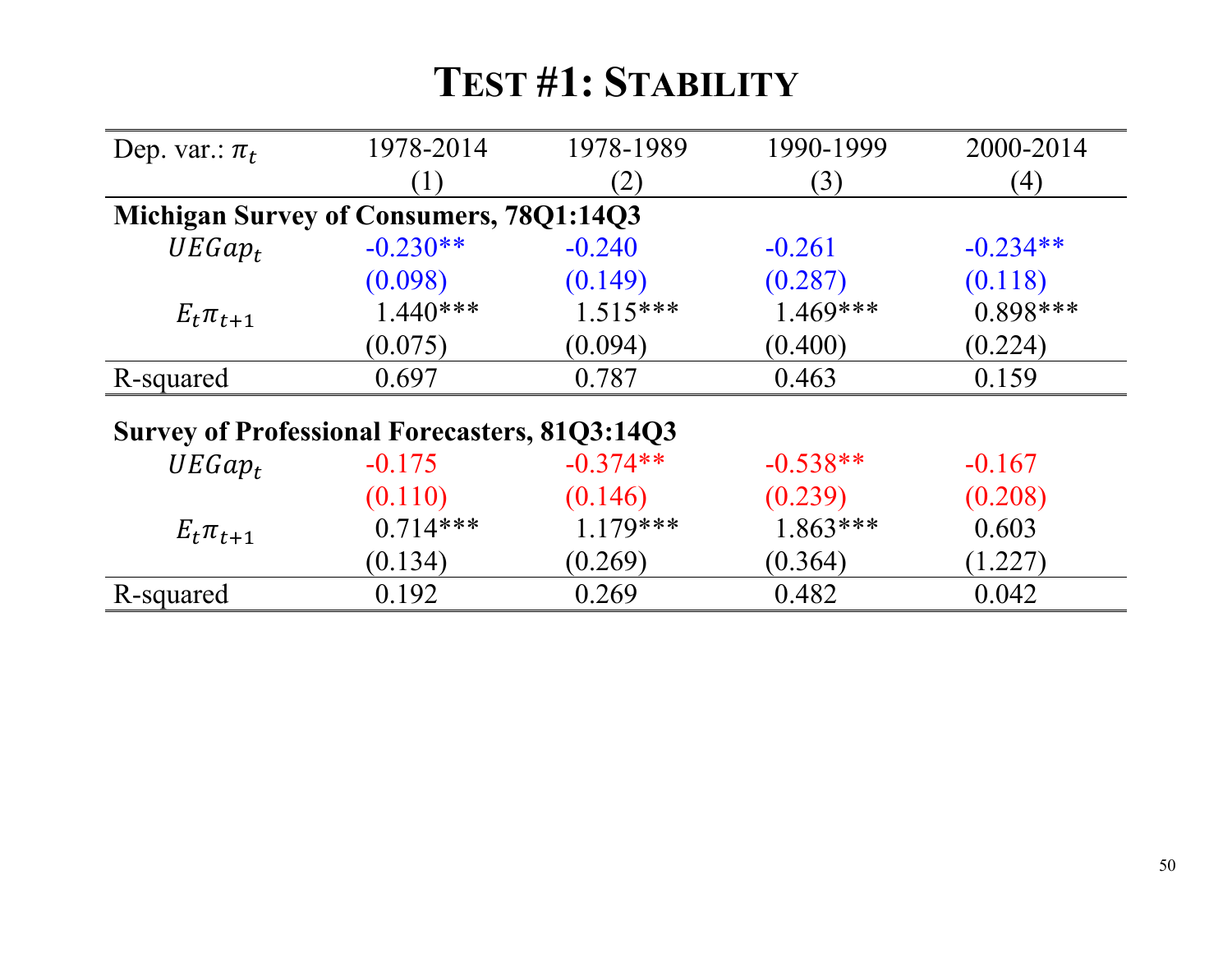# **TEST #1: STABILITY**

| Dep. var.: $\pi_t$                                   | 1978-2014        | 1978-1989   | 1990-1999  | 2000-2014  |  |
|------------------------------------------------------|------------------|-------------|------------|------------|--|
|                                                      | $\left(1\right)$ | (2)         | (3)        | (4)        |  |
| <b>Michigan Survey of Consumers, 78Q1:14Q3</b>       |                  |             |            |            |  |
| $UEGap_t$                                            | $-0.230**$       | $-0.240$    | $-0.261$   | $-0.234**$ |  |
|                                                      | (0.098)          | (0.149)     | (0.287)    | (0.118)    |  |
| $E_t \pi_{t+1}$                                      | $1.440***$       | $1.515***$  | $1.469***$ | $0.898***$ |  |
|                                                      | (0.075)          | (0.094)     | (0.400)    | (0.224)    |  |
| R-squared                                            | 0.697            | 0.787       | 0.463      | 0.159      |  |
| <b>Survey of Professional Forecasters, 81Q3:14Q3</b> |                  |             |            |            |  |
| $UEGap_t$                                            | $-0.175$         | $-0.374**$  | $-0.538**$ | $-0.167$   |  |
|                                                      | (0.110)          | (0.146)     | (0.239)    | (0.208)    |  |
| $E_t \pi_{t+1}$                                      | $0.714***$       | $1.179***$  | $1.863***$ | 0.603      |  |
|                                                      | (0.134)          | (0.269)     | (0.364)    | (1.227)    |  |
| R-squared                                            | 0.192            | 0.269       | 0.482      | 0.042      |  |
| <b>Financial markets (Cleveland Fed), 82Q1:14Q3</b>  |                  |             |            |            |  |
| $UEGap_t$                                            | $-0.140$         | $-0.449***$ | $-0.105$   | $-0.078$   |  |
|                                                      | (0.104)          | (0.150)     | (0.227)    | (0.206)    |  |
| $E_t \pi_{t+1}$                                      | $0.562***$       | $0.976***$  | $1.719***$ | 0.630      |  |
|                                                      | (0.122)          | (0.315)     | (0.365)    | (0.500)    |  |
| R-squared                                            | 0.131            | 0.138       | 0.411      | 0.054      |  |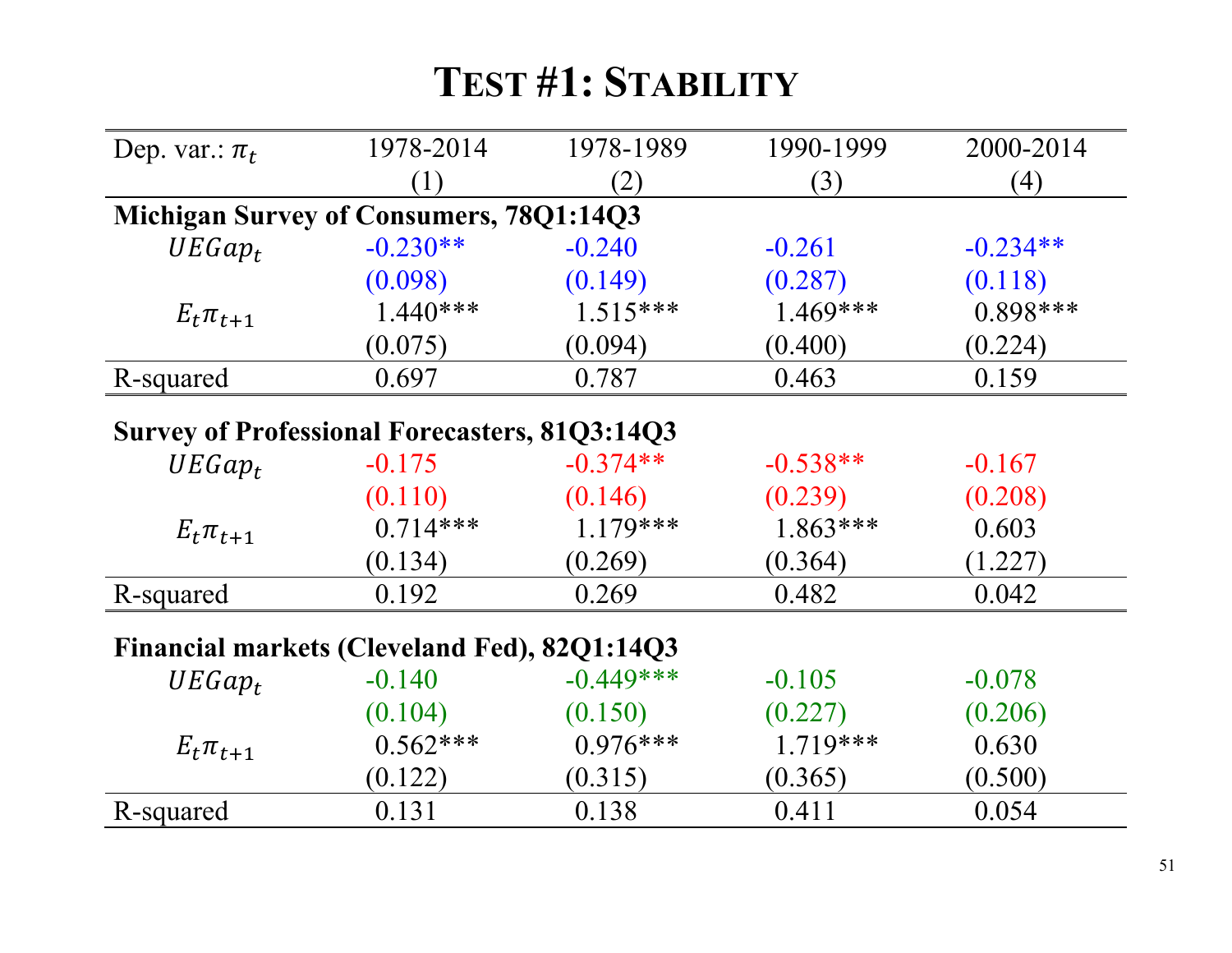## **TEST #2: WHICH EXPECTATIONS?**

| Dep. var.: $\pi_t$                  |            |
|-------------------------------------|------------|
| $UEGap_t$                           | $-0.230**$ |
|                                     | (0.098)    |
| Expected inflation, $E_t \pi_{t+1}$ |            |
| <b>MSC</b>                          | $1.440***$ |
|                                     | (0.075)    |
| <b>SPF</b>                          |            |
| <b>Financial markets</b>            |            |
|                                     |            |
| <b>Observations</b>                 | 146        |
| R-squared                           | 0.697      |
| Sample period                       | 78Q1:14    |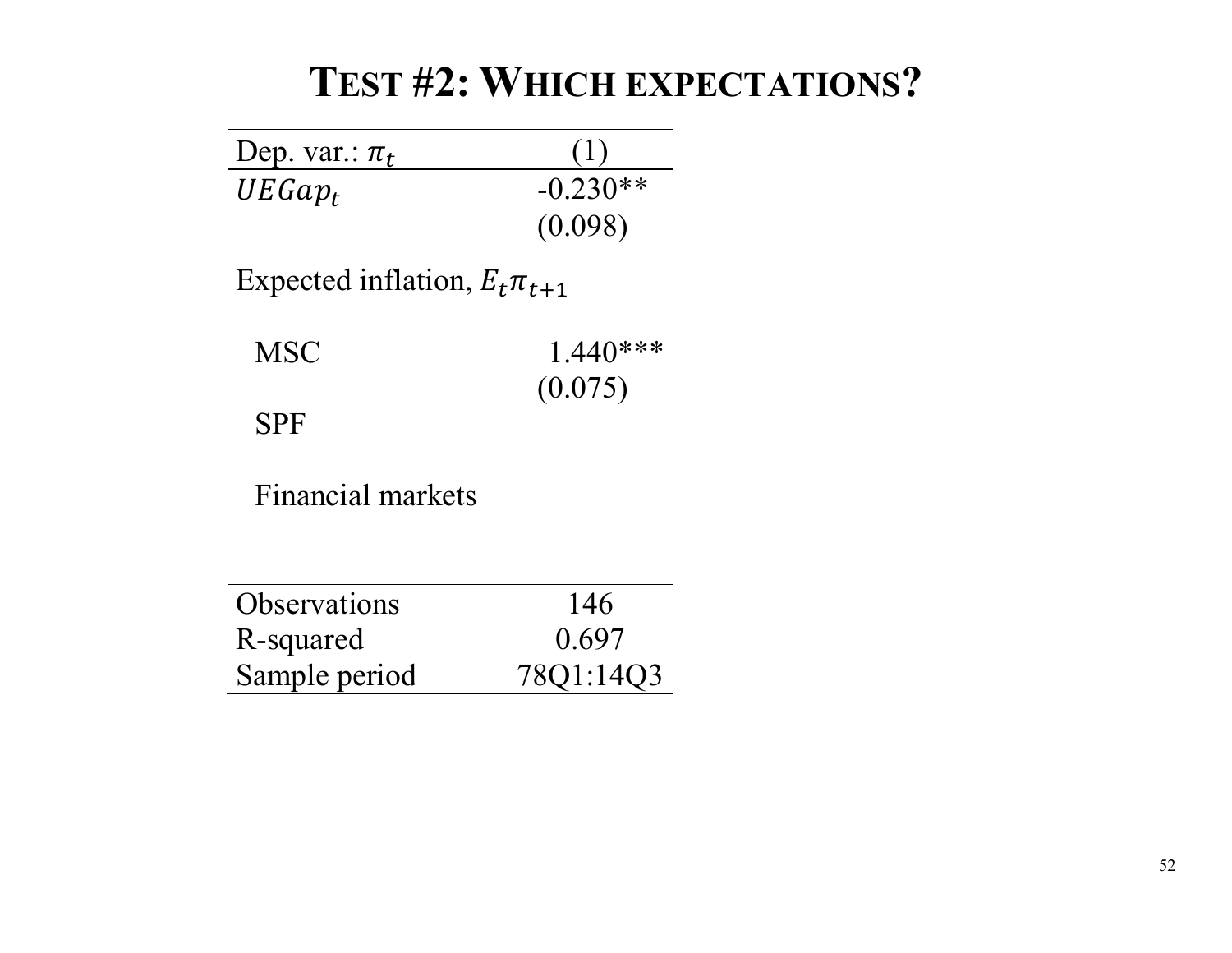| Dep. var.: $\pi_t$                  |                     |            |
|-------------------------------------|---------------------|------------|
| $UEGap_t$                           | $-0.230**$          | $-0.223**$ |
|                                     | (0.098)             | (0.101)    |
| Expected inflation, $E_t \pi_{t+1}$ |                     |            |
| <b>MSC</b>                          | $1.440***$          | $1.072***$ |
|                                     | (0.075)             | (0.208)    |
| <b>SPF</b>                          |                     | 0.178      |
|                                     |                     | (0.164)    |
| Financial markets                   |                     |            |
|                                     |                     |            |
| <b>Observations</b>                 | 146                 | 132        |
| R-squared                           | 0.697               | 0.296      |
| Sample period                       | 78Q1:14Q3 81Q3:14Q3 |            |

**TEST #2: WHICH EXPECTATIONS?**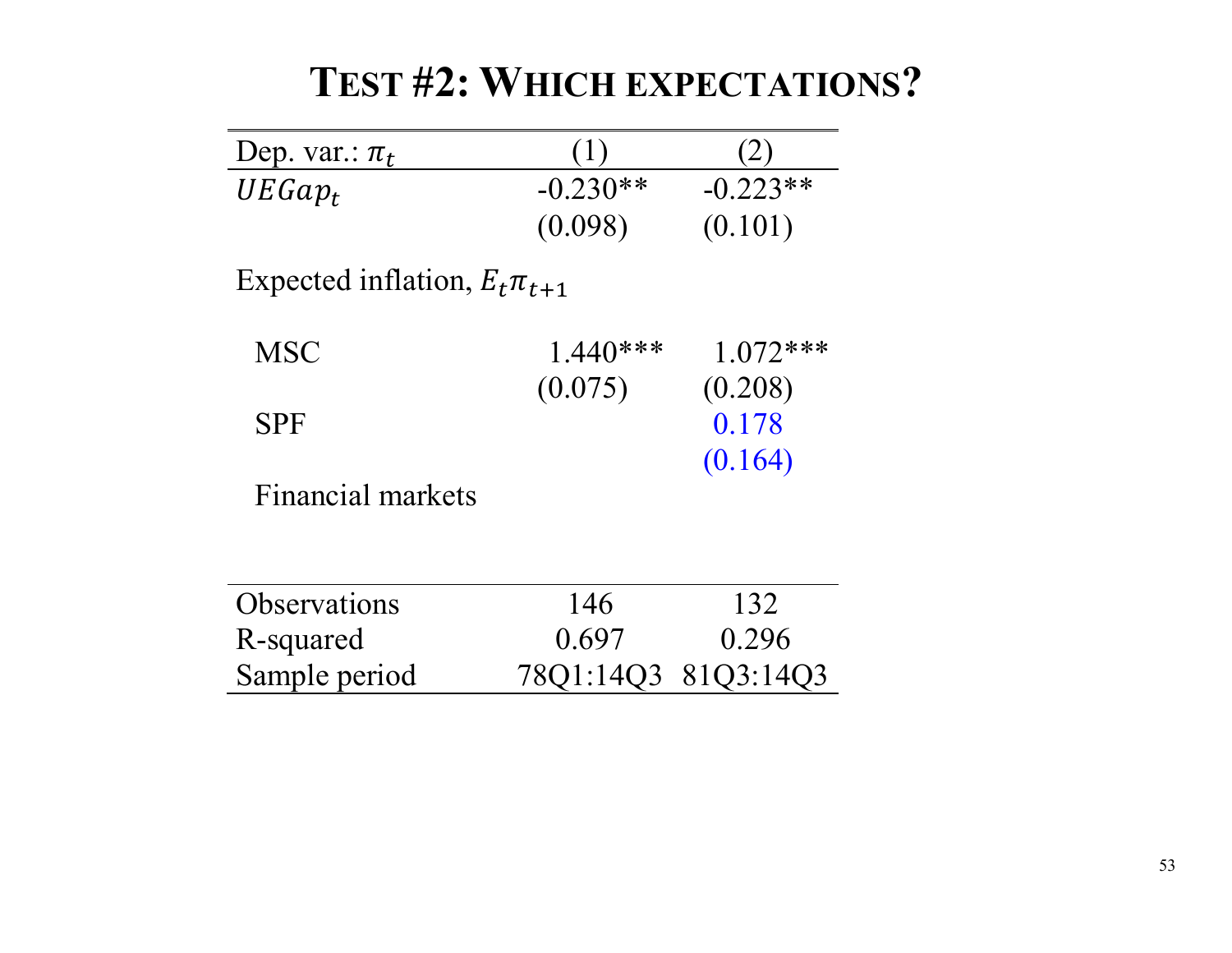| Dep. var.: $\pi_t$                  |            | 2          | (3)        |
|-------------------------------------|------------|------------|------------|
| $UEGap_t$                           | $-0.230**$ | $-0.223**$ | $-0.212**$ |
|                                     | (0.098)    | (0.101)    | (0.093)    |
| Expected inflation, $E_t \pi_{t+1}$ |            |            |            |
| <b>MSC</b>                          | $1.440***$ | $1.072***$ | $1.057***$ |
|                                     | (0.075)    | (0.208)    | (0.214)    |
| <b>SPF</b>                          |            | 0.178      |            |
|                                     |            | (0.164)    |            |
| Financial markets                   |            |            | 0.103      |
|                                     |            |            | (0.163)    |
| Observations                        | 146        | 132        | 130        |
| R-squared                           | 0.697      | 0.296      | 0.254      |
| Sample period                       | 78Q1:14Q3  | 8103:1403  | 82Q1:14Q3  |

## **TEST #2: WHICH EXPECTATIONS?**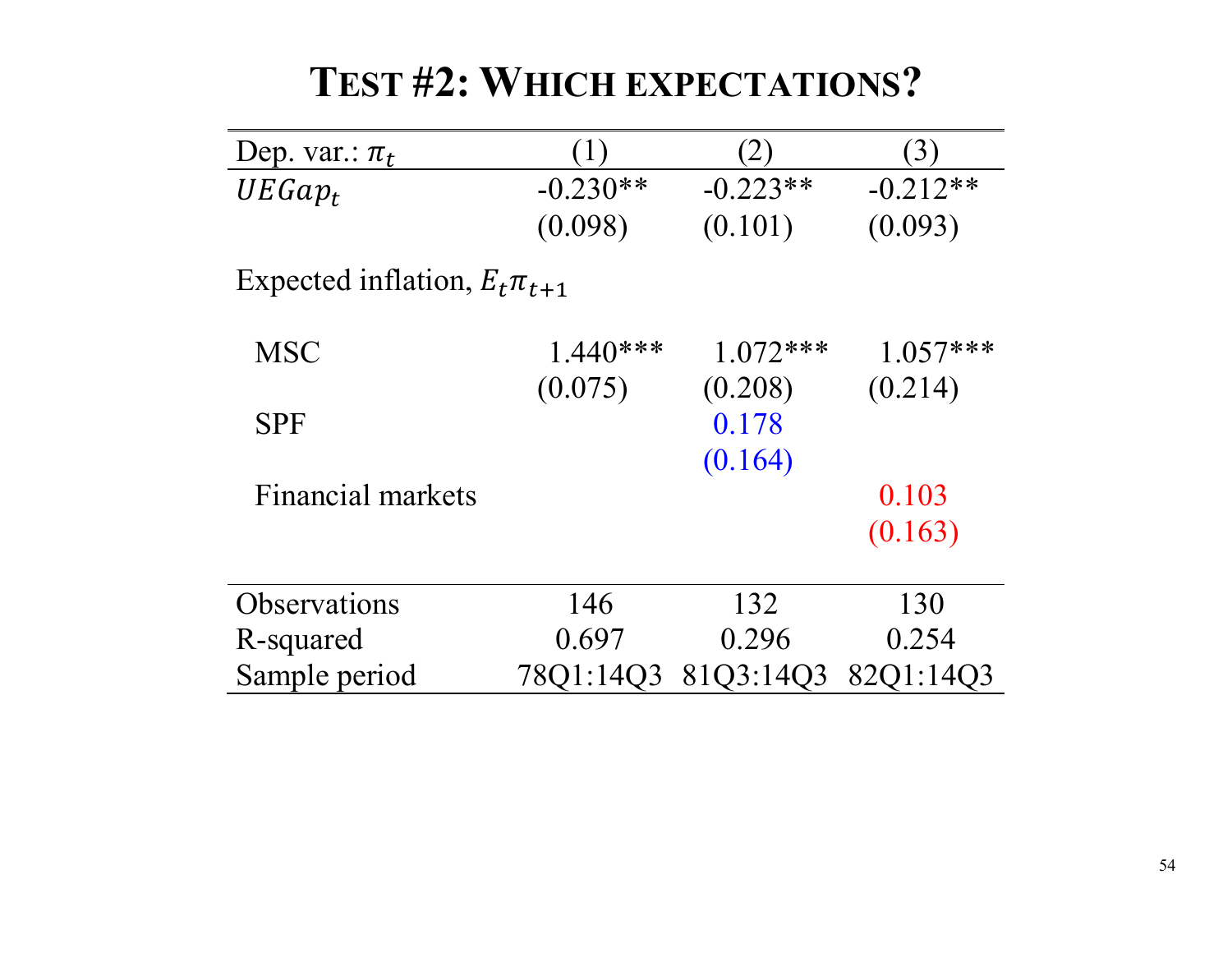## **TEST #3: PREDICTIVE POWER**

- Step #1: fit a model on the data before the Great Recession
- Step #2: compute forecast errors during the Great Recession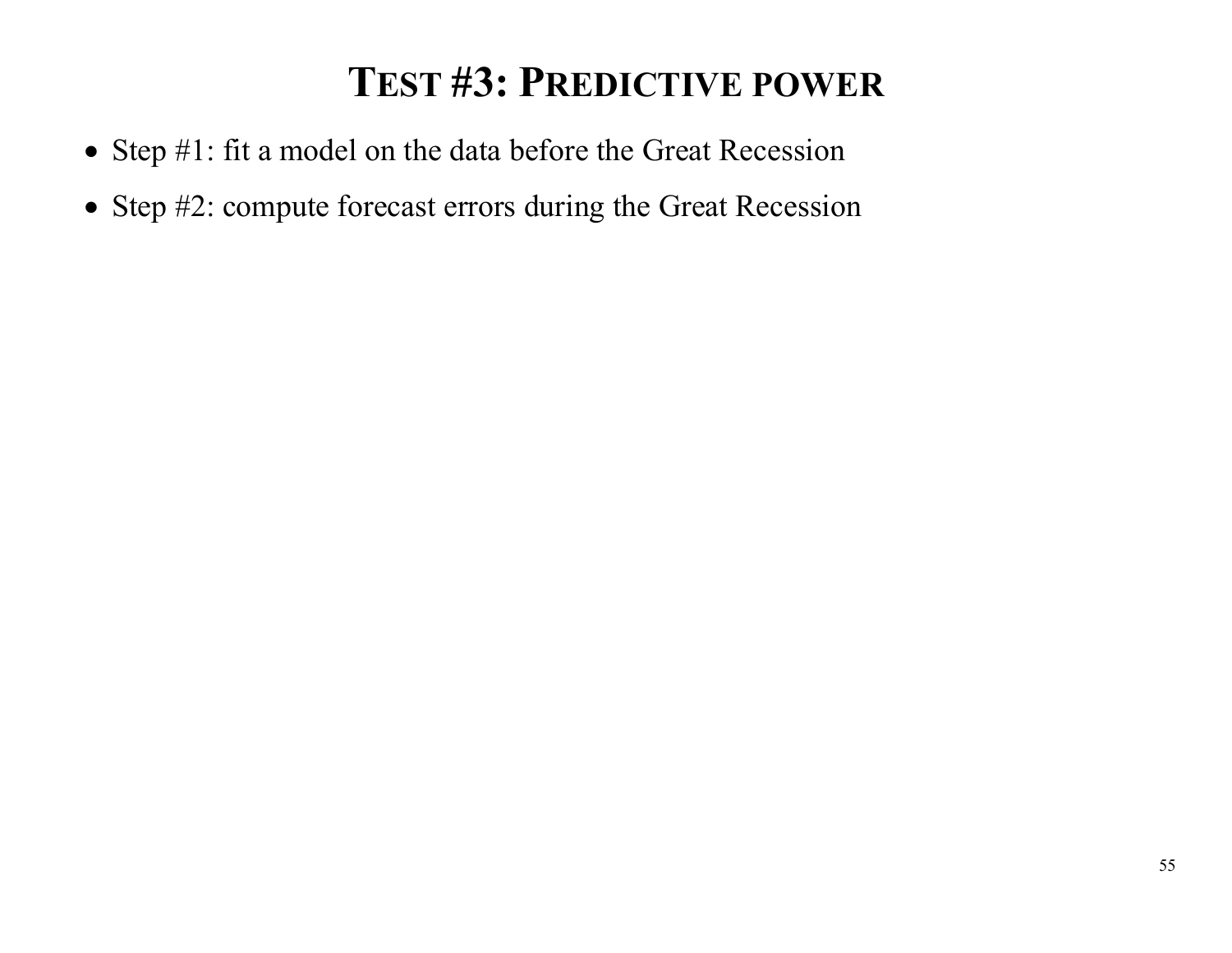# **TEST #3: PREDICTIVE POWER**

- Step #1: fit a model on the data before the Great Recession
- Step #2: compute forecast errors during the Great Recession

|                                           | Mean    | Std. Dev. |
|-------------------------------------------|---------|-----------|
| Source of inflation expectations          |         |           |
| <b>Michigan Survey of Consumers</b>       | $-0.17$ | 1.63      |
| <b>Survey of Professional Forecasters</b> | 1.02    | 1.61      |
| <b>Financial markets (Cleveland Fed)</b>  | 0.94    | 1.60      |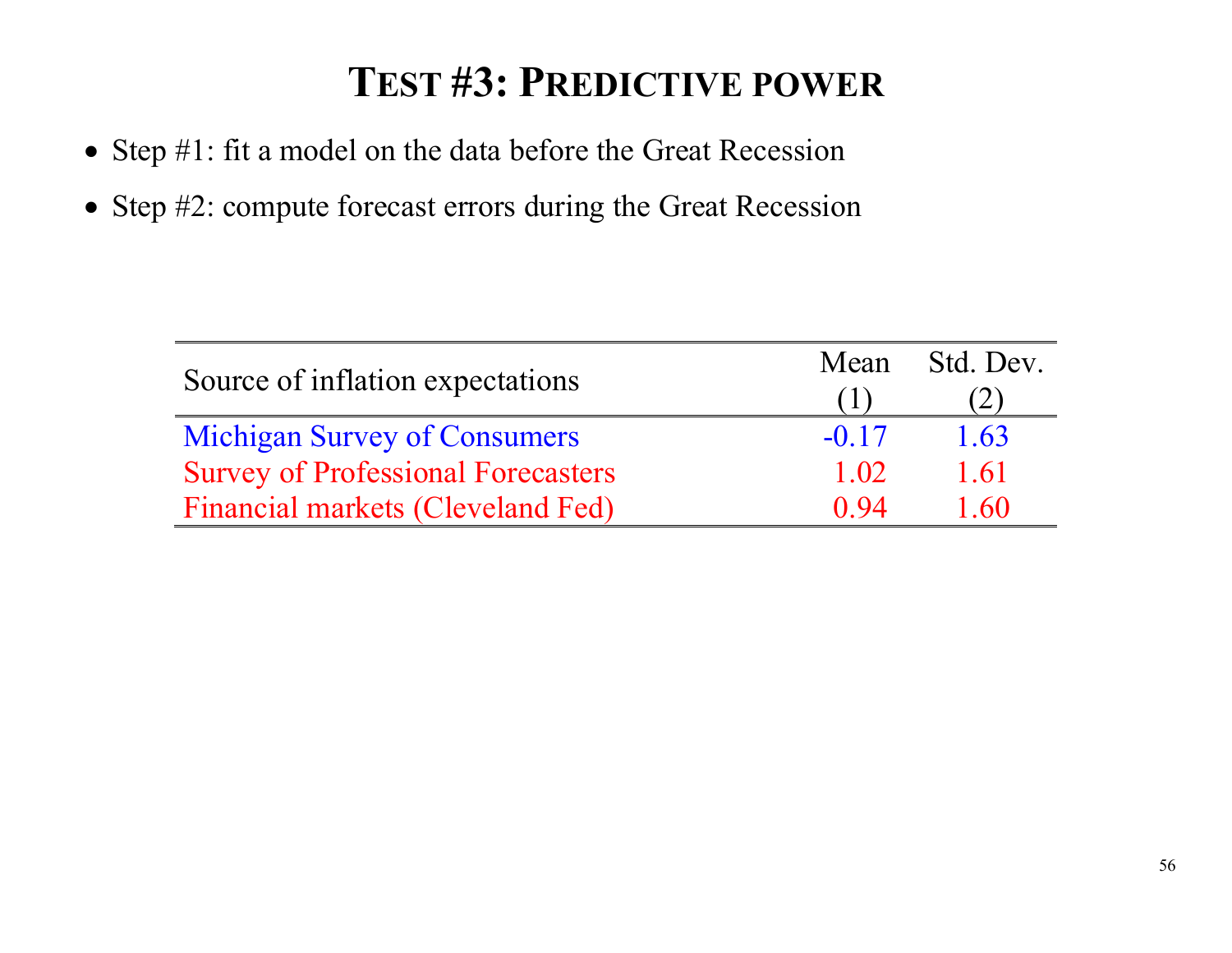FIRE is useful and the New Keynesian Phillips Curve is an epitome of FIRE success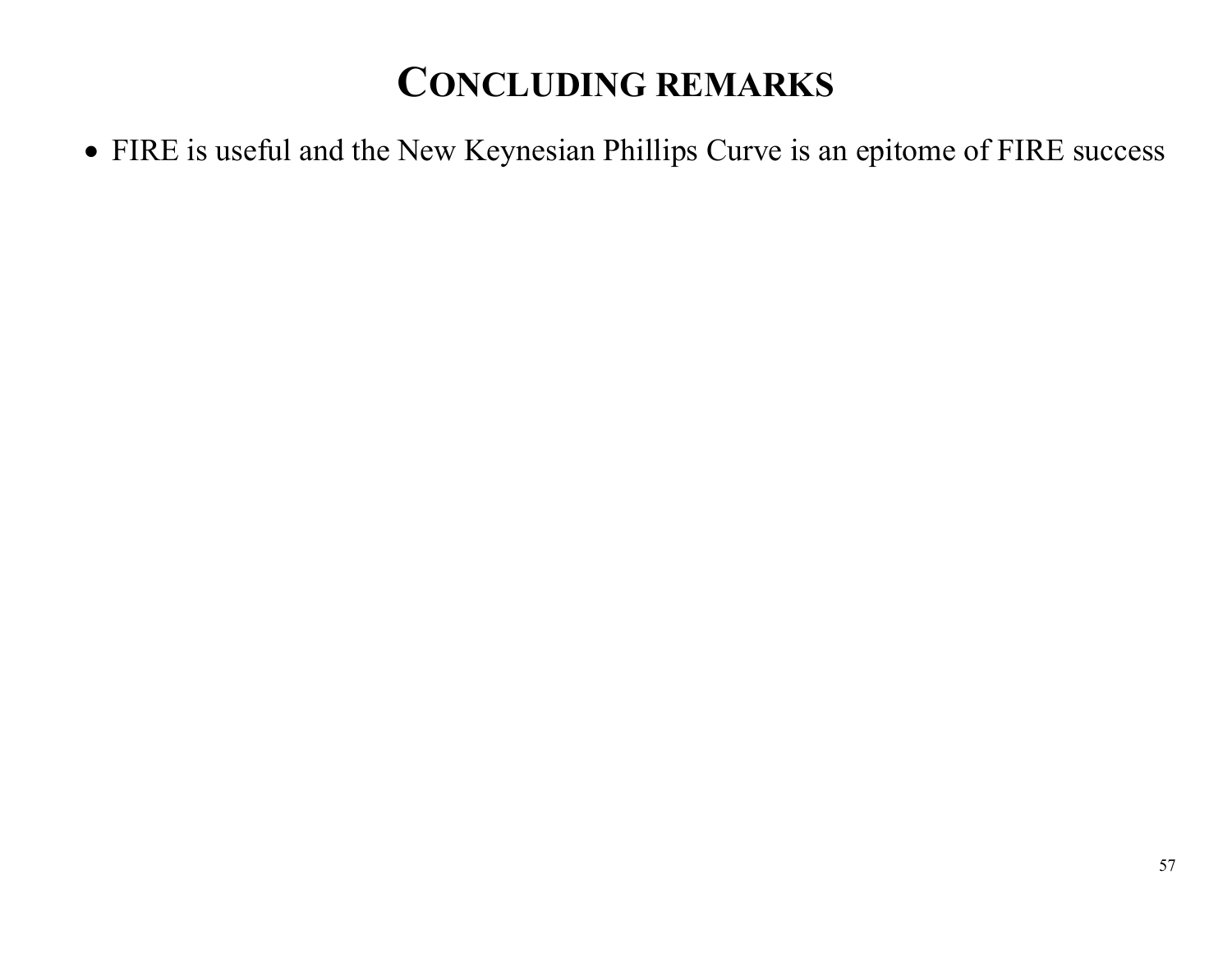- FIRE is useful and the New Keynesian Phillips Curve is an epitome of FIRE success
- Pronounced deviations from FIRE in the data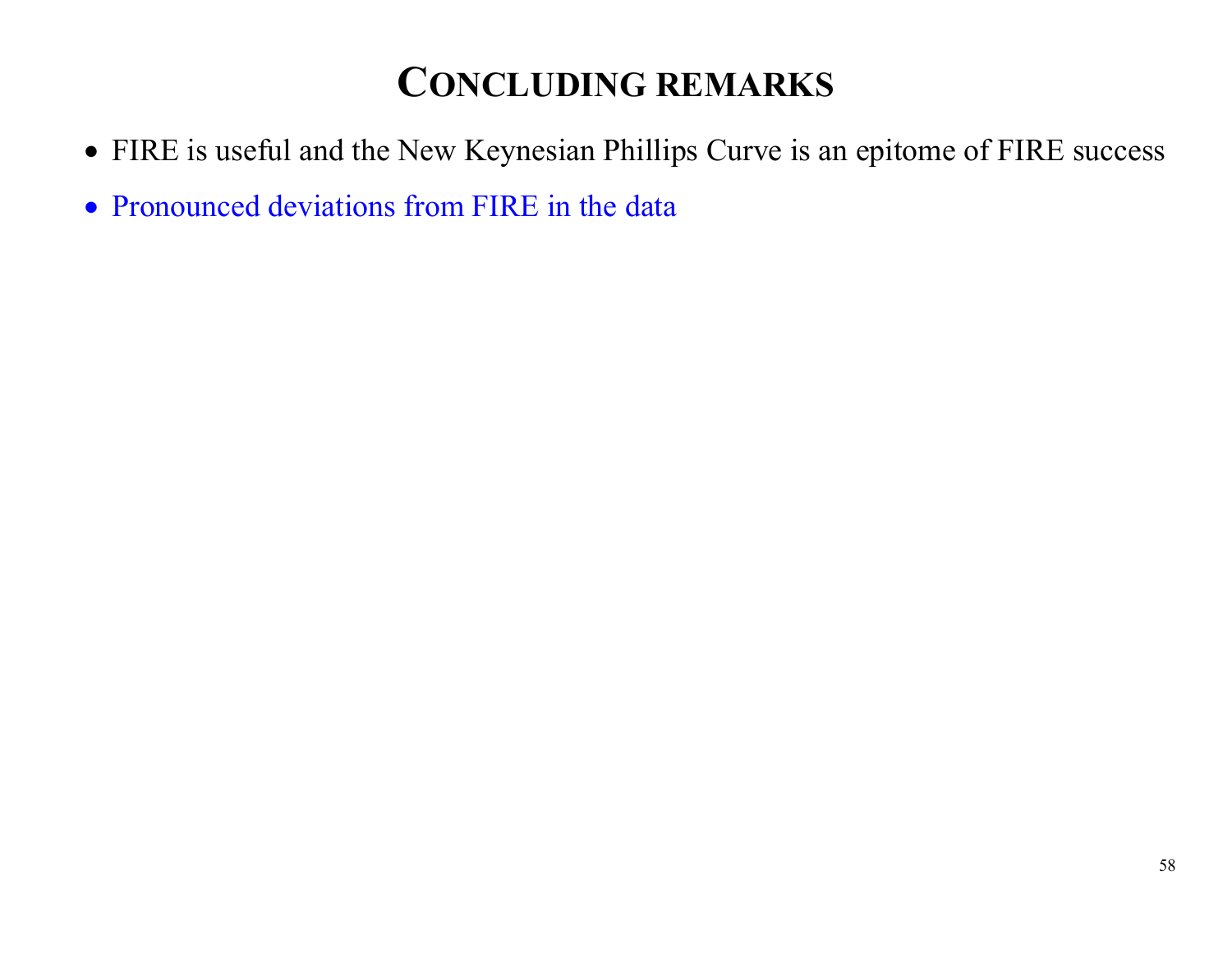- FIRE is useful and the New Keynesian Phillips Curve is an epitome of FIRE success
- Pronounced deviations from FIRE in the data
- There are alternatives to FIRE such that one does not have to abandon rationality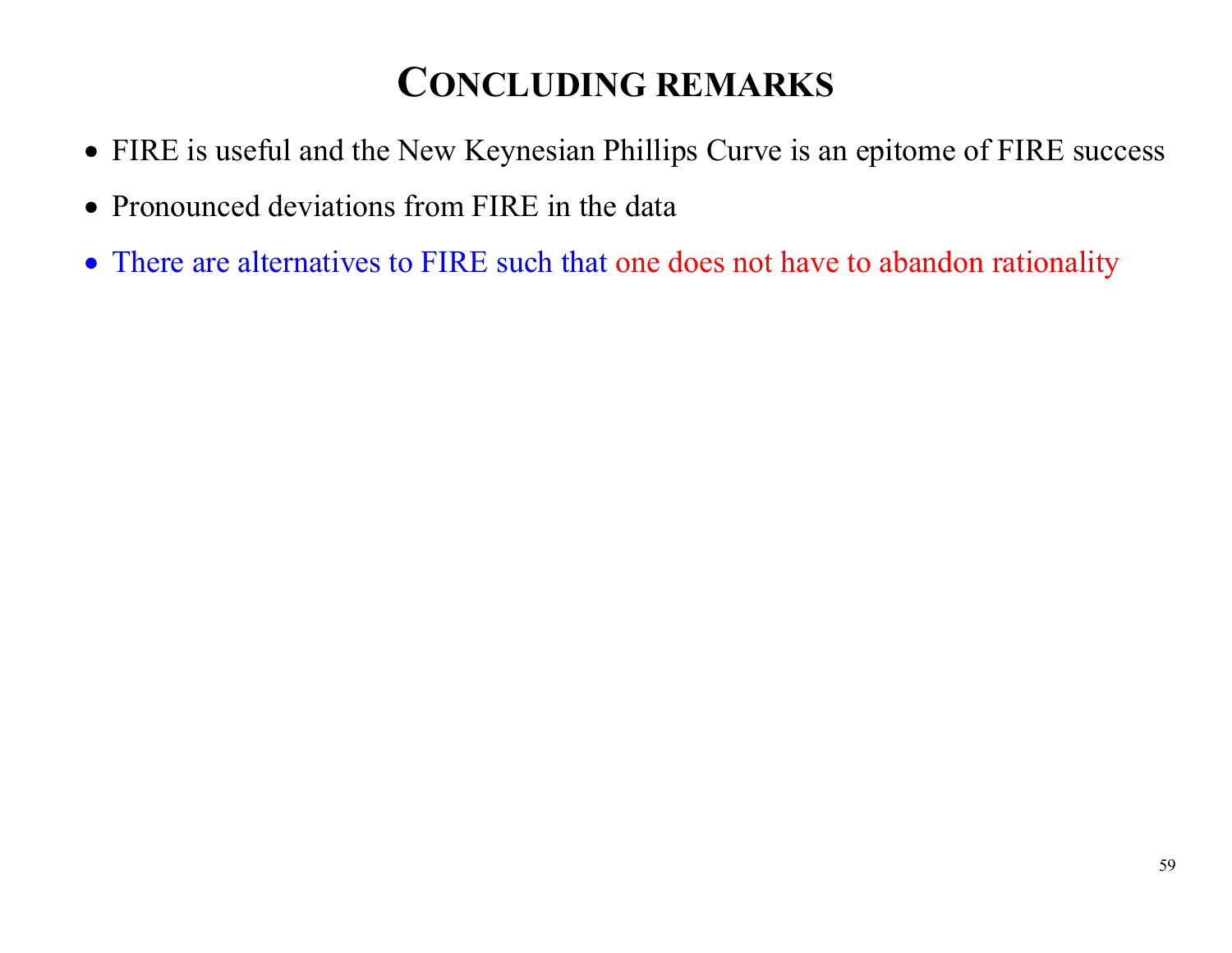- FIRE is useful and the New Keynesian Phillips Curve is an epitome of FIRE success
- Pronounced deviations from FIRE in the data
- There are alternatives to FIRE such that one does not have to abandon rationality
- The behavior of survey expectations is consistent with at least some of these alternatives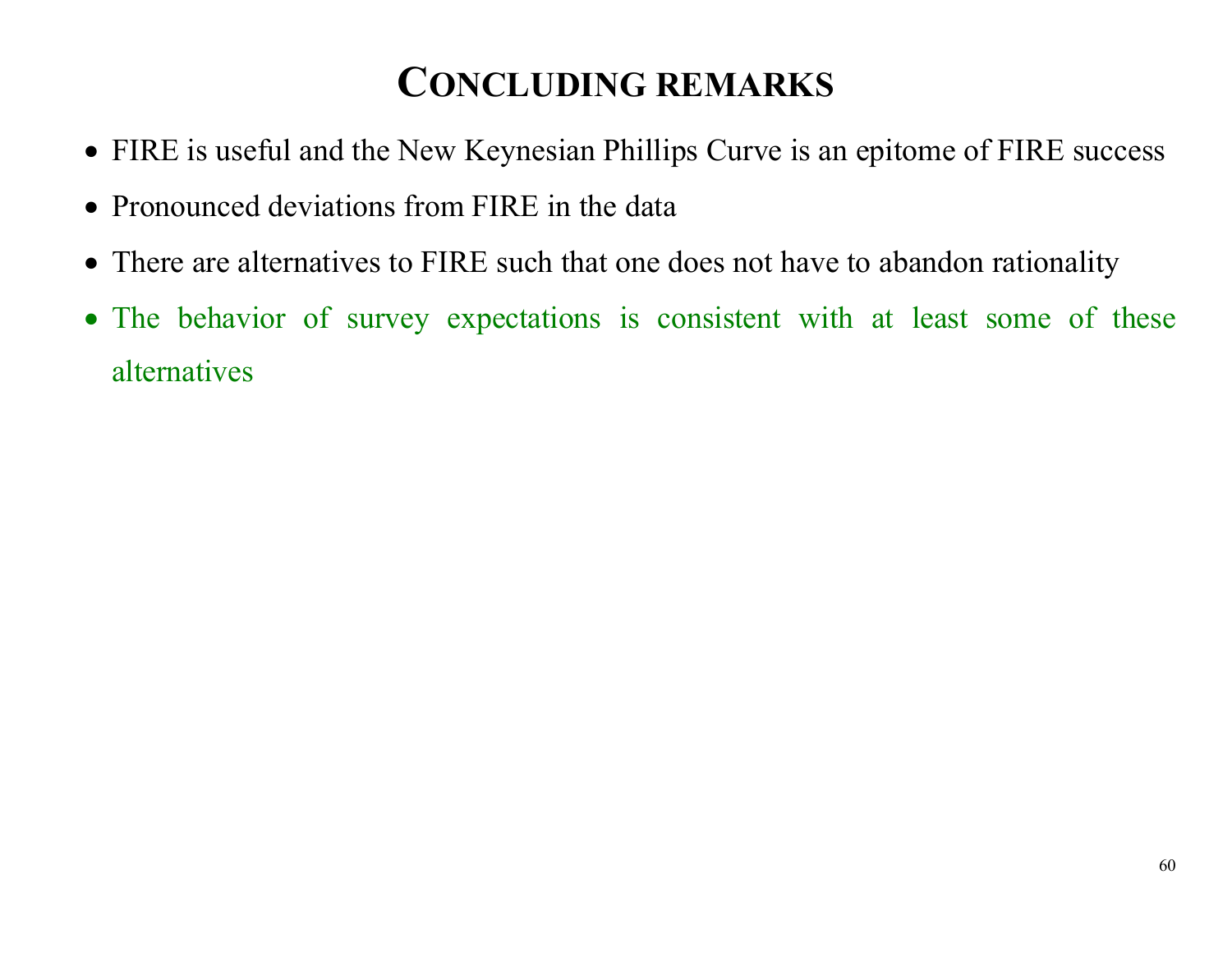- FIRE is useful and the New Keynesian Phillips Curve is an epitome of FIRE success
- Pronounced deviations from FIRE in the data
- There are alternatives to FIRE such that one does not have to abandon rationality
- The behavior of survey expectations is consistent with at least some of these alternatives
- Using survey expectations seems to yield a better-behaved Phillips curve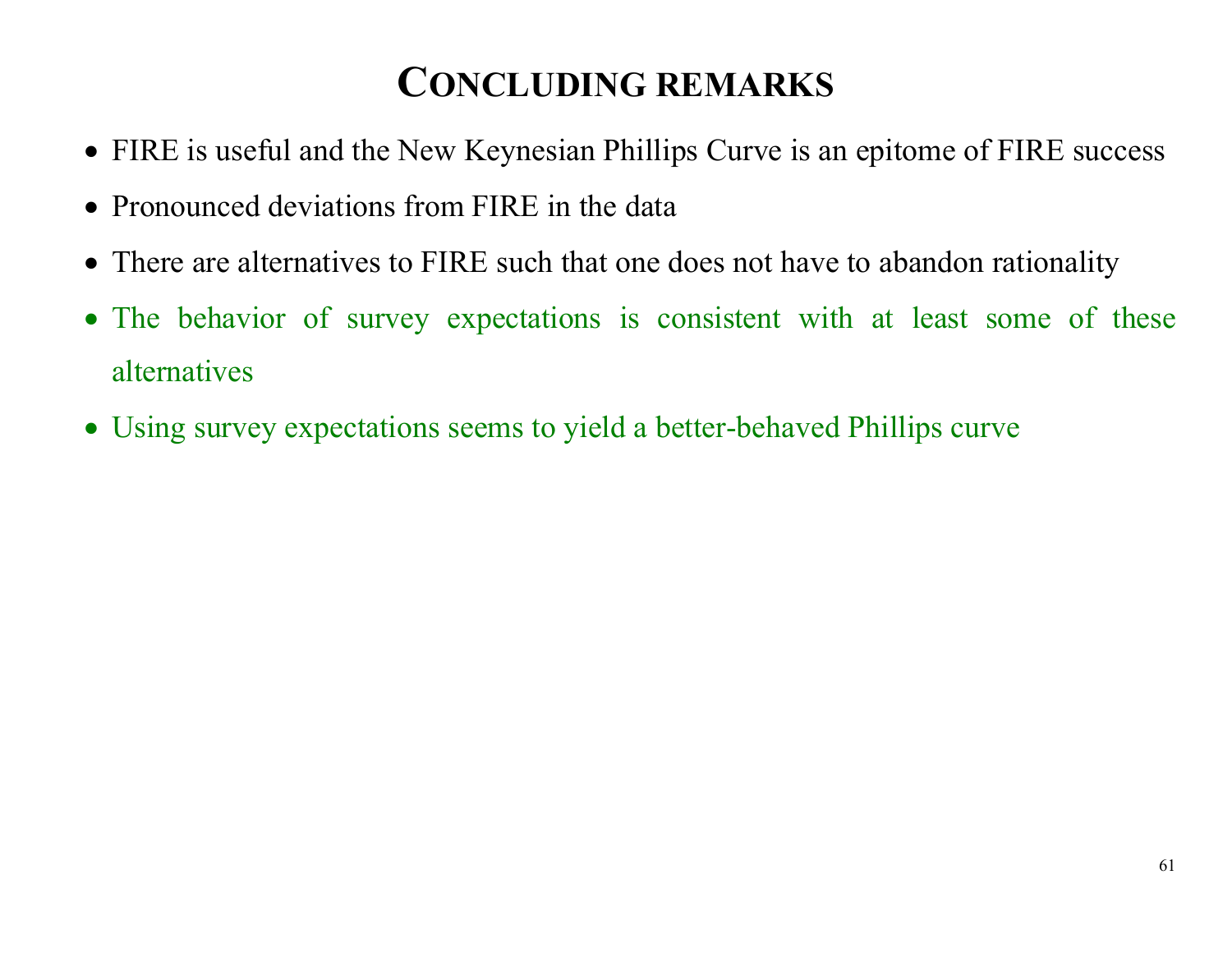- FIRE is useful and the New Keynesian Phillips Curve is an epitome of FIRE success
- Pronounced deviations from FIRE in the data
- There are alternatives to FIRE such that one does not have to abandon rationality
- The behavior of survey expectations is consistent with at least some of these alternatives
- Using survey expectations seems to yield a better-behaved Phillips curve
- Challenges for future work for non-FIRE models: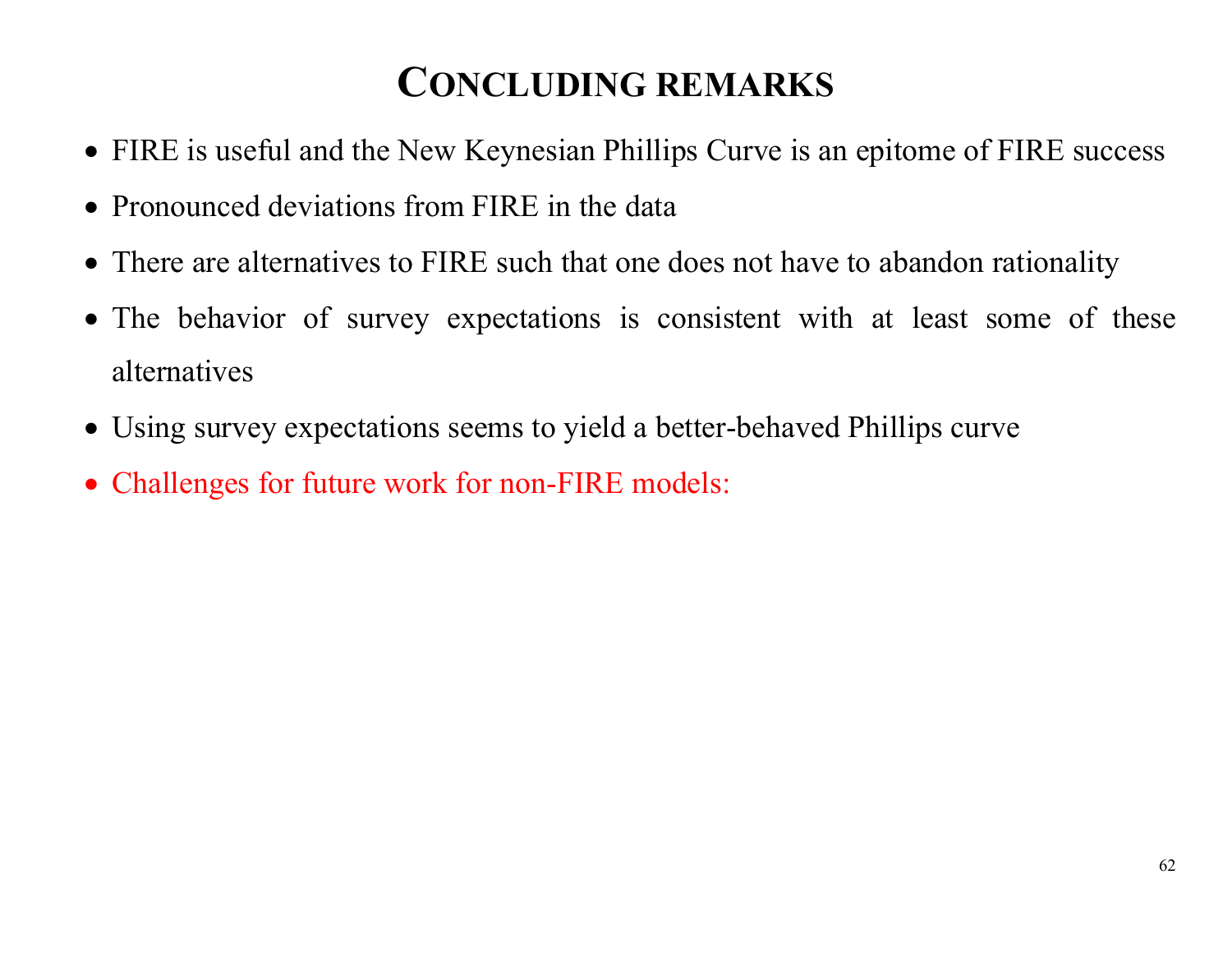- FIRE is useful and the New Keynesian Phillips Curve is an epitome of FIRE success
- Pronounced deviations from FIRE in the data
- There are alternatives to FIRE such that one does not have to abandon rationality
- The behavior of survey expectations is consistent with at least some of these alternatives
- Using survey expectations seems to yield a better-behaved Phillips curve
- Challenges for future work for non-FIRE models:

o Current state: "theory ahead of business cycle measurement"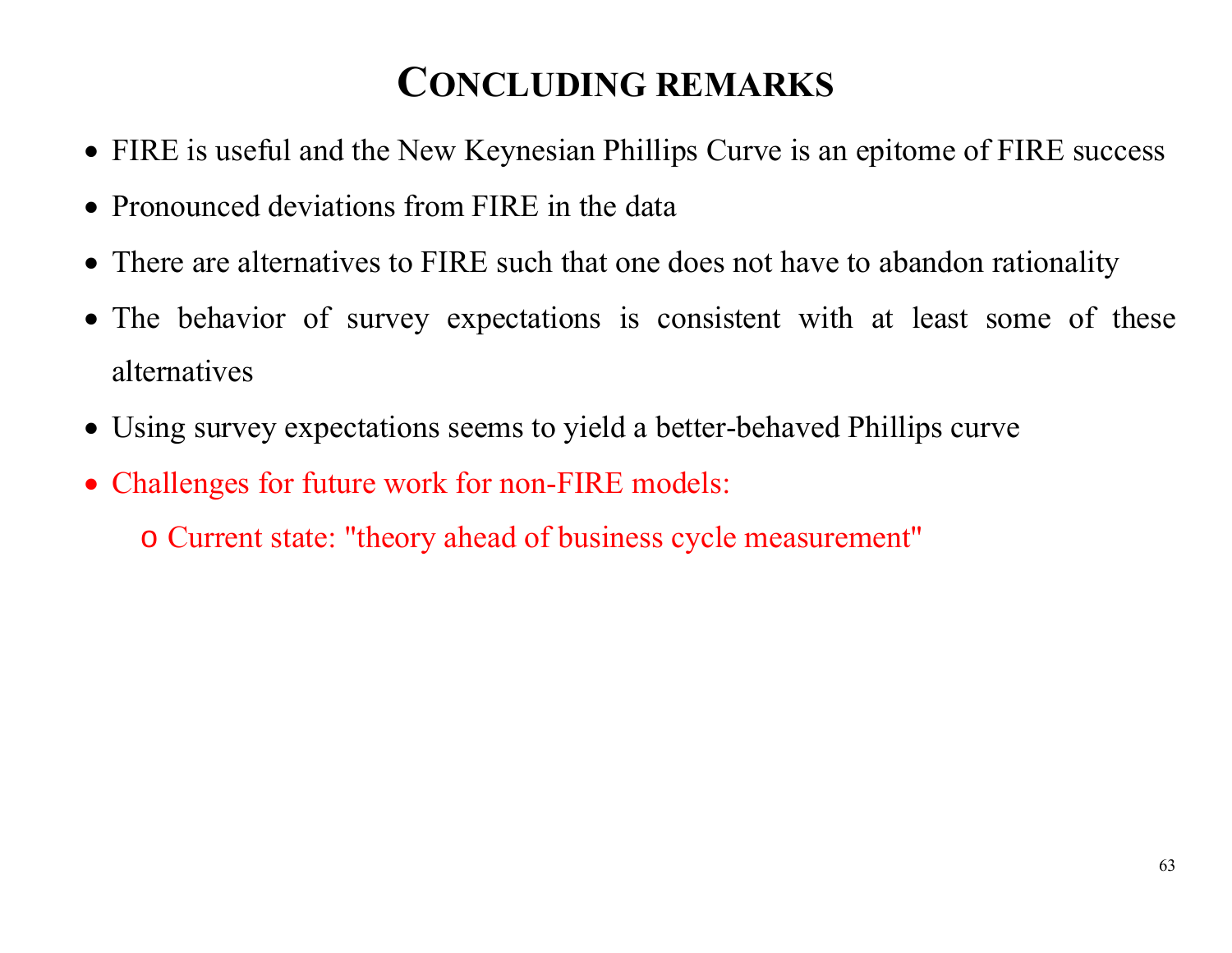- FIRE is useful and the New Keynesian Phillips Curve is an epitome of FIRE success
- Pronounced deviations from FIRE in the data
- There are alternatives to FIRE such that one does not have to abandon rationality
- The behavior of survey expectations is consistent with at least some of these alternatives
- Using survey expectations seems to yield a better-behaved Phillips curve
- Challenges for future work for non-FIRE models:
	- o Current state: "theory ahead of business cycle measurement"
	- o Few measures of real-time beliefs of firms and other price setters